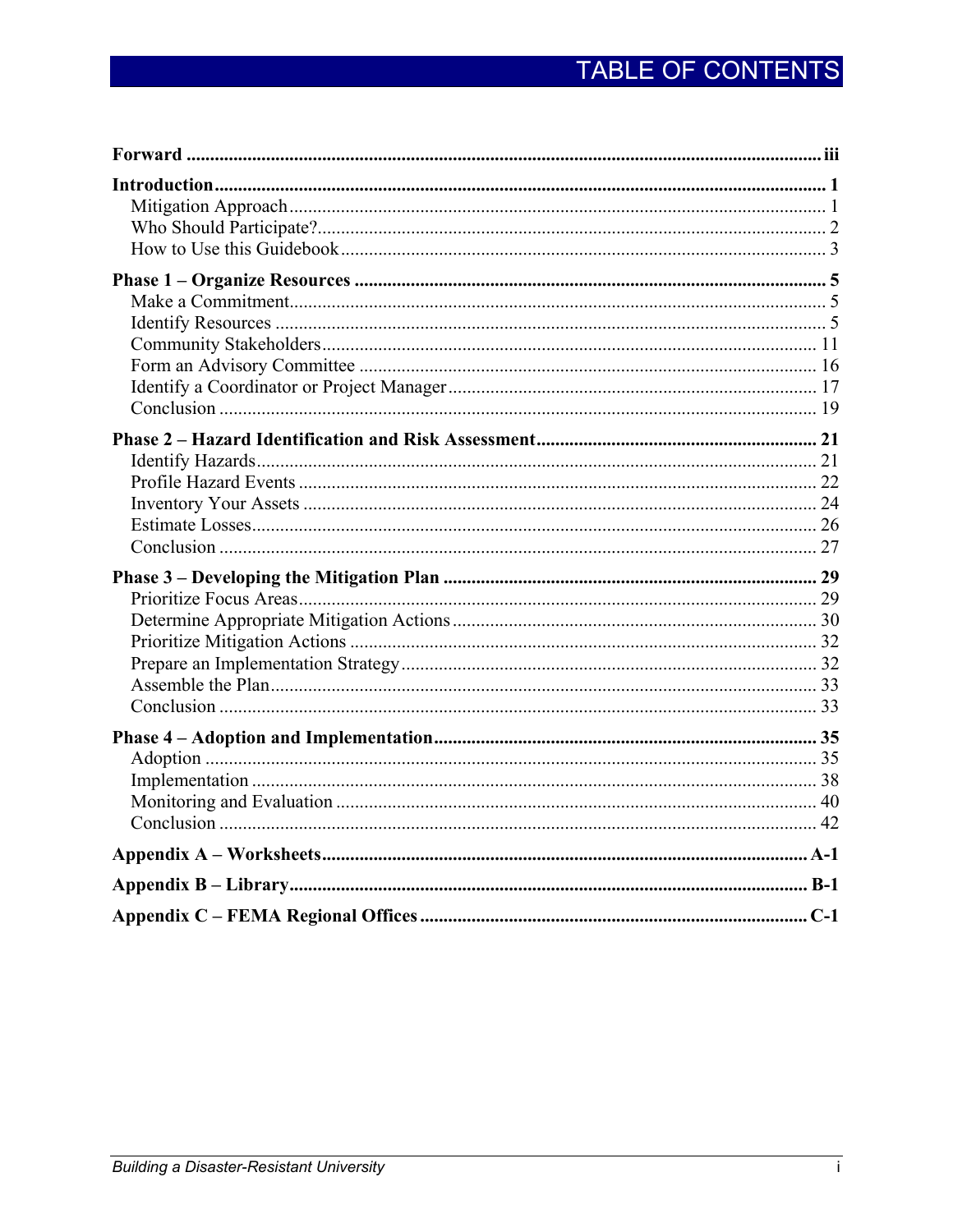# **FOREWORD**

In the last decade, disasters have affected university and college campuses with disturbing frequency, sometimes causing death and injury, but always imposing monetary losses and disruption of the institution's teaching, research, and public service. Damage to buildings and infrastructure and interruption to the institutional mission result in significant losses that can be measured by faculty and student departures, decreases in research funding, and increases in insurance premiums. These losses could have been substantially reduced or eliminated through comprehensive pre-disaster planning and mitigation actions.

September 11, 2001 reminded everyone of the importance of taking steps to mitigate the consequences of disasters. In the

#### *Recent Disasters and Universities*

In June 2001, Tropical Storm Allison inundated the Houston Area and its universities and colleges with 10 to 24 inches of rain. The total losses are estimated to be \$745 million. The University of Texas at Houston Medical School Building had 22 ft. of water in it, causing the hospital to close for the first time in its history and seriously disrupting its research efforts. Damage to the Medical School has been estimated at more than \$205 million.

immediate aftermath of the attacks, many higher education institutions reviewed their disaster plans and began to reconsider issues of safety and security. Natural and man-made disasters represent a wide array of threats to the instructional, research, and public service missions of higher education institutions. This document provides planning guidance to these institutions as they prepare to identify their risks, assess their vulnerability to natural and man-made hazards, and develop a hazard mitigation plan. Its purposes are to encourage higher education institutions to take hazard mitigation seriously and to illustrate a course of action for implementing a

mitigation program to permanently reduce vulnerability to future disasters.

This document is both a how-to guide and a distillation of the experiences of six universities and colleges across the country that have been working over the past several years to become more disaster-resistant. It complements the Federal Emergency Management Agency (FEMA) State and Local Mitigation Planning how-to guides that provide planning guidance for creating and implementing a hazard mitigation planning process. These how-to guides are excellent resources for higher education institutions and are referenced in this document whenever appropriate. This guide provides basic information designed for institutions just getting started as well as concrete ideas, suggestions, and practical experiences for institutions that have already begun to take steps to becoming more disaster-resistant. See Appendix B (Library) for a list of the mitigation planning how-to guides.

#### *Resources*

The Federal Emergency Management Agency (FEMA) has developed a series of "how-to" guides to assist states, communities, and tribes in enhancing their natural and man-made hazard mitigation planning activities. This document complements the series, addressing aspects of mitigation planning that are unique to institutions of higher education. The guides will be an essential resource for your planning effort and are available online at www.fema.gov/fima/planning.shtm. They can also be obtained free of charge from the FEMA publications warehouse by calling 1-800-480- 2520.

FEMA acknowledges the assistance provided by the following universities in the development of this document:

Tulane University

- University of North Carolina at Wilmington
- University of Alaska—Fairbanks
- University of California, Berkeley
- University of Miami

■ University of Washington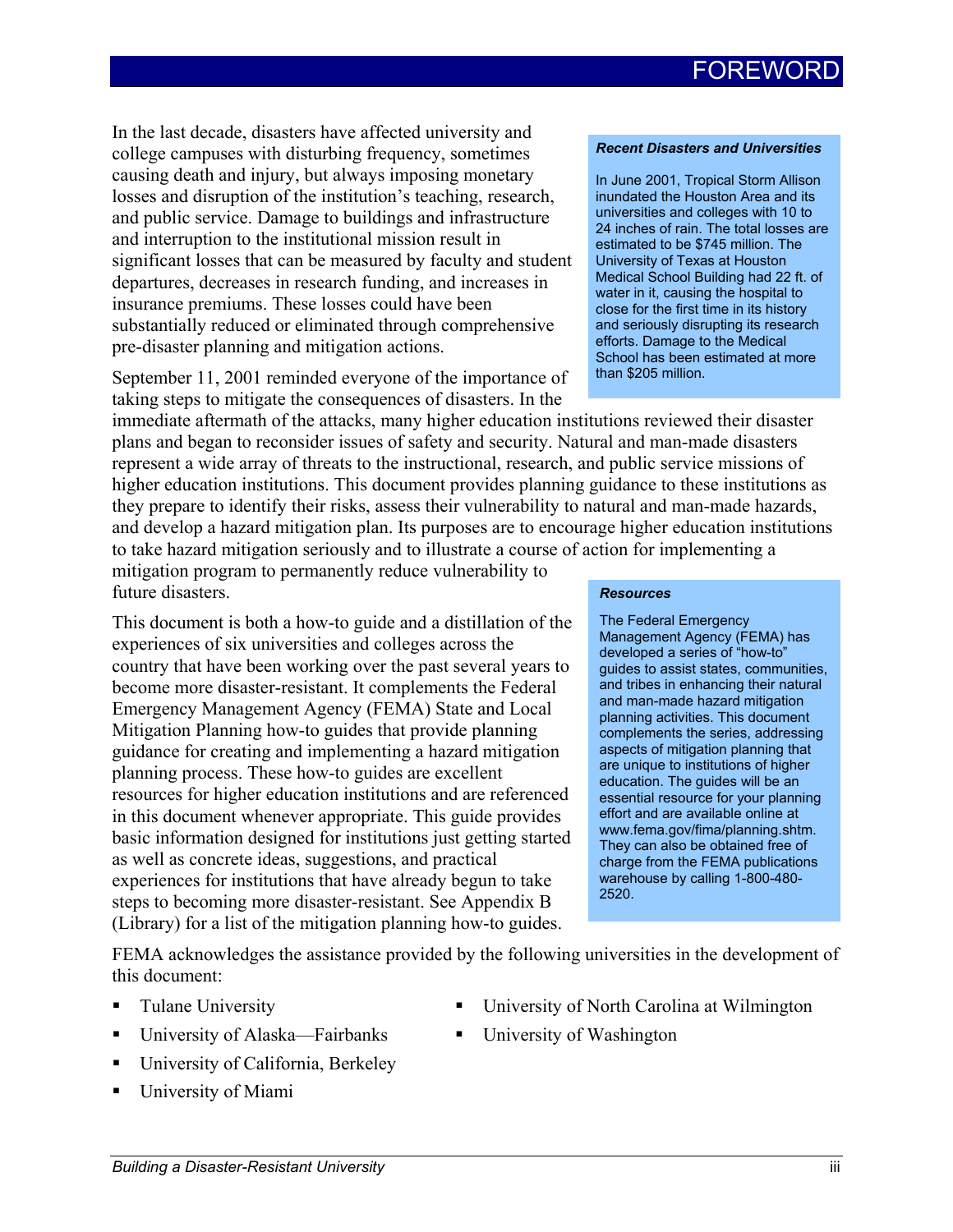Disaster-related losses in the United States continue to rise. At all levels, organizations and governments are adjusting their behavior and policies to reflect the importance of reducing

damage caused by extreme events. Hazard mitigation is accepted as good practice and many government jurisdictions now require it. Higher education institutions have an interest on many levels to become more disaster-resistant. Administrators, faculty, and staff are realizing that improving their campus' resistance to disaster will not only protect their own lives and those of their students, it will also safeguard the campus' instruction, research, and public service.

### **MITIGATION APPROACH**

Over the past ten years, FEMA has awarded millions of dollars in disaster assistance to public and private universities and colleges in the United States. Private insurance carriers have paid out substantial sums to these institutions as well. Losses include measurable interruptions to their instruction and auxiliary services (such as hospitals) and immeasurable losses to research and the generation of knowledge. Moreover, Federal, state, and local governments and private foundations have a substantial research investment in higher education institutions across the country. Every year, Federal research grants to U.S. universities total around \$15 billion. Therefore, it is in the best interest of the institution and its sponsors to take stock of the hazards they face and to develop a plan for mitigating their potential consequences.

#### *Background*

**The Disaster Mitigation Act of 2000.** The incentive for states and local government to undertake natural hazard mitigation planning was given a boost on October 30, 2000, when the President signed the Disaster Mitigation Act of 2000 (Public Law 106-390). This law encourages and rewards local and state pre-disaster planning, promotes sustainability as a strategy for disaster resistance, and is intended to integrate State and local planning with the aim of strengthening statewide mitigation planning. The new approach facilitates cooperation between state and local authorities, prompting them to work together. This enhanced planning network enables local, tribal, and state governments to articulate accurate and specific needs for mitigation, resulting in faster allocation of funding and more effective risk reduction projects. Colleges and universities can plan for the reduction of hazard losses in concert with similar planning efforts within their host community and/or state.

This document closely follows FEMA's mitigation planning guidance for local communities. Higher education institutions are themselves communities in many ways, and they can draw on important lessons from the efforts of counties and municipalities to reduce disaster risks. Higher education institutions are engaged in and skilled at planning exercises for a wide range of issues; consequently, the addition or improvement of campus-based hazard mitigation planning will yield substantial benefits. Moreover, steps taken to become more disaster-resistant can complement the long-term sustainability of the campus and improve the overall quality of life.

Hazard mitigation planning is a systematic, four-phased process for identifying and implementing actions to reduce or eliminate loss of life, property, and function due to natural and man-made hazards. Each section of this guide focuses on a different phase in the disaster-resistant university planning and implementation process:

 **Phase 1 – Organize Resources** addresses the initial step of identifying the resources available and necessary to complete the effort. Interested and necessary parties are invited to form an advisory committee. An inventory of available planning documents is performed and existing

#### *Recent Disasters and Universities*

The Northridge earthquake, which occurred in January 1994, damaged three universities in the Los Angeles area. California State University, Northridge suffered the most: nearly all of its buildings were damaged and the university was forced to close for one month. It was able to reopen to its 30,000 students with 450 temporary trailers serving as the only classrooms. Damages were estimated at \$380 million.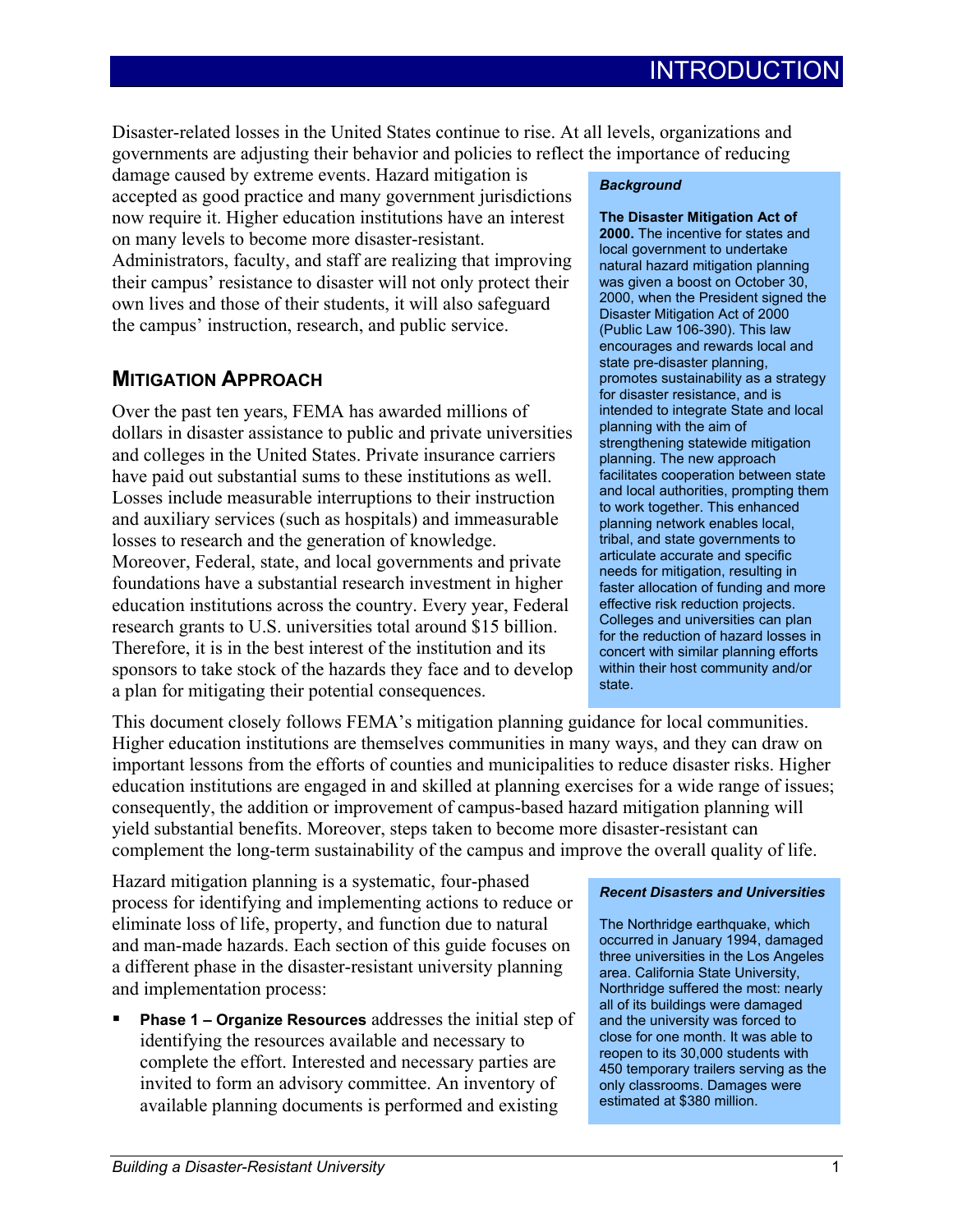plans and documents are collected. The committee develops a strategic plan with obtainable outcomes and completion dates. The FEMA how-to guide *Getting Started* (FEMA 386-1) provides potentially applicable guidance on this process for local and state governments.

- **Phase 2 Hazard Identification and Risk Assessment** covers the identification of hazards that present risks to the campus and the assets that are vulnerable to those hazards. Higher education institutions must assess the risks and their vulnerability to the full complement of natural and man-made hazards. The FEMA how-to guide *Identifying Your Risks* (FEMA 386- 2) provides potentially useful guidance on this process for state and local governments.
- **Phase 3 Developing the Mitigation Plan** examines the development of the hazard mitigation plan document. Planning is an integral part of many higher educational institutions. The development of a comprehensive hazard mitigation plan should draw from and complement existing plans. It should be developed and integrated with local and state jurisdictions and reflect the unique mission and characteristics of the institution. The plan should be updated regularly and implemented across all levels of the institution. The FEMA how-to guide *Developing the Mitigation Plan* (FEMA 386-3) provides helpful guidance for state and local governments on this process and may assist a college or university in aligning their mitigation plan with those of their surrounding jurisdictions.
- **Phase 4 Adoption and Implementation** follows the mitigation plan through the adoption and implementation stages. Once the plan has been written, the focus shifts to adoption by appropriate administrative and instructional units and the implementation of its objectives. Even the best plans are inadequate if they are not implemented with vigor and aligned with the campus strategic or master plan. Experience has shown that this can be difficult as institutions face the consequences of having to change their operations and make adjustments to their culture in an effort to become more disaster-resistant. Equally important is the need to establish mechanisms for maintaining and updating the plan to keep it relevant. The FEMA how-to guide *Bringing the Plan to Life* (FEMA 386-4) addresses these issues.

## **WHO SHOULD PARTICIPATE?**

This guide is designed for all higher education institutions (community colleges to research institutions, public and private). Regardless of the institution's mission or focus, hazard mitigation is a good investment. There are differences in the way that small versus large institutions, private versus public, and primarily research based or teaching institutions will plan and adopt the actions described herein. Wherever possible, care has been taken to provide a wide range of ways that the process can be adapted based on the particular characteristics of an institution.

### *Should You Do It Yourself?*

#### *Recent Disasters and Universities*

Hurricane Andrew caused \$17 million in damage to the University of Miami in 1992. The school was forced to close for almost one month because there was no water or electricity, and it had to purchase round-trip tickets to send students home during the hiatus. Insurance premiums went up dramatically after the disaster.

How can you decide whether to do this yourself? Institutions of different types and sizes have successfully completed risk assessments and hazard mitigation plans. However, some universities and colleges have determined that it was in their best interest to hire a private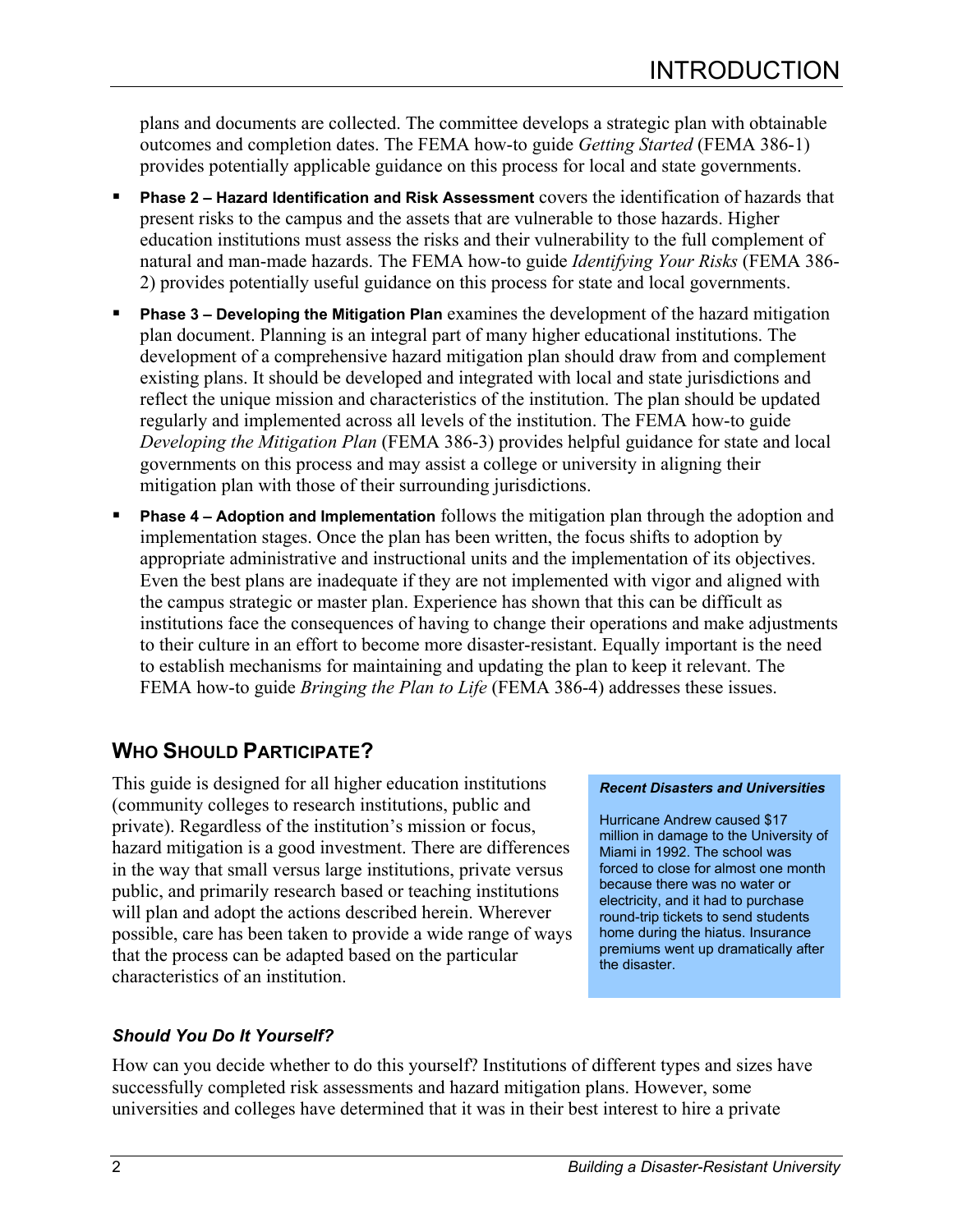company to conduct all or part of the risk assessment and to help them identify and rank their vulnerabilities to various hazards. Many companies provide this service. Contact peer institutions; professional associations; and local, state, and regional emergency management offices to help you determine if a private consultant is appropriate. If your institution chooses to engage the services of a private consultant, this guide provides important background information on the process to allow you to prepare the contractual materials necessary to obtain a satisfactory product.

### *Integrative Approach*

The responsibility for emergency management in the United States is shared across many levels of government and the public and nonprofit sectors. To be successful at its hazard mitigation planning activities, your institution must integrate

#### *Background*

**Four phases of emergency management: Preparedness** – includes plans and preparations made to save lives and property and to facilitate response operations; **Response** – includes actions taken to provide emergency assistance, save lives and minimize property damage, and speed recovery immediately following a disaster; **Recovery** – includes actions taken to return to a normal or improved operating condition following a disaster; and **Mitigation** – refers to activities that eliminate or reduce the chance of occurrence or the effects of disasters.

its efforts with appropriate local, state, and Federal agencies and organizations. Higher education institutions must work collaboratively with first responders and emergency managers in their area. They also must coordinate with state and Federal emergency management organizations because response, recovery efforts, and mitigation actions are funded and supported in part by these entities.

This guide takes a multi-hazard approach, recognizing that institutions face a wide variety of potential man-made and natural disasters. Not every disaster can be avoided, but steps can be taken to reduce the consequences of many extreme events; however, these threats can only be identified and mitigated through systematic, comprehensive, *pre-disaster* planning that leads to the creation, adoption, and implementation of a hazard mitigation plan.

### **HOW TO USE THIS GUIDEBOOK**

This book is not meant to be the last word on any of the subject matter covered. It is intended to provide an easy-to-understand set of guidelines, to be supplemented by more extensive technical information and the use of experts when necessary. As with states and communities, the planning process for your campus will be as individual as your institution. Therefore, the step-by-step information in this book should be considered only as guidance.

The framework for this book is based in large part on the mitigation planning guidance developed for state and local governments in the form of a series of how-to guides (mentioned above). Frequent references to these guides will be made throughout this book, and it is suggested that you review the guides before beginning campus mitigation planning efforts. The worksheets shown herein were adapted from these mitigation planning how-to guides produced for states and local jurisdictions. Blank worksheets are all presented in Appendix A.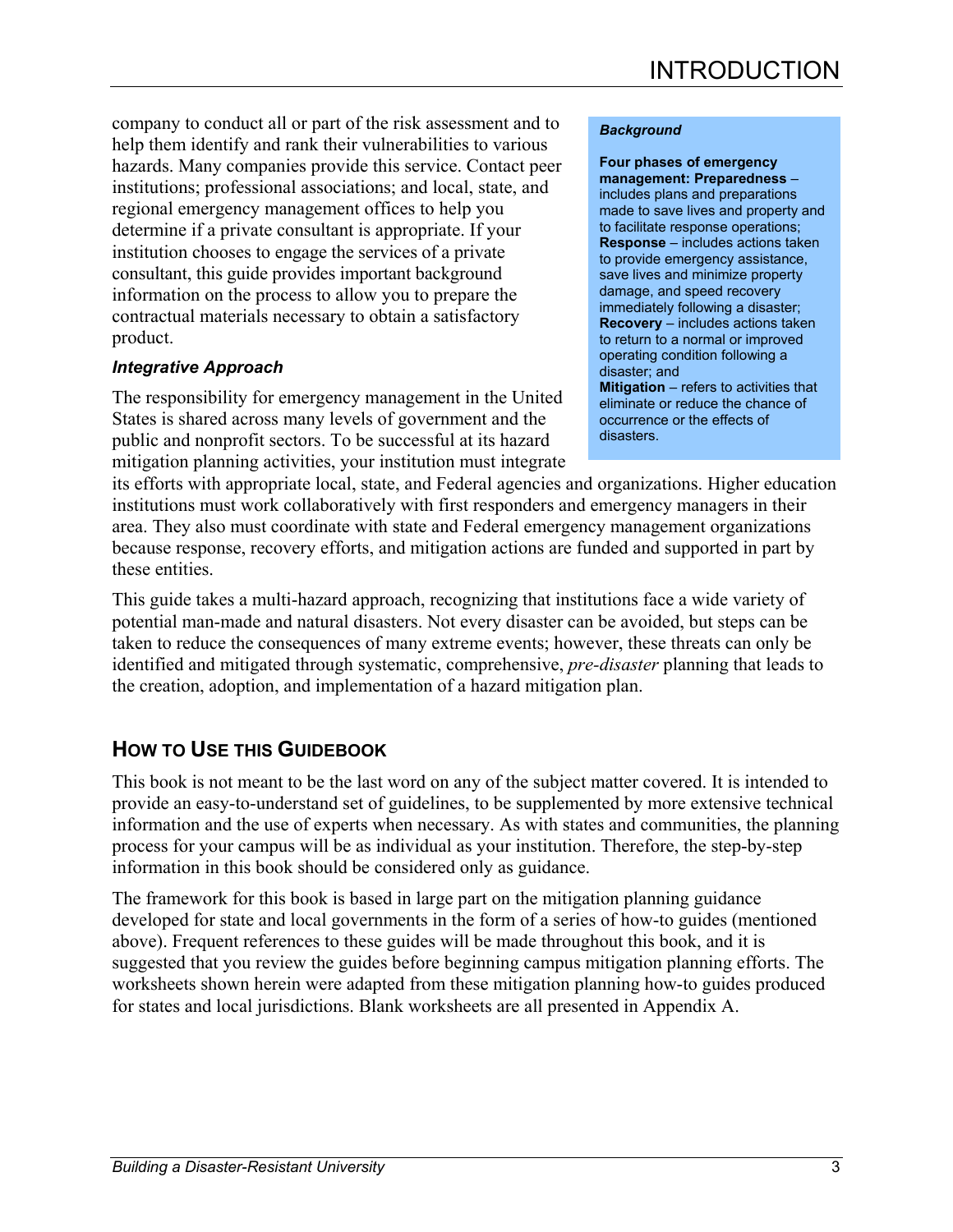### **MAKE A COMMITMENT**

A disaster-resistant higher education institution recognizes the threats posed by natural and man-made hazards to its campus and mission. It formulates policies, programs, and practices to assess its risk and implements these across all of its teaching, research and public service activities.

The leadership of a higher education institution understands the need to sustain the university's teaching, research, and public service responsibilities in light of the damage, repair

#### *Recent Disasters and Universities*

In April 1997, the Red River inundated the University of North Dakota. The University was forced to relocate critical functions such as the computer center and had to suspend many of its operations. After a month of inspection, clean-up, and repairs, the university reopened. Damages totaled \$46 million.

delays, and financial difficulty that disasters can bring to a community. The goal is to withstand the effects of probable hazard events without unacceptable losses or interruptions; in other words, to be resilient.

Resiliency is characterized by the institution's ability to minimize the impact of probable hazards and limit their interruption to the mission of the university or college. This does not mean that there will be no damage from large events; indeed, damage from natural and technological disasters varies by the force and location of the event. However, a disaster-resistant university strives to mitigate this damage. Campuses vary in their definition of acceptable losses and interruption because these decisions depend on the community, the nature of the hazard, and the available resources.

Once the commitment to become has been made, the first step is to organize resources and develop a strategic plan for the process ahead. This means identifying resources on and off campus, identifying a campus leader, developing an advisory committee, and gathering information. The success of the disaster-resistant initiative depends on the extent of participation by on- and off-campus stakeholders. These stakeholders bring the commitment, knowledge, and enthusiasm needed to complete the planning process and adopt a mitigation plan.

### **IDENTIFY RESOURCES**

On- and off-campus stakeholders are crucial to the success of any disaster-resistant initiative. The best place to begin is on campus. Higher education institutions are complex and varied organizations, but they all share a basic structure that serves as the foundation for the hazard mitigation planning process.

Start with a thorough inventory of all potential stakeholders across the three traditional divisions of academia—administration, faculty, and students. All of these groups should be involved from the very beginning of the disaster-resistant university initiative. While their stakes differ and their commitments are not likely to be equal, each will play an important role in the success of the initiative. The inventory will assist you in the next step of identifying an advisory group/committee.

### *University or College Administration*

The active commitment and involvement of the institution's chancellor or president and chief academic and business officers is crucial. An inventory of available resources is equally important as commitment, which is presumed to exist if the planning process is to move forward.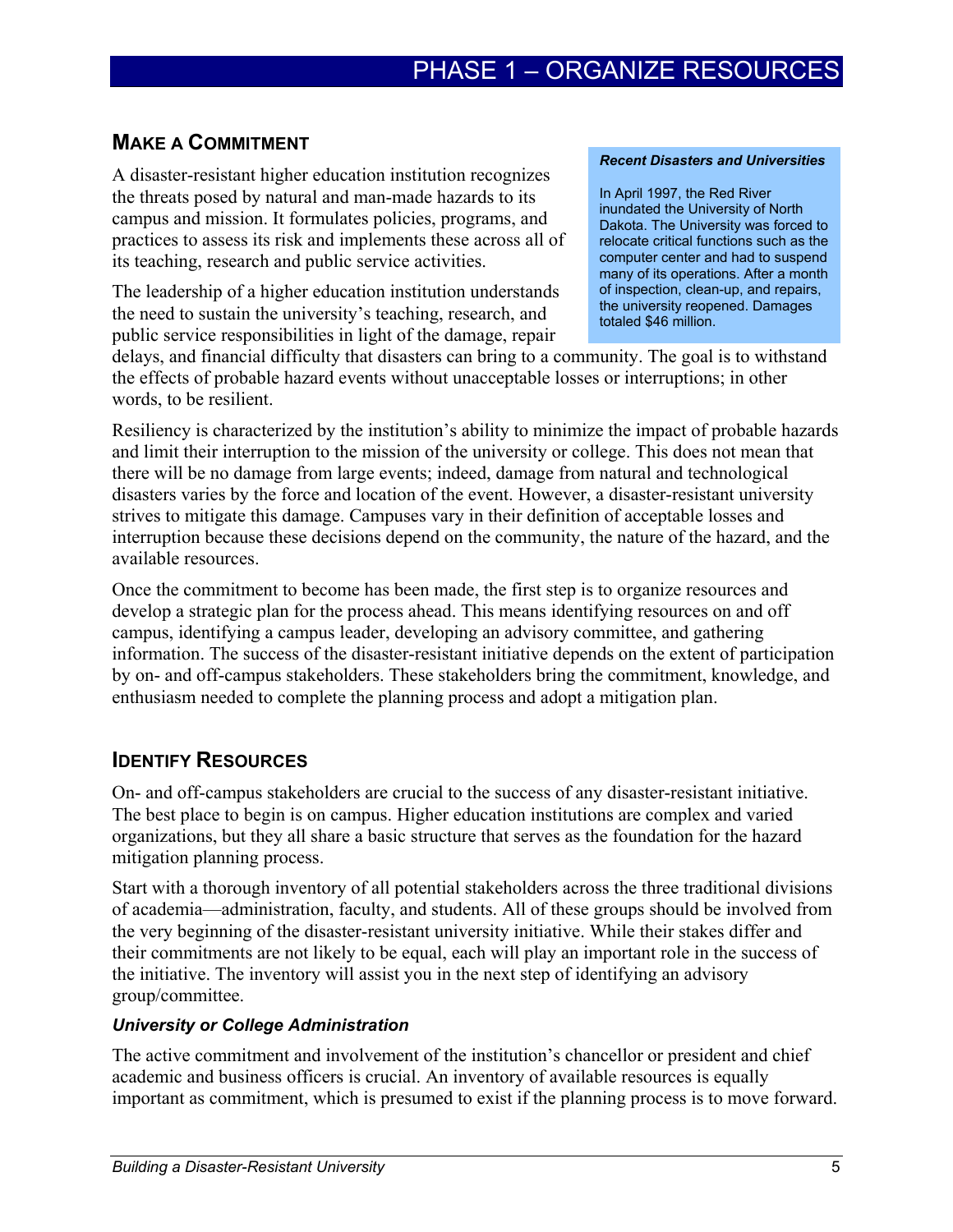A complete inventory of the academic and business units at the campus should be completed during this stage. Examples of common stakeholders are listed below.

**University, College, School, or Division Planning Entities.** Planning organizations exist at many levels of the university, and it is important to identify all of the various planning committees that might share an interest or have jurisdiction in the area of hazard mitigation before the planning

process gets too far. Begin at the top with institution-wide committees and work your way down to academic departments, if appropriate. Many institutions have planning councils or committees, physical facilities committees, a master plan committee, building and grounds committees, and other such groups. These may be replicated at the college level and even at the academic department level in some cases. The identification of these committees may begin with contacting the institution's chief academic officer, meeting with college deans and department chairs, and researching accreditation documents. These committees are particularly important because they share a common focus on planning and many of their component jurisdictions will be involved in the mitigation actions once the plan is implemented. For example, an institution-wide campus master plan committee is likely to be a key player in the location of future capital improvements; since location of the built environment

#### **Resources**

The importance of planning across all aspects of higher education is emphasized by several organizations, including the Society for College and University Planning www.scup.org, American Association of Community Colleges www.aacc.nche.edu, and the National Association of College and University Business Officers www.nacubo.org. These organizations provide college and university planners with a wide range of resources through national and regional conferences and web-based materials, including links to many university and college disaster and emergency plans.

relative to potential hazards is a significant driver of hazard mitigation decisions, the committee's commitment to this process is important. The mission statement, jurisdiction, and membership of each committee identified in this process should be collected.

**Institutional Research.** Many institutions have offices, divisions, or committees that collect and conduct institutional research. While their work is not likely to be hazard-specific, their involvement is important because they are often the repository of institutional plans and data important to the planning process. Furthermore, planners or individuals with long-range planning experience often staff them. Thus, their capability is an important resource. Locate the various campus offices that collect, analyze, and archive data and collect appropriate contact information.

**Development.** The Development Office is an important resource. These units are often involved in developing priorities for institutions and it is important to know where and how support for these priorities is obtained. The Development Office should be represented on the advisory committee. Individuals in this office have experience establishing public-private partnerships. Donations to the university are typically directed at projects the university has determined as priority. Although contributions to specific loss reduction projects are unlikely, capital contributions can be devoted to improving the disaster resistance of the project under consideration. Disaster resistance should be on your development office's list of goals worth promoting.

**Public Service and Outreach.** In much the same way as the Development Office, a unit dealing with Public Service and Outreach can be an important resource. These units are likely to have extensive information about the surrounding community and can point to existing collaboration between your institution and local, state, and emergency management organizations. They also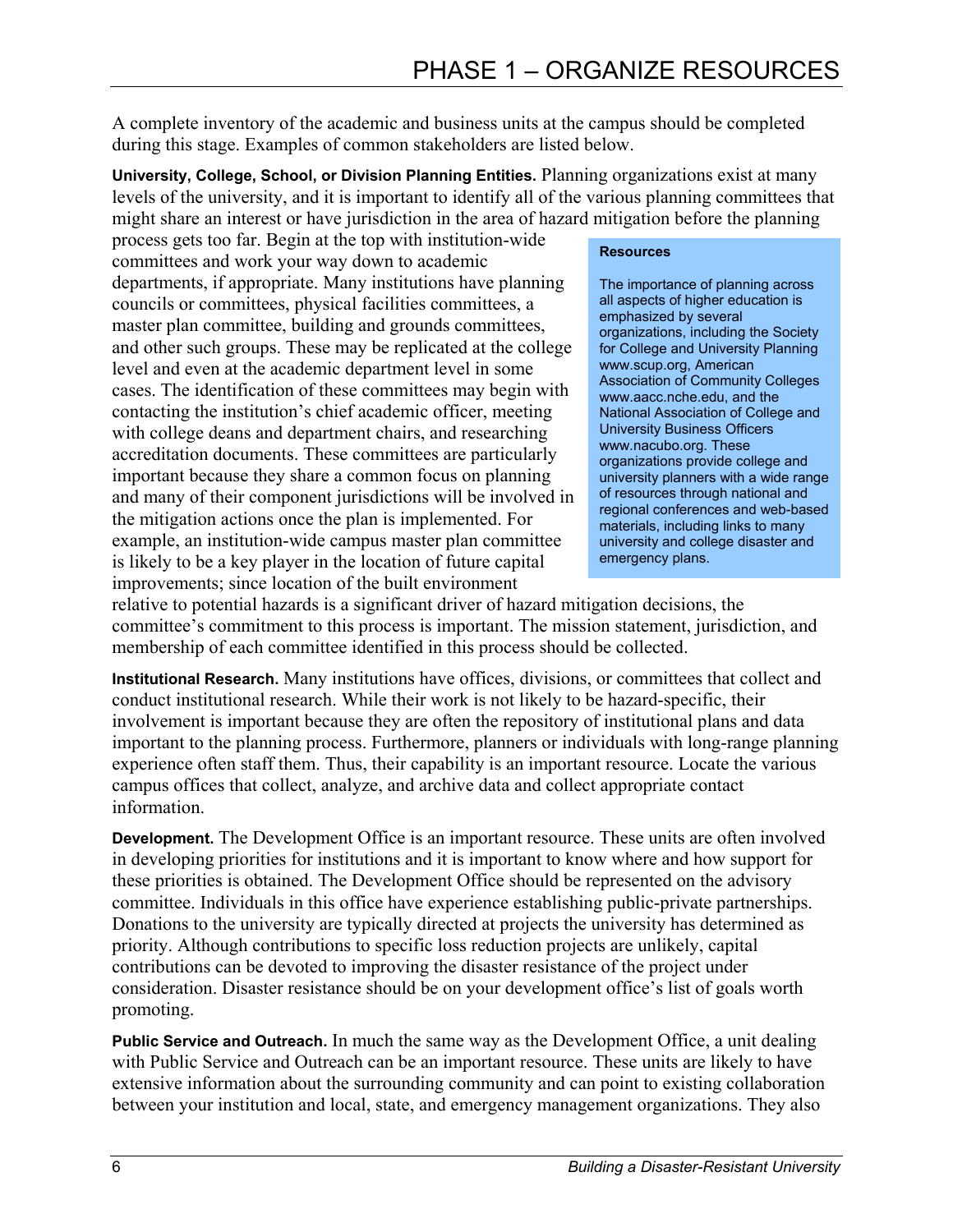represent an important resource to the planning process because they often coordinate the public information aspect of the institution and can solicit and disseminate information through campus newspapers, departmental newsletters, and web pages. Public Service and Outreach can provide resources for developing press releases and can advise the planning committee on strategies for disseminating information on and off campus.

**Auxiliary Enterprises.** Institutions often conduct a wide range of auxiliary services, such as running a hospital, elementary school, housing and food services, parking, athletics, or related enterprises. These entities should already have an interest in hazard mitigation and should be incorporated in the overall campus planning process. While it may be necessary for these groups to go through the planning process on their own, the overall coordination of plans and the university's responsibility for the safety of its clients and continuity of services is an integral part of the overall mitigation plan. In addition to the direct services these auxiliary units provide, they may also provide a substantial

#### *Recent Disasters and Universities*

On Labor Day 1998, a severe windstorm in central New York State damaged many buildings, trees, and utilities on the Syracuse University campus, forcing the closure of some residence halls and relocation of 600 students. The cost of repairs to roofs, windows, and masonry, as well as a big debris clearance bill, drove the damage figure to more than \$4 million.

amount of financial support for the institution and an interruption may exacerbate the economic consequences of a disaster to the university or college. Existing emergency operations or disaster plans should be obtained from these units and key contact people should be identified so that their policies and plans are integrated into the campus-wide plan.

It is especially important to coordinate three particular administrative units that are important to the hazard mitigation planning process: Public Safety, Environmental Health and Safety, and Risk Management.

- **Public Safety.** Police, fire, and emergency medical services are involved in the initial response to virtually any natural or man-made disaster on campus. They are also an important bridge to local first responders and various emergency management agencies. Depending on the type of incident, they may also be called upon to engage in crowd control during a riot and/or to be responsible for investigating the potential cause of a man-made disaster. Campus police and fire services have emergency plans and standard operating procedures that should be incorporated into the hazard mitigation planning process. Identify appropriate individuals from these units to serve on your advisory committee.
- **Environmental Health and Safety.** Every institution has an environmental health and safety officer, or the equivalent, who is directly involved in a wide range of issues relating to the management of hazards. These individuals are a key resource for providing plans and information regarding the location of various hazards on campus. In many communities, the head of this unit or its designee may serve on the Local Emergency Planning Committee. These individuals are likely to be responsible for filing reports on campus storage and use of hazardous materials.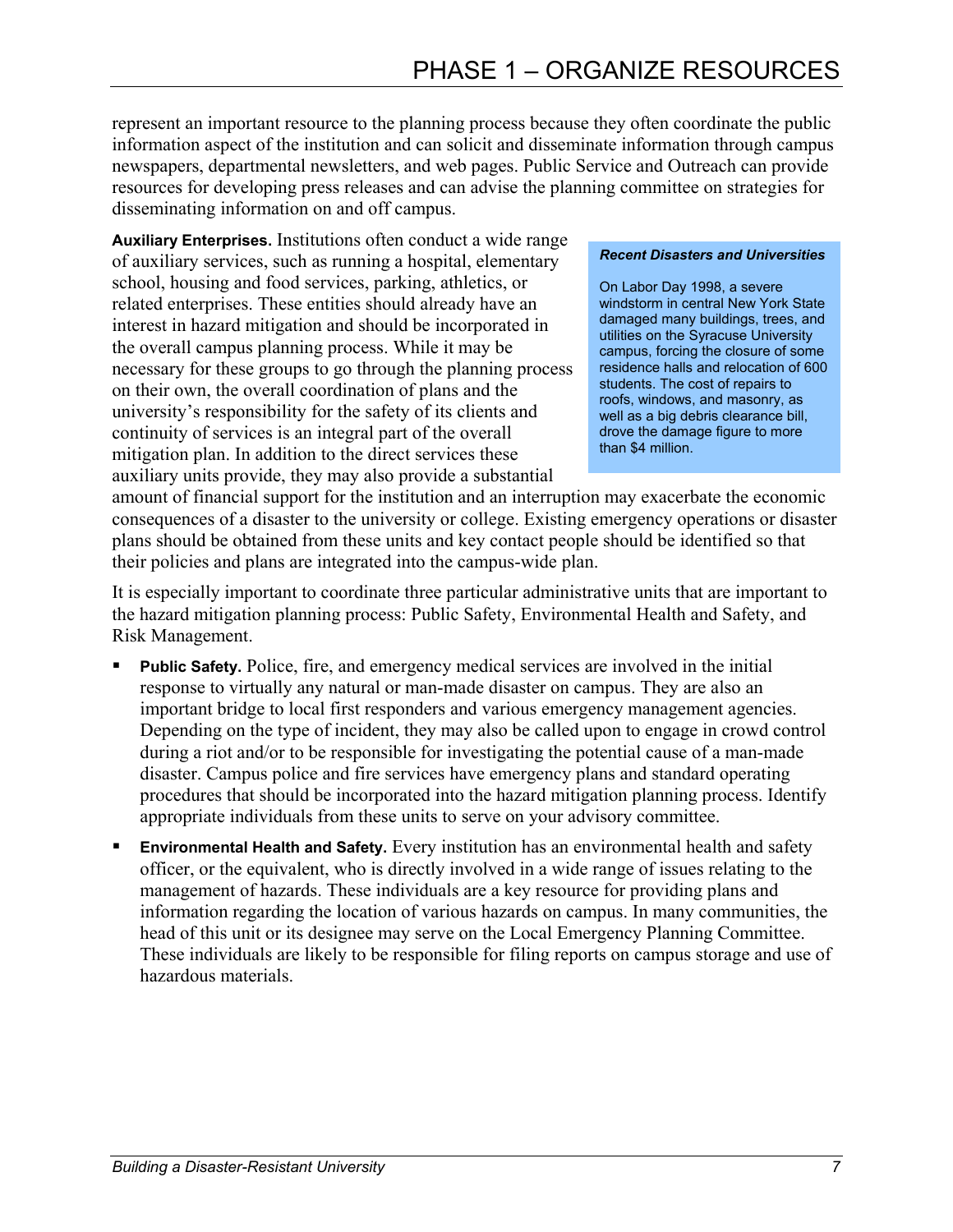- **Risk Management.** Most institutions have an office that addresses issues of risk management. This office is an important resource for developing the mitigation plan because it has access to information that can be helpful in the planning process. Furthermore, individuals in this office are committed to the same goals you are—reducing the vulnerability of the institution to hazardous events. In particular, risk managers usually deal with insurance issues where benefit can be gained from comprehensive disaster planning.
- **Telecommunications and Information Systems.** The events of September 11, 2001, reminded us all of the importance of redundant communication systems and offsite backup locations for critical data. From the institutional level down to the individual faculty and staff members, data backup and storage is an important part of ensuring the integrity of the research enterprise and reducing interruptions caused by disaster. Cyber terrorism and other threats to the security of a communications network that higher education institutions depend on emphasize the importance of involving appropriate representatives of this administrative unit in mitigation planning. Their plans and interests should be identified and incorporated at the beginning of the process.
- **Physical Facilities and Project Design and Management.** The long-term goal of reducing the effect of natural and man-made disasters depends, in part, on the willingness of the institution to retrofit existing building stock and to incorporate disaster-resistant design and construction practices into new and renovated buildings. Thus, it is important to identify representatives in this area who shape the institution's built environment.
- **Staff Resources.** In addition to senior administrators, many other staff members in the units described above, as well as in other areas of the campus, spend most of their time ensuring the continuous operation of the institution. In many cases, these people are among the most receptive to a message about risk management. They are, furthermore, typically involved with managing their individual building's safety program and emergency preparedness efforts. Your

#### *Resources*

Environmental Health and Safety Officials have a professional association that is a resource for campus-based hazard mitigation planning. The group holds an annual conference where presentations are made about preparing for, responding to, recovering from, and mitigating natural and man-made disasters. The Campus Safety, Health and Environmental Management Association is a division of the National Safety Council and has web resources and contact information at www.cshema.org.

Risk management is an area where public and private institutions often differ, as private institutions are typically more concerned than public ones about insurance. This is because public institutions are generally self-insured. The University Risk Management & Insurance Association www.urmia.org conducts conferences and seminars for higher education risk managers.

#### *Experience*

Private universities that carry commercial disaster insurance can obtain extensive information on hazards and risks from the companies they do business with, or from insurance industry information groups. At some institutions, the cost of disaster insurance has become a driving force in the decision to pursue disaster resistance. Private institutions are facing staggering increases in the cost of insurance and the size of their deductibles. Comprehensive hazard mitigation planning and actions will reduce the damage to your institution and reduce reliance on insurance. The hazard mitigation planning effort at your institution should involve appropriate risk management officials.

Mitigation planning and related activities may reduce various types of insurance premiums, including flood insurance through the National Flood Insurance Program. Contact your insurance agent for more information on how mitigation actions might help manage premiums.

For an example of insurance industry efforts to promote hazard mitigation, consult the Web site of the Institute for Business and Home Safety at www.ibhs.org.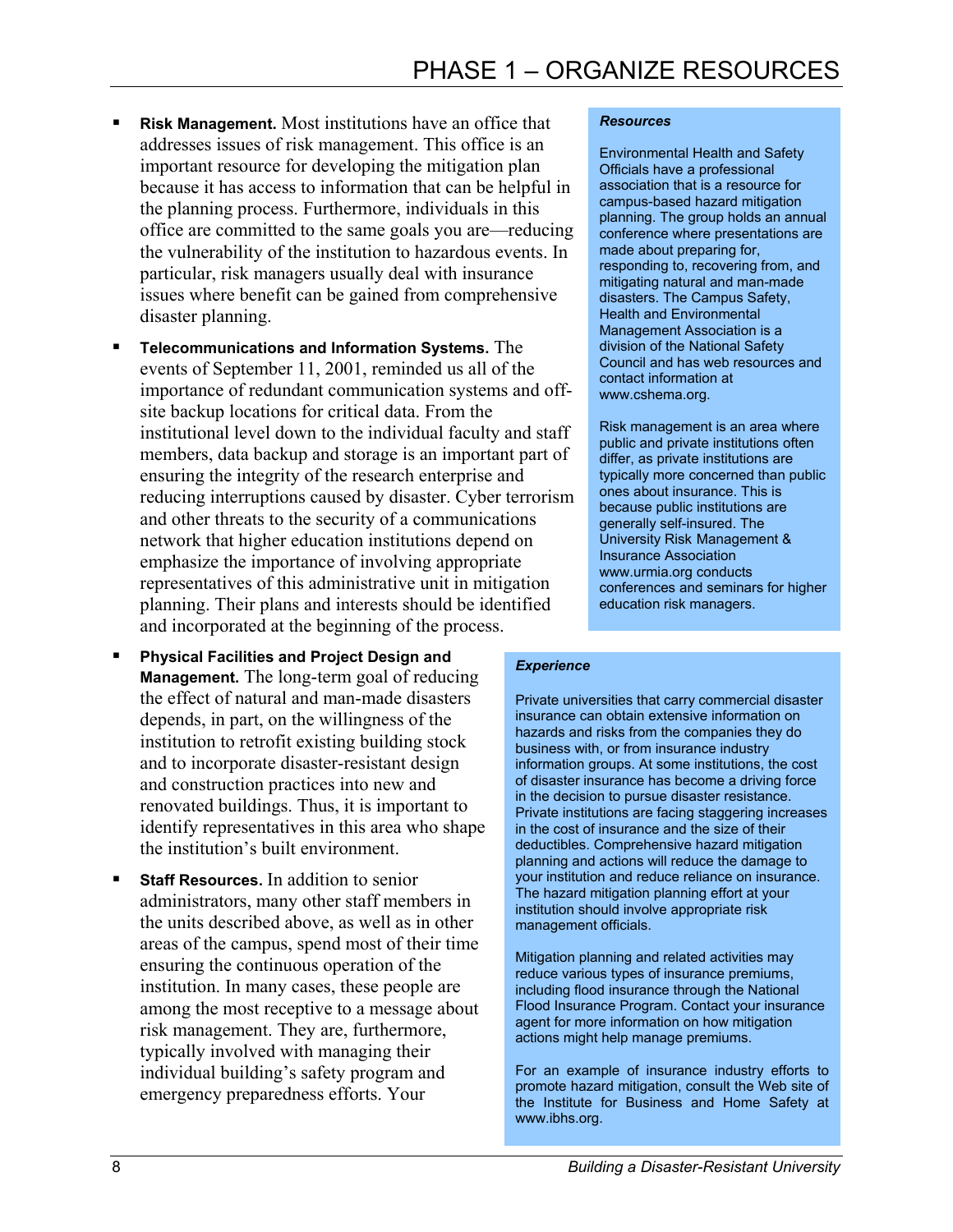inventory should assess whether there are staff organizations that can be a resource to the hazard mitigation planning effort.

### *Academic Affairs*

Many units in academic affairs have a substantial interest in hazard mitigation. Their interest ranges from teaching, and the importance of reducing interruption to the instructional mission of the institution, to the conduct of research and sponsored programs.

**Instructional Continuity.** Disasters regularly force universities and colleges to suspend their primary activity—the teaching of students. Such closures disrupt the continuity of instruction and limit the ability of the institution to deliver the services that students expect. In dramatic cases, a lengthy interruption can result in the cancellation of a semester and a refund of tuition. These interests are substantial enough that representatives of academic affairs should be contacted and information collected on the individuals who should be

#### *Experience*

Academic units that often house researchers or teachers with specialization in hazards or emergency planning issues include, but are not limited to: architecture, economics, emergency management, engineering, geography, geology, earth sciences, urban planning, public administration, sociology, and political science. These units represent a good place to start an inventory of faculty resources available on your campus. Use a "snowball" approach and ask the faculty you contact about others they might know who conduct research or teach in this area. Ask those individuals about their work and that of others. In short order a comprehensive list of potentially helpful faculty will emerge.

involved in the planning process. Since higher education institutions are often decentralized, the inventory should reflect the diversity of academic units at your institution. Prioritization of instructional needs may occur at the school, college, or even departmental level; therefore, several levels of contact may be necessary to ensure that appropriate parties are involved in this process.

**Faculty Interests.** The disaster mitigation plan requires adoption and implementation across a wide range of faculty interests. Unless the discipline of a faculty member makes him or her conscious of the impacts or environmental risks of disasters, professors are unlikely to be interested in these topics. And yet, they stand to lose a great deal if a disaster hits their university and destroys buildings, laboratories, computer systems, databases, books and papers, course notes, and specimen collections. An inventory of faculty members can help identify possible campus resources. Any number of academic units on campus may house faculty members who have teaching or research interests in the area of hazards or emergency management. Identifying these individuals early will allow you to determine the appropriateness of involving them in the planning process; it also provides potential sources of research and technical specialization for the next phases in the process, which include conducting a risk assessment and writing the plan.

In addition to individual faculty members, most institutions have a faculty governance structure that includes committees with jurisdiction relevant to the disaster mitigation planning process. Some duplication of membership on these administrative and faculty committees inevitably occurs. Indeed, your inventory of administrative units probably will generate the names of these committees and you may have already contacted most of them. It is important, however, to complete the circle by ensuring that all faculty-based committees are identified. On many campuses, issues relating

#### *Recent Disasters and Universities*

On January 19, 2000, a fire raced through an old residence hall at Seton Hall University in the middle of the night. Students leapt from windows, crawled out stairways, and a number were rescued by firefighters. The fire killed three students, and seriously injured 12 more. The residence hall did not have a sprinkler system.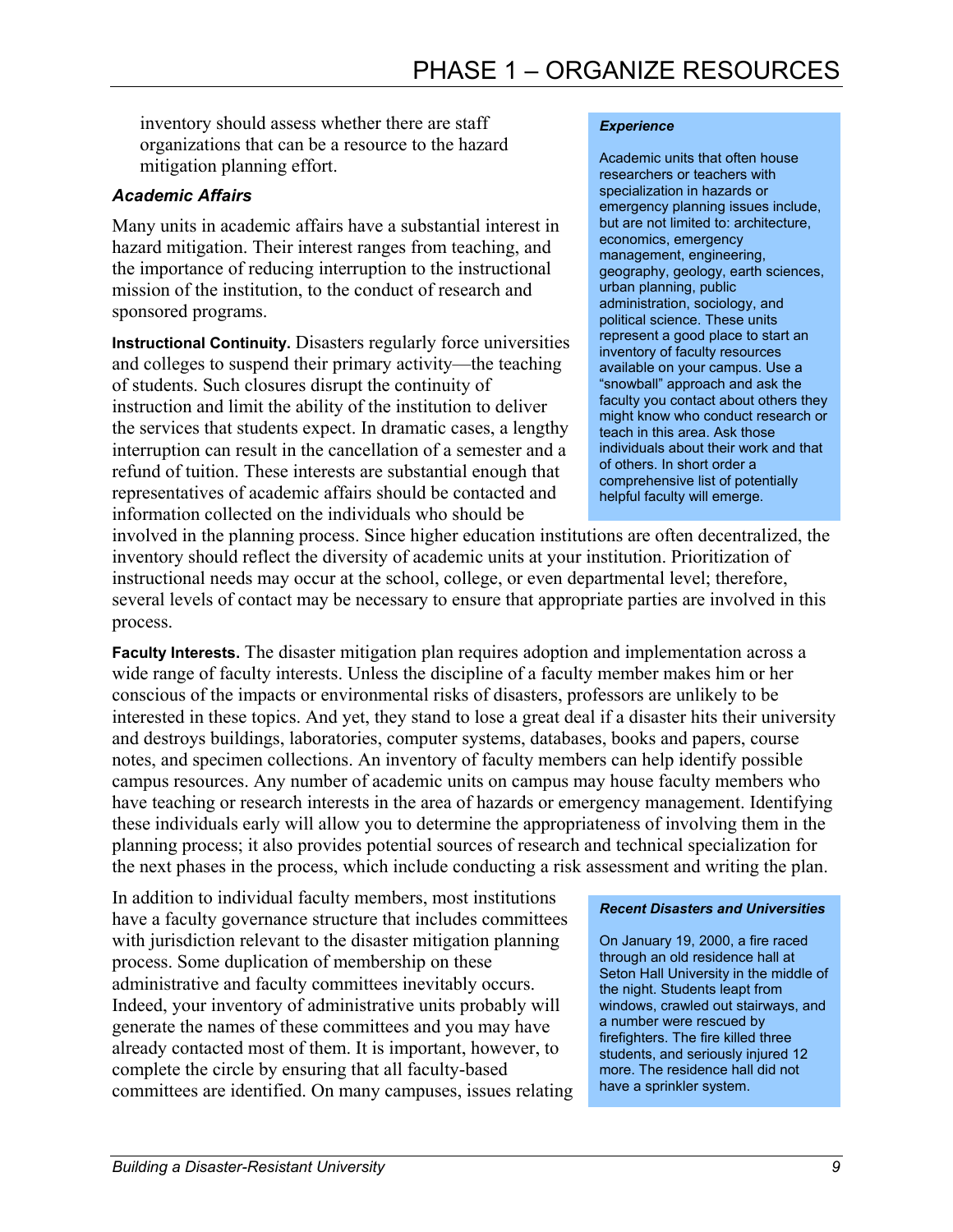to instruction may be determined exclusively by faculty committees; thus, they may become an important resource during the adoption and implementation phase of the plan.

**Sponsored Programs and Research.** In addition to protecting academic instruction, institutions must protect their investment in research and scholarship. A fundamental purpose of any disaster-resistant initiative is to protect the university's research enterprise; therefore, the office at your institution that oversees the conduct of research and sponsored programs is an important resource. This office may have plans, policies, and staff that address the general issue of protecting and limiting the interruption to research at the university. Some institutions have started to recognize the value of disaster resistance and are allocating staff support to positions such as a hazard mitigation research officer.

Moreover, these offices are also under increasing pressure from sponsors of research to ensure the protection and reduction of potential damage to the work they support—including the effects of natural and man-made disasters. The loss of important scientific materials during Tropical Storm Allison in 2001 at the University of Texas Medical Center complex and in the lab fire at the University of California Santa Cruz in 2002 brought renewed attention to the importance of reducing the effects of disasters on the research enterprise.

### *Student Affairs*

Students are often overlooked in the hazard mitigation planning process. However, the safety of students is of paramount concern to the institution and natural and man-made hazards present vexing issues for student safety. Dorm fires, food safety, and evacuation issues all present serious concerns for university and college disaster planners. It is important to identify student services and student-based resources that are important to the disaster mitigation planning process.

**Student Services.** The division of student affairs or services has various resources important to your effort. Since these units are commonly responsible for on- and sometimes off-campus living arrangements and for food delivery on campus, they have communication plans and building safety information that should be inventoried. When you get to the stage of communicating hazard mitigation information across campus, these units will be very important, and involving them early will facilitate their commitment later.

**Student Organizations.** Student organizations should be canvassed for potential stakeholders. Student committees often mirror the faculty governance structure and can be important sources of planning information. Students are by far the most difficult campus-based population to reach. While they do not necessarily affect critical campus decisions on risk reduction, they are the objects of it. If they are not aware of how to protect themselves in an emergency, there will be increased losses to life and property. While youth and optimism may make students less aware of risks, the same cannot be said of their parents. Educating students about risk

### *Recent Disasters and Universities*

On September 24, 2001, a tornado extensively damaged several facilities at the University of Maryland. Instructional and student services space was damaged along with several trailers that were a temporary home to the Maryland Fire Institute. Two students were killed when their car was overturned and classes were canceled for one day.

reduction and assuring their parents are part of the disaster-resistant university effort. After September 11, many parents began to raise questions about issues of safety and disaster preparedness that could have been answered, in part, by pointing to the comprehensive planning involved in the disaster-resistant university process. The steps you take to reduce your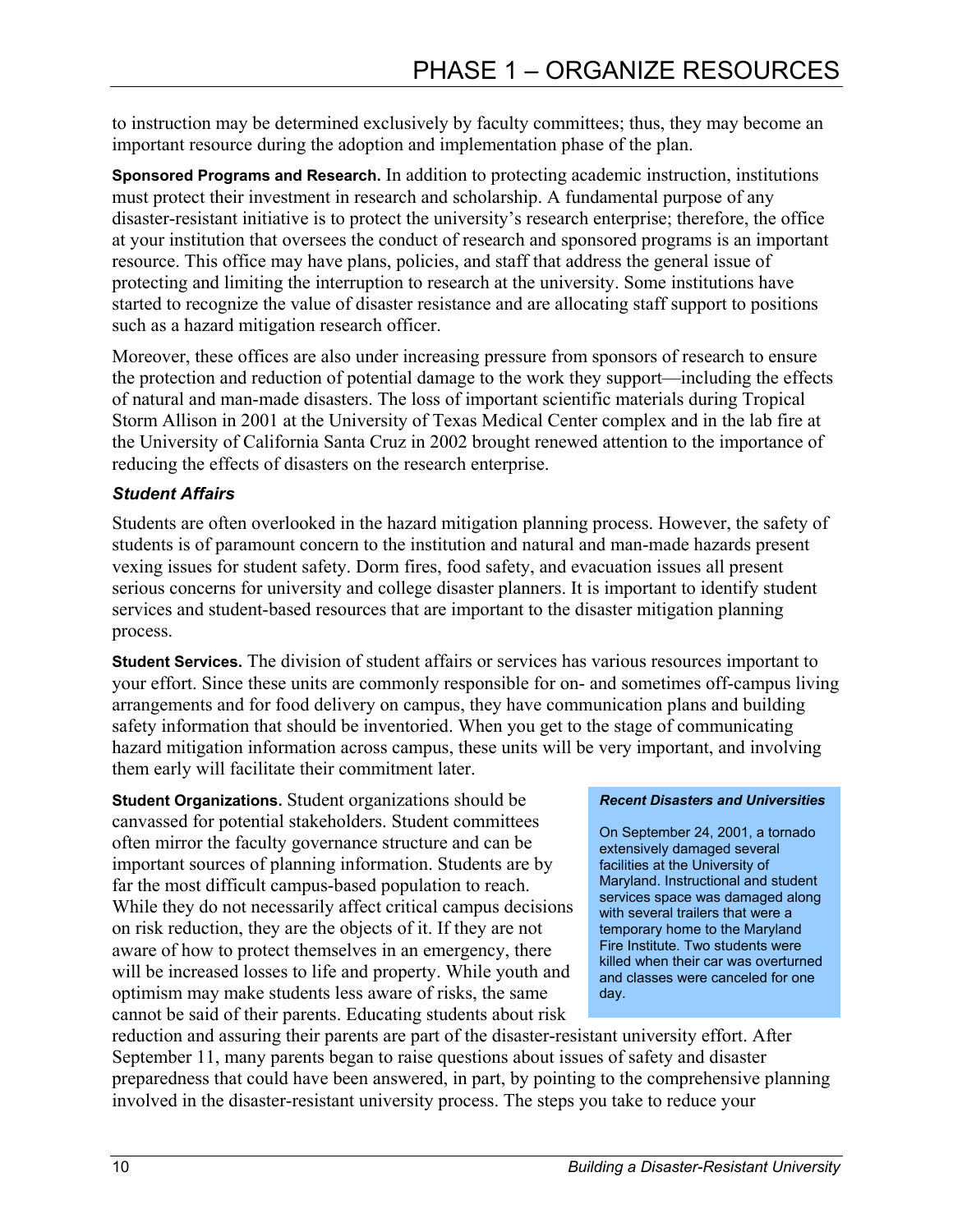vulnerability to natural and man-made hazards can reduce the uncertainty parents and students face about the consequences that disasters can have on their safety and investment in higher education.

**Alumni.** Former students also serve as a potential resource. Alumni may support the goals and program of the disaster-resistant university effort financially, politically, or directly through technical assistance. Work with your development office to identify alumni who may be able to assist you through fundraising and giving for retrofit and modernization projects and those in positions to influence government and nonprofit resource allocation. Alumni may also provide valuable technical resources in areas relevant to your planning efforts.

### **COMMUNITY STAKEHOLDERS**

Off-campus stakeholders are important resources. Government, nonprofit, and private constituencies should be canvassed to identify appropriate resources for your effort. The level of disaster resistance of your institution is directly related to that of your community, region, and state. Collaboration reduces duplication of effort, often yields technical and/or financial

assistance, and increases your likelihood of success. The actions of off-campus stakeholders can affect your disaster resistance. Likewise, the actions of your institution in preparing for, responding to, and recovering from an event can affect the disaster resistance and sustainability of the community in which it resides.

### *Government*

All levels of government strive to protect public health, safety, and the well-being of its citizens. As such, governments at all levels manage hazards and contribute important resources to organizations that share this purpose. Government jurisdictions commonly overlap those of the institution, and they are among the first responders to any emergency. Collaboration can improve the disaster resistance of all parties and reduce duplication of effort.

**Local Government.** Local communities and universities are mutually dependent on each other to prepare for disasters and reduce potential losses. Communities are the first to feel the effects of disasters. Local governments are responsible for assembling teams to address natural and man-made threats within the community and to follow a sound planning process for identifying and selecting the best solution for the community. Local governments often have specific statutory authority over your institution. They may have funding resources available and can provide technical assistance to support mitigation efforts. Some specific local government groups to canvass include:

**Emergency Management**. Depending on your location, the

#### *Background*

**Local Government Powers that Apply to Hazard Reduction.**  *Planning* – Although the degree of planning authority of a local jurisdiction is determined by state legislation, all local governments can use a planning process to educate. *Regulatory Power* – Local jurisdictions have the authority to regulate land use, development, and construction through zoning, subdivision regulations, building codes, design standards, and floodplain regulations. *Spending Authority* – The manner in which local jurisdictions use public funds can influence development in hazard areas. One fiscal management tool that many communities embrace is the capital improvement program, generally a 5-year plan for funding improvements to public facilities. *Taxing Power* – If the private sector encourages development in hazard areas, special taxing districts can be created to balance more equitably public investments. Preferential assessments can be used as incentives to retain agricultural and open-space uses in high hazard areas. *Acquisition* – Local governments can acquire land in high hazard areas through conservation easements and purchase or transfer of development rights.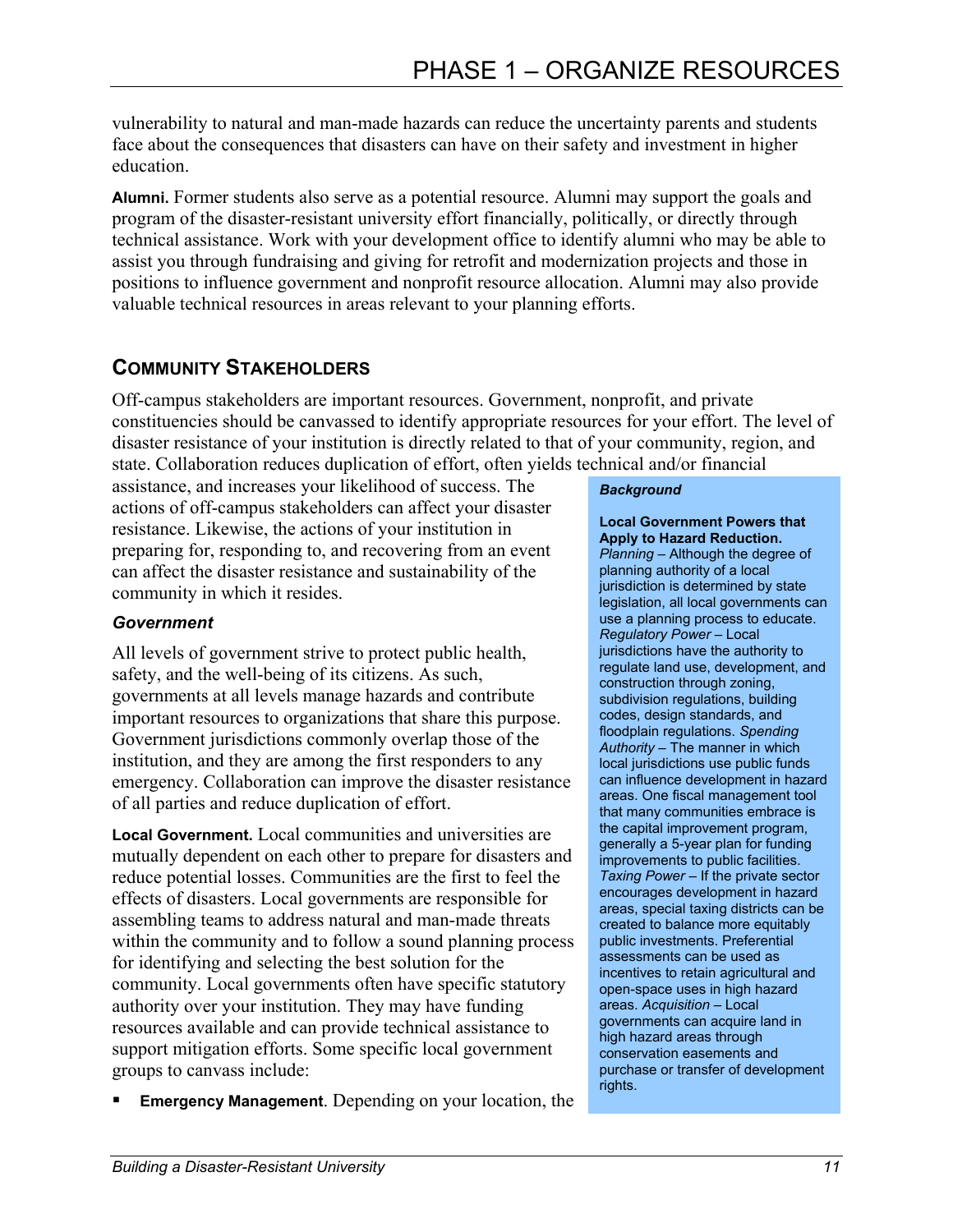county or city is primarily responsible for emergency management in your area. Emergency management is still a developing profession and your community may have a full- or parttime emergency manager. In either case, your initial efforts should include contacting this person because he or she is essential in providing resources about disaster preparedness in your area. The local government and the university or college should have a close working relationship since reduction in risk accomplished by one necessarily benefits the other.

Emergency managers are not the only local government entities that should be enlisted, however. Many jurisdictions are now hiring hazard mitigation planners who can be valuable resources and collaborators, and traditional public safety units and state and local planning divisions can also provide data and technical assistance such as mapping. In much the same way that the faculty was inventoried, the capabilities of local government can be assessed by starting with emergency management and working your way out to include others who may be able to assist your effort.

- **Planning.** Community planners have knowledge and skills that are vital to your mitigation planning effort. Planning departments maintain demographic, economic, and physical data on the community. Planners are also usually experienced at meeting facilitation and possess research skills and extensive contacts.
- **Special Districts.** Identify appropriate local schools, park districts, regional government associations, flood control districts, and fire suppression and vegetation management districts to identify potential resources and to engage in

#### *Experience*

Many institutions have learned the value of integrating their disasterresistant university planning efforts with the activities of local government. The University of Miami exemplifies this process. By working with Miami-Dade Office of Emergency Management it has successfully mobilized financial resources through the Local Mitigation Strategy, thus working in collaboration with local government to improve its own and the community's disaster resistance. The University of Miami Director of Environmental Health & Safety serves on the Local Mitigation Strategy Steering Committee and contributes to the local government's mitigation planning activities. By working with local government, the University of Miami has been able to fully realize all of the potential resources that the local, state, and Federal agencies have to offer.

partnerships. Park districts may occupy lands near the university and their efforts at risk reduction will complement yours. Vegetation management, erosion control, mapping, and firefighting are obvious ways that the university and special districts can work together. Individuals and staff connected to these districts may possess scientific and technical capabilities that can provide hazard information, technical support, and post-disaster impact data.

Many metropolitan areas have regional government organizations that work on issues such as land use plans, transportation, and housing. Furthermore, regional planning organizations often perform the physical and economic planning functions for multi-county rural areas. These organizations gather data and sponsor planning initiatives to cope with risks; they can be of considerable assistance in providing hazard data to local governments and universities and in conducting sophisticated public information campaigns on risks and how to reduce them.

**Infrastructure Providers.** Three components of infrastructure warrant special attention in your efforts to identify off-campus resources.

 **Utilities.** Utility loss following a disaster creates serious problems for a community and every home and business in it, including educational institutions. The ability to respond to an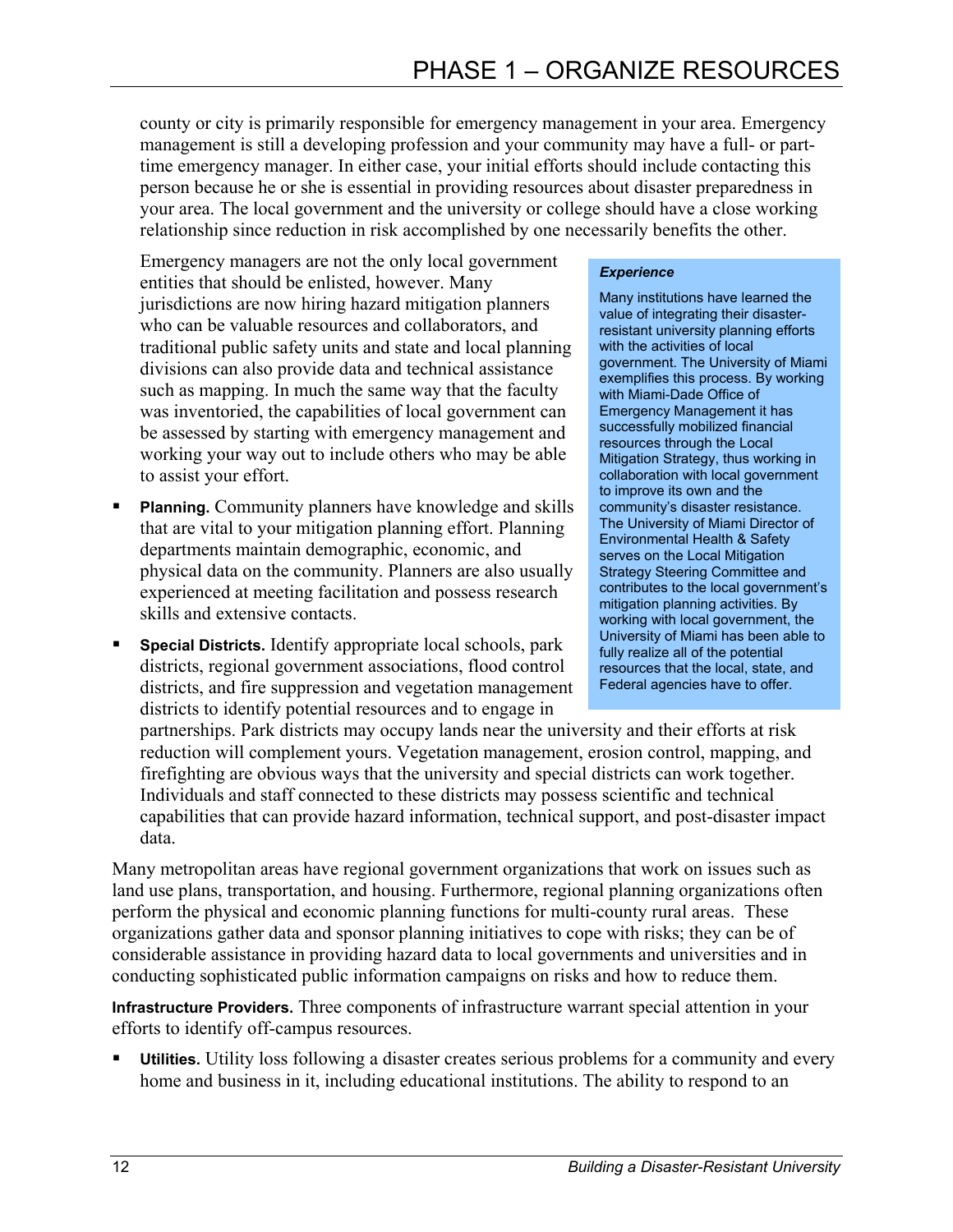emergency is hampered by the loss of electricity, gas, water, sewers, or telephones, and recovery will be constrained as well until services can be restored.

An interruption to campus utilities may threaten research activities and materials that depend on temperature control, fluid flows, gas, or light. The history of disasters and higher education institutions includes many examples of the damage caused by utility interruptions. Even if the university owns and operates its own utilities, it may require outside assistance to make repairs and restore service. Representatives of these critical lifelines should be identified as resources and involved in your planning efforts because they have access to important information about the security of the utility connections and service at your campus.

 **Transportation.** Roads, bridges, and transit systems are critical to emergency response and business continuity. Extensive damage to transportation systems can leave a campus and its community paralyzed. Transportation specialists can provide important information and

resources, particularly at institutions where evacuation is a concern. However, even at campuses where evacuation is not a prime concern, the repair and restoration of transportation systems on and off campus can determine the extent of interruption to the institution's operations.

 **Housing.** Employees' and students' houses, residence halls and apartments may be damaged by a disaster. Losing even a small percentage of the available housing stock can put significant burdens on the university, including the need to shelter displaced employees and students as well as the difficulties that may arise from the need to instruct a student population whose attention and concentration may be diverted by housing concerns. Reducing risks in community housing—owned or rented—should be a high priority for a disaster-resistant university. Student-run cooperatives and Hellenic houses are also important providers of housing. As such, it is in the best interests of the institution to involve appropriate community housing agencies and experts in the process. These individuals may be key resources as the risk assessment is conducted and the mitigation plan is developed.

**State Government.** The state legislature and assorted agencies play a large role in making financial resources available for increasing disaster resistance, especially if the institution is a

### *Experience*

Sample Advisory Committee Membership **University of Washington**:

- Director of Records Management Services
- Executive Director of Health Sciences Administration
- Assistant Vice President for Regional Affairs • Director of the Institute for Hazard Mitigation
- Planning & Research
- Disaster-resistant University Coordinator
- Director of Student Activities and Union Facilities
- Director of the Student Health Center
- Director of Purchasing and Stores
- Representative from the Real Estate Office
- Associate Vice President for Business Services
- Associate Vice President for Facilities Services
- Director of Communication Technologies
- Director of University Computing Services
- Assistant Vice Provost for Research
- Chief of the University Police
- Associate Director of University Computing Services
- Director of News and Information
- Lieutenant from the University Police **Department**
- Associate Vice President for Capital Projects
- Seismology Lab Coordinator in Geophysics
- Director of Academic Services & Facilities
- Director of Environmental Health & Safety
- Representative from University Relations
- Representative from Faculty Council on University Facilities and Services

#### **From the community:**

- Program Manager for King County Emergency Services Public Health
- Local risk consultant
- Director of Seattle Emergency Management **Section**
- Manager of King County Office of Emergency Management
- Local planning analyst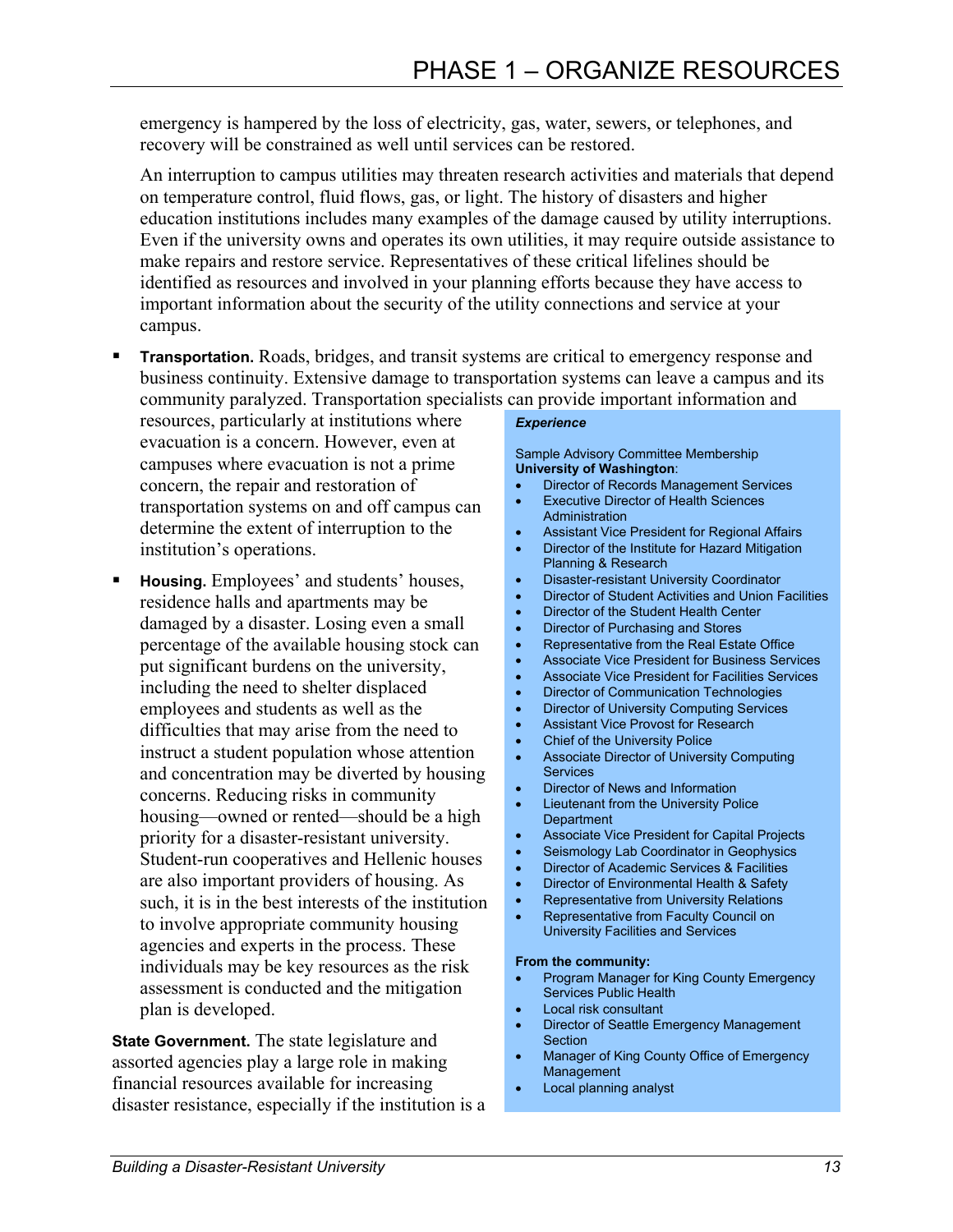public one. In addition, if the campus is part of a larger statewide system, budget allocations may be controlled at that level. Your inventory should identify resources available from these groups and potential stakeholders.

For both public and private universities and colleges, extensive planning and technical assistance for risk reduction can come from state agencies such as the office of emergency management and departments such as planning, environmental agencies, geological services, water resources conservation, and forestry. There may also be hazard-specific offices such as a seismic safety commission or flood control commission that can assist your disaster-resistant university planning efforts. Additionally, states receive financial assistance from the Federal government to distribute to local entities (including higher education institutions) for hazard mitigation purposes; however, funds are often limited, requiring the state to prioritize their distribution. Thus, it is critical to establish and maintain relationships with state staff that administer these program funds.

States are required to uphold Federal regulations intended to reduce hazard losses, and their role in coordinating hazard mitigation planning has become even more important with the passage of the Disaster Mitigation Act of 2000. A good place to start is to contact your State Office of Emergency Management and State Hazard Mitigation Officer. Local emergency management officials can help you identify this person and may even serve as a liaison to this office. A network of State Hazard Mitigation Officers is maintained at www.hazmit.net.

**Federal Government.** The most important resource at the Federal level is the Federal Emergency Management Agency (FEMA) within the Department of Homeland Security. FEMA is the lead Federal agency responsible for providing technical assistance to other Federal agencies and to state and local governments for mitigation planning and project implementation. FEMA is leading the implementation of the Disaster Mitigation Act of 2000. FEMA's mission is to reduce loss of life and property and to protect the

#### *Background*

**Stafford Act/Disaster Mitigation Act of 2000**. The Robert T. Stafford Disaster Relief and Emergency Assistance Act (Public Law 100-107) authorizes funding for the Federal disaster relief (including mitigation) programs in place today. The Disaster Mitigation Act (DMA) of 2000 (Public Law 106-390, as amended) is the primary authority for mitigation planning. The DMA amends the Stafford Act Section 409 and provides for a new and revitalized approach to mitigation planning. Section 322 of the Act emphasizes the need for state, local, and tribal entities to closely coordinate mitigation planning and implementation efforts. In addition, Section 322 creates incentives for increased coordination and integration of mitigation activities at the state level. Together, the Stafford Act and DMA 2000 provide an array of funding for planning projects and technical assistance to communities. Below is a partial list of programs authorized by these acts:

- The Pre-Disaster Mitigation Program (PDM) authorized by the DMA 2000, provides funding to states and communities for costeffective hazard mitigation activities that complement a comprehensive mitigation program, and reduce injuries, loss of life, and damage and destruction of property before a disaster strikes.
- The Hazard Mitigation Grant Program (HMGP) authorized in Section 404 of the Stafford Act, provides grants to states and local governments to implement long-term hazard mitigation actions after a major disaster declaration.
- The Individual and Family Grant Program is authorized by Section 411 of the Stafford Act and authorizes grants after a disaster to cover serious unmet, disaster-related real property losses.
- The Public Assistance Program (PA) is authorized under Section 406 of the Stafford Act. The program provides funding after a disaster for the repair, restoration, or replacement of damaged facilities belonging to governments and private nonprofit entities, and for other associated expenses, including emergency protective actions and debris removal, in addition to funding mitigation actions related to repair of the existing damaged facility.

Both public and private universities and colleges have benefited from the Hazard Mitigation Grant Program and the Public Assistance Program. It is important to familiarize yourself with these programs, their regulatory framework, and the appropriate person in your state who oversees them.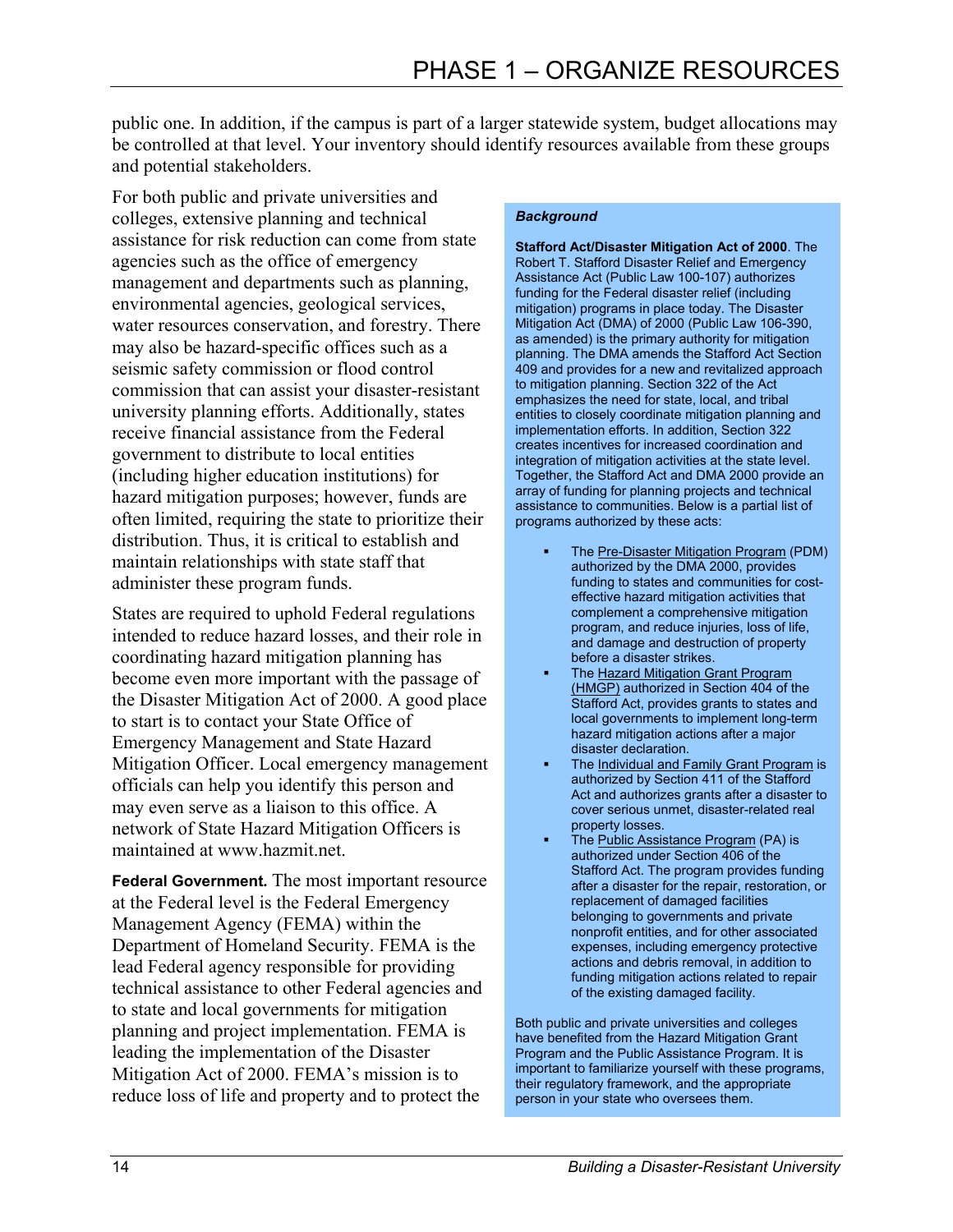nation's critical infrastructure from all types of hazards through a comprehensive, risk-based emergency management program of mitigation, preparedness, response, and recovery. FEMA is organized into regions and your local or state emergency management officials can put you in contact with appropriate regional representatives who can share with you the resources that FEMA provides for hazard mitigation planning. Many FEMA documents are profiled in this guide; however, technical assistance is also available and should be considered an important resource for your work. Appendix C provides contact information for each FEMA Regional Office.

It is particularly important to become familiar with the variety of existing Federal Disaster Assistance Programs. These programs may provide funding for hazard mitigation actions and/or the repair, restoration, or replacement of facilities at your institution following a disaster.

In addition to FEMA, a wide range of other Federal agencies may be able to provide valuable resources for your work. The U.S. Geological Survey, National Weather Service, National Oceanic and Atmospheric Administration, and the Departments of Energy, Housing and Urban Development, Education, and Transportation, for example, are also potential additions to your inventory. Identify local, state, or regional offices of these agencies and determine the

#### *Resources*

The Federal Emergency Management Agency web site www.fema.gov/fima/planning.shtm contains a great deal of information helpful to your planning effort.

availability of individuals and resources. The FEMA CD, Mitigation Resources for Success (FEMA 372) provides reference information on other federal agency programs that may provide hazard mitigation resources.

### *Nonprofit Organizations*

Emergency management in the United States has always relied heavily upon nonprofit organizations to engage in disaster mitigation, preparedness, response, and recovery. In particular, your inventory should include resources available from local units of the American Red Cross and Salvation Army. The American Red Cross provides extensive preparedness materials that can be leveraged in your efforts to prepare faculty, staff, and students for possible disasters. The American Red Cross typically runs emergency shelters, so if your campus has a public shelter or will be sheltering your students and employees, it would be wise to involve them in your hazard mitigation planning activities. Similarly, the Salvation Army is important during the disaster response and recovery phases and can provide important resources for temporary housing and feeding displaced students after a disaster. Since many students may live off campus, they are particularly susceptible to displacement by natural and man-made hazards. Nonprofit organizations may be able to assist you in preparing for such a situation. The National Voluntary Organizations Active in Disaster (NVOAD) can provide such information. Please see www.nvoad.org.

In addition to the American Red Cross and the Salvation Army, other local voluntary organizations such as the United Way can provide important resources for your efforts. Early contact ensures that you have the widest possible capability for your effort. These organizations may not provide assistance to the university directly, but those that provide food and clothing, shelter, housing, and medical care can help the community deal with its affected populations. The university should be familiar with local nonprofit organizations and their services and should enter into mutually supportive agreements where appropriate.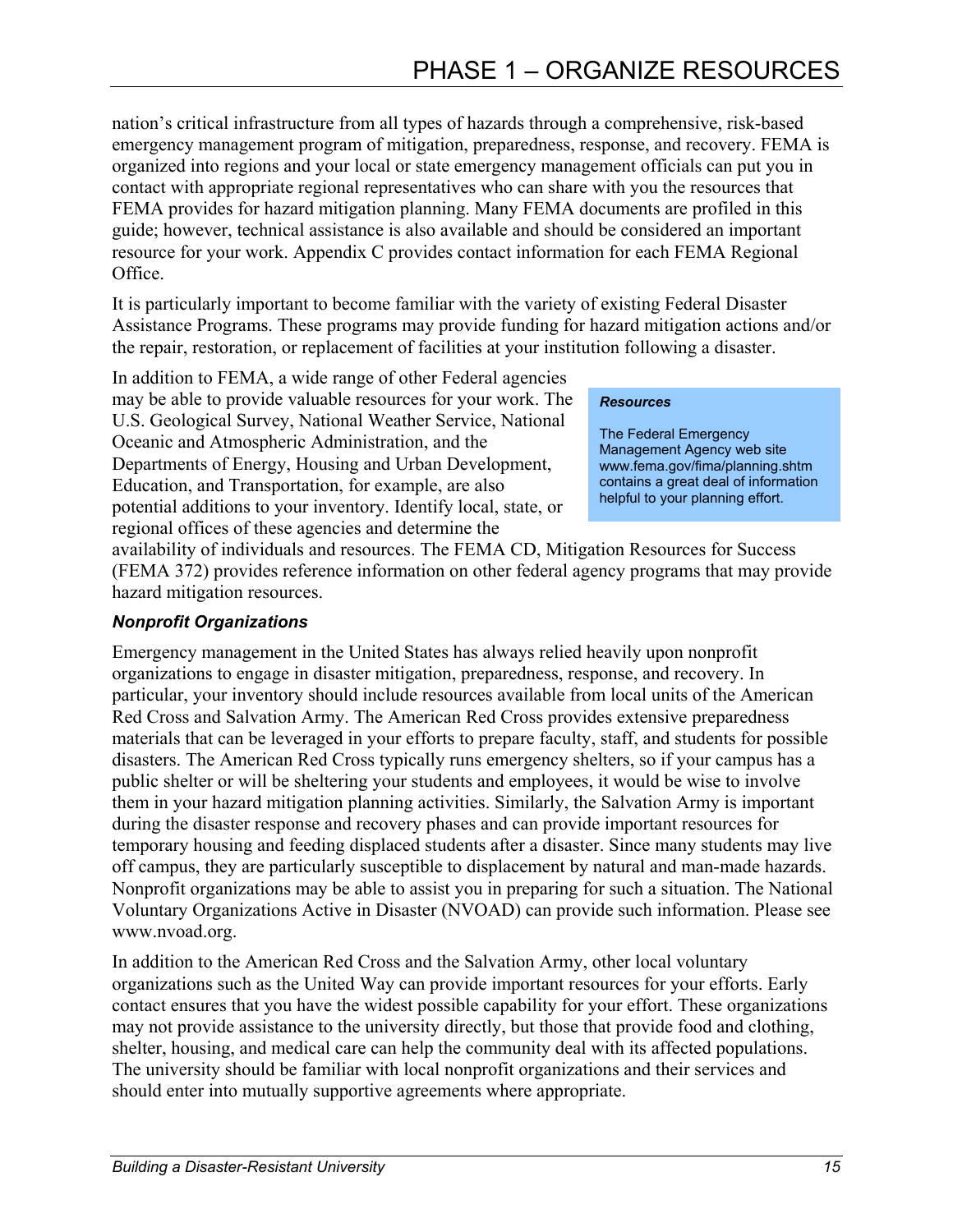### *Private Sector*

The private sector can contribute important resources to the disaster-resistant planning initiative.

As with the operations of the local government, business and industry practices in your area help determine the overall disaster resistance of the community, which in turn affects the disaster resistance of the university. This is a symbiotic relationship, as businesses that supply the university and/or serve the needs of students depend on the university being open and operating, and the university's quick resumption of its operations following a disaster will have a favorable impact on businesses in the community. Thus, businesses that contribute to the overall well-being of the community may be willing to provide technical assistance, staff support, and even financial support to the disaster planning effort. Depending on the situation, this technical assistance may be paid for in full or be donated in-kind.

Worksheet #1 in Appendix A will assist you in identifying appropriate partners.

#### *Experience*

Sample Advisory Committee Membership **University of California, Berkeley**:

- Vice Chancellor for Capital Projects
- Vice Chancellor for Resource Planning and **Budget**
- Assistant Vice Chancellor for Research
- A dean of Letters and Science
- Chair of the Academic Senate
- Two engineering professors
- One architecture professor
- Director of Business Services
- **Director of Emergency Preparedness**
- Director of Community Relations
- From the Office of the President, the Assistant Vice President for Facilities services

**From the community**, there are representatives of the City Manager and two businesses: a small property management company, and the Bayer Corporation. Berkeley was also fortunate to have the participation of its Bay Area neighbor, Stanford University; Stanford Vice Provost brings to the committee Stanford's experience recovering from the 1989 Loma Prieta earthquake, and their ongoing risk management concerns.

### **FORM AN ADVISORY COMMITTEE**

An advisory committee should be established once the inventory of available resources has been completed. The inventory produced a list of potential stakeholders from the institution and the community. Now it is time to begin the process of determining who will help make decisions about the process and who will serve primarily as a resource.

Decisions about how to deal with the effects of hazards on an institution impact all levels of the organization, and stakeholders from the groups described above should be considered for inclusion on the advisory committee. Hazard mitigation involves academic, administrative, and student leadership. Work with, and appoint professionals on the campus who are already involved in emergency preparedness, crisis response, or risk management, but make certain that the committee is made up of people whose views extend far beyond what is typically thought of as emergency services or environmental health and safety.

How large should the committee be? The answer lies, in part, with the size of your stakeholder inventory. If you uncovered a small number of stakeholders, a committee that includes all of them would be satisfactory. If, on the other hand, you

#### *Experience*

When choosing advisory committee members, look for people who:

- Possess the ability to command respect across the institution and in the community;
- **Are visionary and open to new** ideas;
- **Have the desire, time, and** commitment to support hazard mitigation issues;
- Have the ability to communicate planning and hazard concepts to colleagues and members of the community; and
- **Understand, and are able to** operate effectively within, the political and administrative environment at your institution.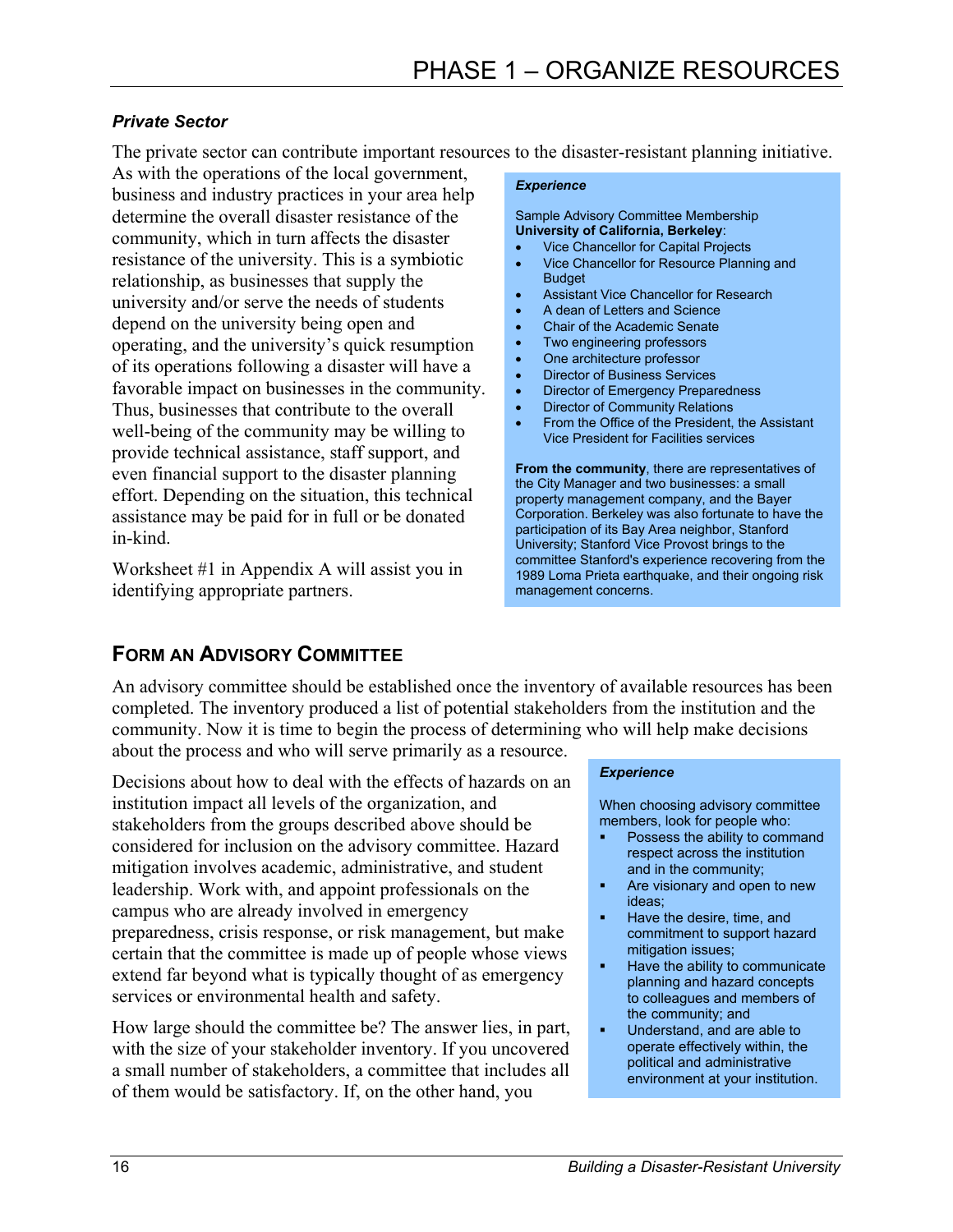ended up with a long list of resources, perhaps a two-level organizational structure involving subcommittees and/or workgroups is more appropriate, with the chair of each committee serving on a steering committee. Regardless of the structure that is chosen, the committee that makes the final decisions should be small enough so that members can actively participate and have a sense of ownership, yet large enough to include important points of view and key decision-makers. The committee must be able to build the relationships necessary to facilitate compromise and engender commitments to implement the disaster mitigation plan.

### **IDENTIFY A COORDINATOR OR PROJECT MANAGER**

The project must have a manager, preferably someone with the time and authority to focus exclusively on the activities related to the disaster-resistant university. The project manager provides staff support to the advisory committee and may be housed in a variety of different units on campus. A full-time coordinator is preferable so that he or she can spend the time necessary to understand the full complexity of the situation facing the campus. A part-time coordinator would be less likely to develop and leverage partnerships with the community or to be able to carefully include the variety of campus units that need to be involved. Regardless of the unit the project manager is assigned to, he or she should have access to and support from a senior administrator.

The project manager may come from the campus or be hired from outside. It may be expedient to redirect the tasks of someone familiar with the campus' operations, personalities, and culture. On the other hand, an off-campus specialist in loss reduction may be more effective in a shorter period of time. The ideal situation differs from campus to campus.

The project manager should become involved in the activities of any group on campus that is working on related issues. The projects of those charged with emergency preparedness, risk management, or crisis response are obvious cooperative opportunities, but look beyond them to other initiatives in resource planning, space management, instructional improvements, research facilities, and business operations. Collaborating with faculty, administrative staff, and students on various tasks will allow the manager to introduce the disaster-resistant university concept to others and help to establish a mutually supportive atmosphere.

### *Authorize the Coordinator and Advisory Committee*

Once the membership of the advisory committee has been determined and a project manager identified, a formal endorsement of their composition and work must be obtained. While the chief administrative officer probably will have already announced the institution's commitment to becoming disaster-resistant, it is nevertheless important for the committee members and project manager to get a firm statement of support and an appropriate charge.

The likelihood of success will be enhanced if multiple jurisdictions recognize the planned efforts of this group. In addition to a formal charge from the chief academic officer,

#### *Experience*

Depending on your situation, it may be appropriate to identify a project coordinator prior to the inventory and designation of an advisory committee. In other cases, an interim coordinator may be designated to begin the process with the permanent coordinator chosen by the advisory committee. Both strategies have benefits and drawbacks and the decision is likely to be situation- and institutionspecific.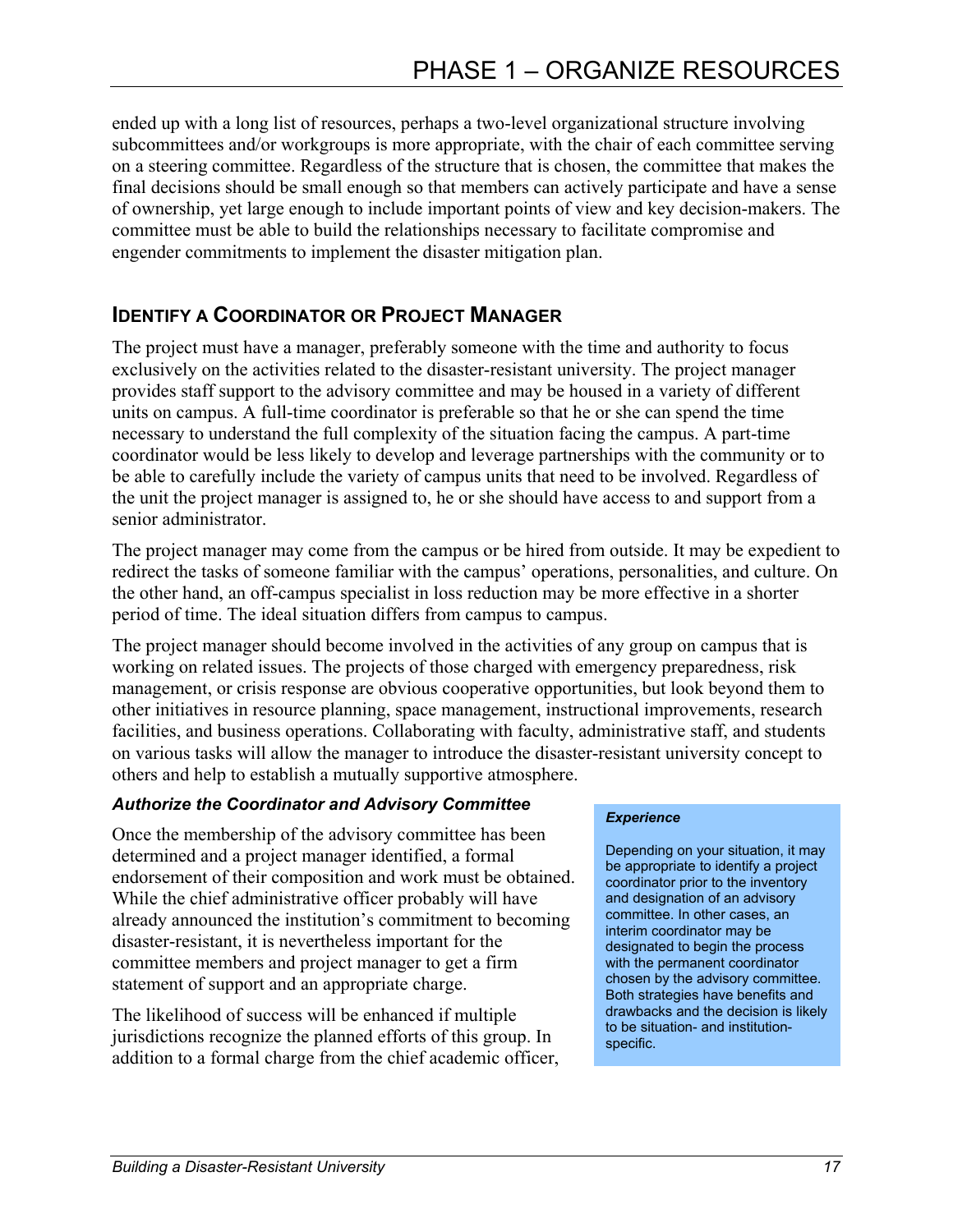endorsement by the faculty senate, staff associations, and student government, as well as local government jurisdictions, can go a long way toward energizing committee members and providing a solid foundation for the next phase of the process.

### *Establish a Timeline*

Once the advisory committee and project leadership is in place, a timeline should be established. The primary phases of this process include *Phase 1, Organize Resources; Phase 2, Hazard Identification and Risk Assessment Study; Phase 3, Developing the Mitigation Plan;* and *Phase 4, Adoption and Implementation.* The process must allow for sufficient time to complete these tasks. Several issues should be addressed as the timeline is established:

- Will the work be done by a committee of the whole or in subcommittees? If subcommittees are used, more time is needed to allow them to organize and develop appropriate work plans.
- Will consultants be hired? Institutions of all types and sizes have successfully pursued disaster resistance on their own, but the process may be slower than if consultants are engaged.
- How many levels of planning will you engage in? Will departments, units, colleges, and divisions be involved in developing individual plans to integrate with the comprehensive

effort? The amount of time planned should take into consideration the multiple levels of planning being considered.

Regardless of the answers to these questions, the timeline should expressly detail four events: 1) an informal kickoff, 2) the first formal meeting, 3) development of a mission statement, and 4) development of a communication plan.

**Informal Kickoff.** The first meeting of the advisory group will probably serve as the informal kickoff. This meeting should generate a sense of teamwork and focus on an introduction of the team members, the purpose of the meeting, and what the team wants to accomplish. The committee's charge should be

delivered at this meeting and reviewed regularly throughout the process. The kickoff meeting is an ideal time to publicize the institution's efforts both on and off campus. The inclusion of community stakeholders should be explicitly recognized.

**First Formal Meeting**. The next important event on the initial timeline is the first formal meeting. The project manager should develop an agenda for the first meeting that includes a review of the charge and how the advisory committee members were selected. Prior to the first meeting, committee members should be designated to fill three vital roles: the chair, a facilitator, and someone to record all of the information. The first meeting should include a brief presentation on recent disasters that have affected the area. The issue of inclusiveness should be addressed and potential stakeholders who were not invited to join should be identified.

# periodically thereafter, you may

*Resources* 

want to watch a short video or conduct a "what if" exercise to find out what campus locations or assets may be vulnerable to hazards. You can obtain information on conducting tabletop mitigation exercises and a list of relevant videos on the FEMA Web site or from the FEMA publications warehouse 1- 800-480-2520.

During the first meeting and

### *Experience*

The University of Washington Disaster-resistant University Initiative adopted the following mission statement: "To fulfill the University's mission and commitments in the event of a disaster, the University strives to become disaster-resistant. Disaster resistance is achieved through recognition and analysis of the risks and analysis of natural and man-made hazards, mitigation of the human and economic impact of disasters, and comprehensive planning for resumption of University functions."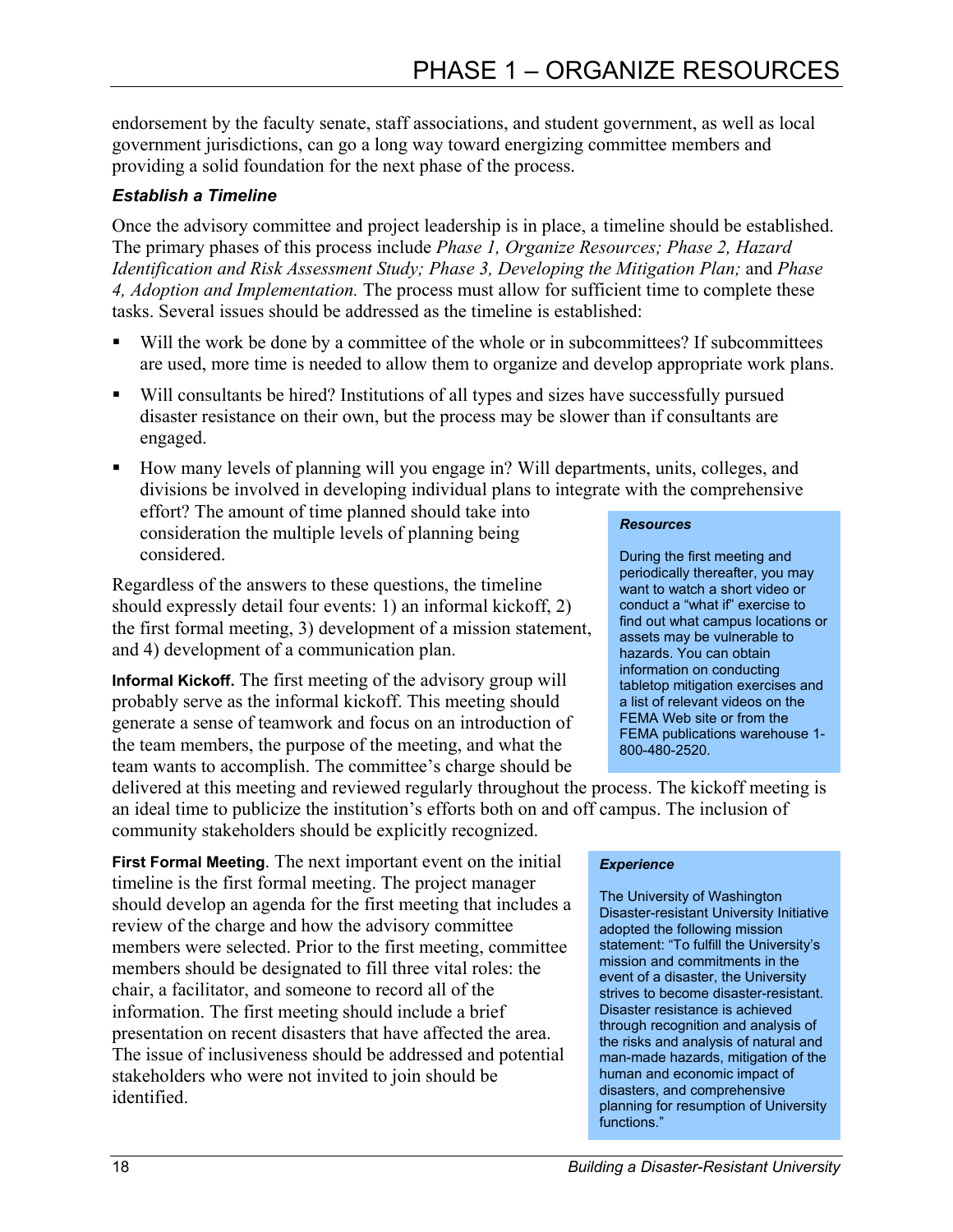### *Develop a Mission Statement*

Perhaps the most important objective of the first meeting is the development of a mission statement to help committee members understand what outcomes they want to achieve. This step can help build a common understanding of the mitigation plan's purpose.

### *Develop a Communication Plan*

It is important early on to decide how and when information *about* the planning process, and information gleaned *from* the process, are disseminated, and to whom. University administrators, faculty, students, parents, and community officials will all take an interest in both the planning progress and the result of the process itself. Knowing when and what type of information will emerge also builds support for the process.

### **CONCLUSION**

Once the initial inventory of resources is complete and stakeholders have been identified, the advisory committee formed, project manager determined, and timeline established, you are ready to move onto the Phase 2—the completion of a comprehensive hazard identification and risk assessment. At this point, the effort transitions from planning to completing a thorough assessment of the hazards the campus faces, the risks they pose, and the institution's vulnerability to those risks.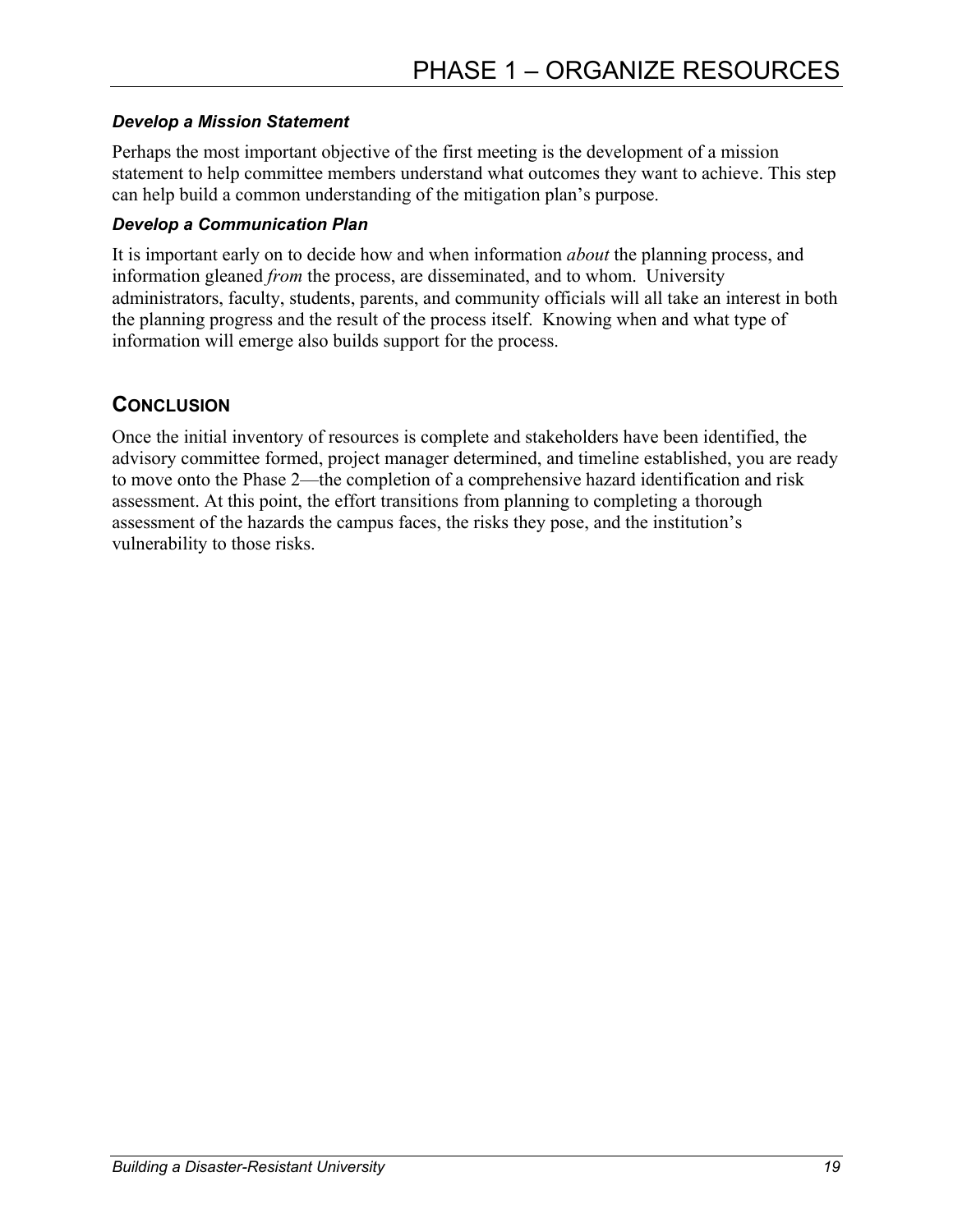# PHASE 2 – HAZARD IDENTIFICATION AND RISK ASSESSMENT

This section guides higher education institutions on how to conduct a hazard identification and "single-point" risk assessment. A risk assessment identifies the hazards that your campus faces and assesses your level of vulnerability to these potential events. The risk assessment is a crucial step in the hazard mitigation planning process, because this information will be used to identify and prioritize the mitigation actions in your hazard mitigation plan.

In a true comprehensive risk assessment, you would consider all possible hazard events, and determine mathematically the expected damages from the whole range of possible events. In the "single-point" method, you will select one hazard event and determine losses from that single event. While this latter approach is not as rigorous, it provides ample information to determine what should be done to reduce the effects of hazards on campus.

This section closely follows the guidance provided for local communities in the FEMA how-to guide—*Understanding Your Risks: Identifying Hazards and Estimating Losses* (FEMA 386- 2). The information below is intended to supplement that document in an effort to provide specific suggestions for the unique situations of colleges and universities. The hazard identification and risk assessment study includes four stages: 1) identify hazards, 2) profile hazard events, 3) inventory assets, and 4) estimate losses.

The activities you perform in this phase will help you answer the questions on the vulnerability questionnaire shown on Worksheet #2 in Appendix A.

### **IDENTIFY HAZARDS**

The first step in conducting a hazard identification and risk assessment is to identify the natural and man-made hazards that present risks to your college or university. Start by contacting your local emergency management office and asking them about

the hazards your area faces. In addition to your local office of emergency management, the FEMA how-to guide (FEMA 386-2) provides excellent advice on other sources of information about local hazards. Next, consider the unique hazards your institution may face. In particular, you may conduct a hazards history of your institution by using university and local archives to identify disasters that have affected your institution in the past. Conduct focus group sessions with members of your advisory committee and other campus stakeholders to identify what they believe the hazards are and to identify any gaps in your own research.

Possible resources for the hazard identification include: local publications and other historical archives; existing plans and reports; experts at your institution or in your community, state, or FEMA Regional office; and Internet Web sites.

Worksheet #3 (Appendix A) can help you organize this information.

#### *Background*

**Natural versus man-made hazards:** The hazard identification and risk assessment should include all potential hazards that face your institution, including natural and man-made threats. The FEMA howto guide*, Understanding Your Risks: Identifying Hazards and Estimating Losses* (FEMA 386-2) provides information on the most common natural hazards: earthquake, flood, hurricane, landslide, tornado, tsunami, and wildfire. The FEMA how-to guide *Integrating Human-Caused Hazards Into Mitigation Planning* (FEMA 386-7) provides information on the complement of terrorism and technological hazards that may face your institution. These documents should be reviewed thoroughly before beginning your risk assessment.

#### *Resources*

For information about the hazards your area faces, consult www.hazardmaps.gov.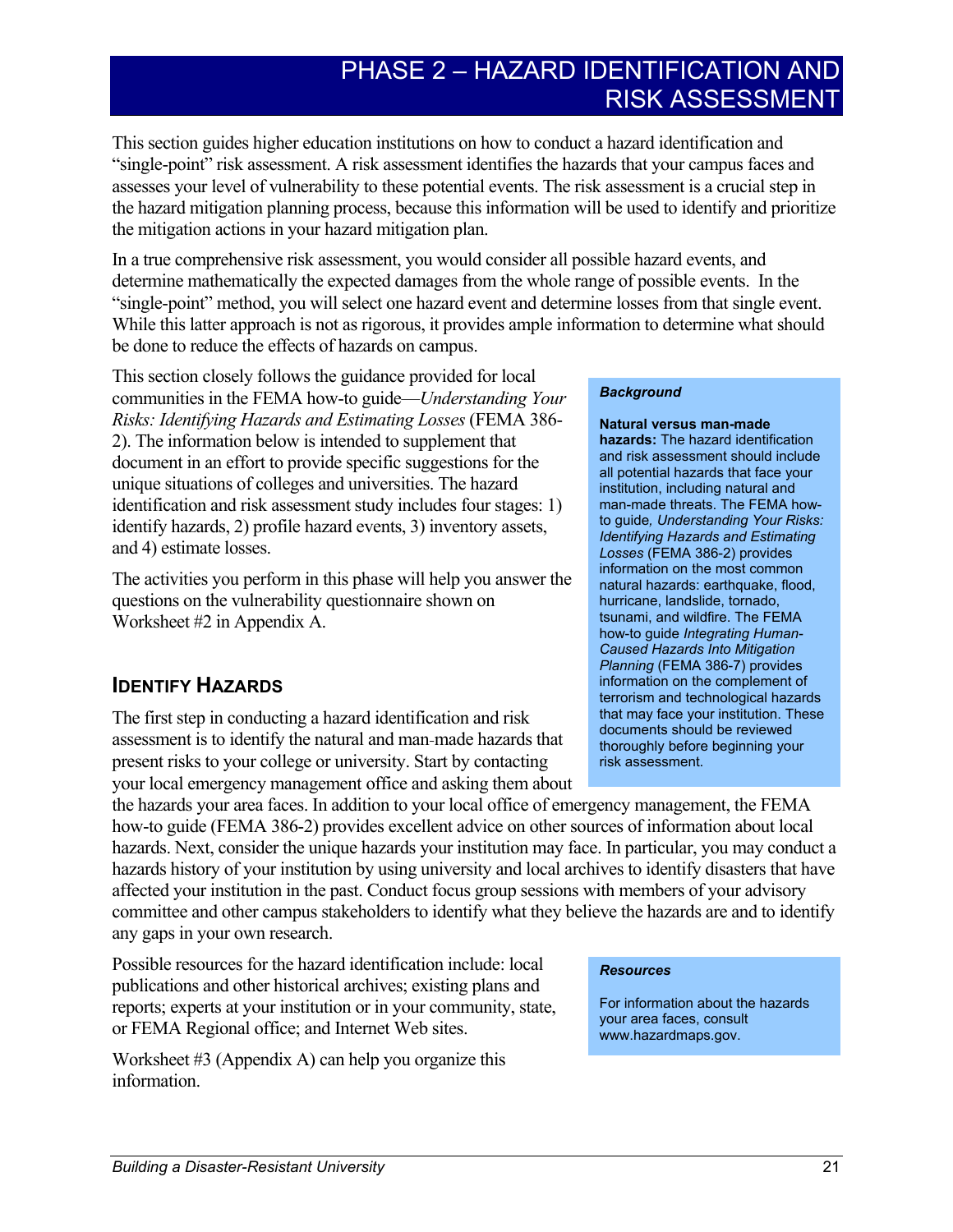### *Prioritize Hazards*

After you have developed a full list of potential hazards affecting your campus, prioritize them based on their likelihood of occurrence. This step should not downplay the possibly devastating consequences of a single unlikely event; however, with limited resources, and as a place to start, focus on the hazards *most likely* to affect your institution. The advisory committee or a subcommittee can be useful to engage in this prioritization. Local and state emergency management officials can also provide valuable assistance. If communities adjacent to your campus have undertaken this step, you should consider using all or part of the same prioritized list.

### **PROFILE HAZARD EVENTS**

### *Detailed Hazard Profiles*

After the initial list of potential hazards has been compiled and you have decided whether to address all or a subset of these events, the next step is to create detailed hazard profiles. This step addresses in specific terms the scope and extent of damage that a particular hazard event could cause to your institution. This is an important step, because determining the type of impact a hazard event will have on your campus can help identify the institution's vulnerable assets.

### *Mapping*

The creation of a campus base map upon which various hazard events can be profiled is the starting point for creating a detailed hazard profile. The FEMA how-to guide, *Understanding Your Risks: Identifying Hazards and Estimating Losses* (FEMA 386-2) explains this process in greater detail. It is important to point out, however, that your geography department or other academic unit with expertise in mapping may be able to create this map for you as a student project or with limited resources. If a member of the geography department is not on the steering committee, contact the department, explain your interests, and inquire about potential help.

#### *Experience*

Conducting a risk assessment requires a wide variety of experts and resources. In preparing for this step you should review the skills, knowledge and abilities of your advisory committee members and canvass other campus resources for possible contributors. Faculty members may already have answered some of your risk questions as part of their own teaching or research activities. Other campus units, such as Facilities, Planning, Environmental Health & Safety, and Risk Management, may possess relevant expertise as well as data that will help in the risk analysis. You should also look to the community and state for help. There, you may find specialists in the city or county government who will help you as part of their jobs, or scientists working for the state department of water or geology. Already established community working groups or committees may have some of the information you need, or they may agree to help you get it. If adequate capacity is not available, seriously consider hiring a consultant to complete the risk assessment.

### *Experience*

A contractor hired by the University of Miami used information available for a potential flood event related to a hurricane to develop a map that displays the campus facilities that might be flooded or disrupted by road closings or power outages. This map subsequently allowed the university to target those structures for mitigation actions that will lessen the impact of a flood event.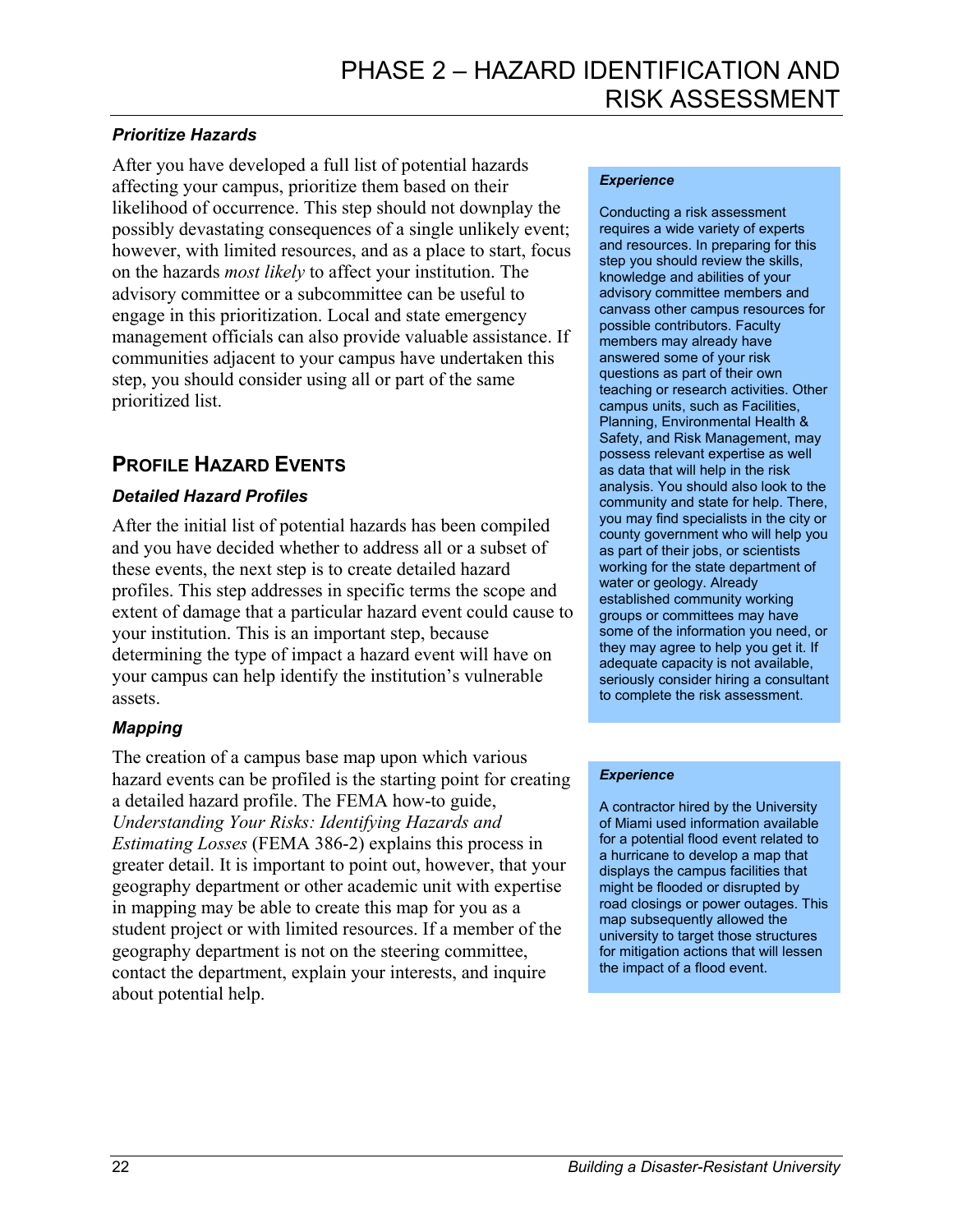The map should display as many features of your campus as possible. At a minimum, it should show classroom buildings, dormitories, communications and computer facilities, laboratories, offices, libraries, food service, historic and architecturally important structures, parking areas, and any other unique or institutionspecific resources. It will also be important to map essential services such as fire, police, emergency communications, emergency operations centers, medical facilities, and shelters, as all of these would be needed during and immediately after a disaster. Locations of items such as hazardous materials and biological agent storage and use areas and animal research facilities should also be noted as this information is critical for local first responders. Finally, the map should illustrate campus lifelines and critical infrastructures such as roads and water, power, communication, and wastewater lines.

The base map should extend beyond the campus boundaries to include campus-related facilities such as residential areas, local fire stations, transportation facilities, and fraternity and sorority buildings. Coordinate this activity closely with surrounding local officials. Placing this map on a geographic information system (GIS) will make it more useful as the project progresses and the data become more complex. GIS can be used to store and access the mapping information, displaying the areas, systems, and functions that are at risk and graphically depicting potentially damaged areas and buildings, costs of repair, and concomitant threats to operations that will assist in setting mitigation priorities. Almost every college and university has GIS specialists within an academic department such as engineering or geography.

Regardless of whether you choose to address each of the hazards you have identified or to narrow your focus from the full range of potential hazards to a subset of the potential threats, the next step is to collect more detailed information. The goal is to identify information, maps, experts, and other resources helpful to beginning the step of

#### *Recent Disasters and Universities*

On January 11, 2002, a three-alarm fire broke out in the Sinsheimer Laboratories building on the campus of the University of California Santa Cruz. The fire completely destroyed several labs, including the research lab of Professor Manny Ares, who lost more than a decade of work on the Human Genome Project. Damage from the fire has been estimated at \$4-5 million. The building was constructed in 1987, before fire codes required a sprinkler system.

#### *Experience*

Universities and colleges are especially concerned with protecting and retrieving documents. Your hazard profile will probably point to the importance of your library, archives, and research data. Over the past couple of decades, numerous library collections and much research have been lost to hazard events. At the same time, a great deal has been learned about how to protect and restore these important resources. Your inventory of hazards and relevant information could contain separate sections for these special or unique institutional assets.

#### *Experience*

Information sources at your institution helpful in creating your base map include:

- An accurate listing of all structures on the campus, as well as those that the institution may own on outlying properties, with as much detailed information about the buildings as possible. Typically, a facilities management department holds these data. Determine the amount of space in classrooms, laboratories, offices, libraries, and other facilities, such as convocation spaces. Most institutions have an office that manages the assignment of space to various departments or units. Note that residential and parking structures should be accounted for as well.
- Maps of the campus infrastructure—power, water, sewer lines, and voice and data communications systems. Typically, the managers of the physical plant or facilities management hold these maps.
- Previous assessments of facilities that may have been done for hazardous materials management, deferred maintenance, or for insurance purposes.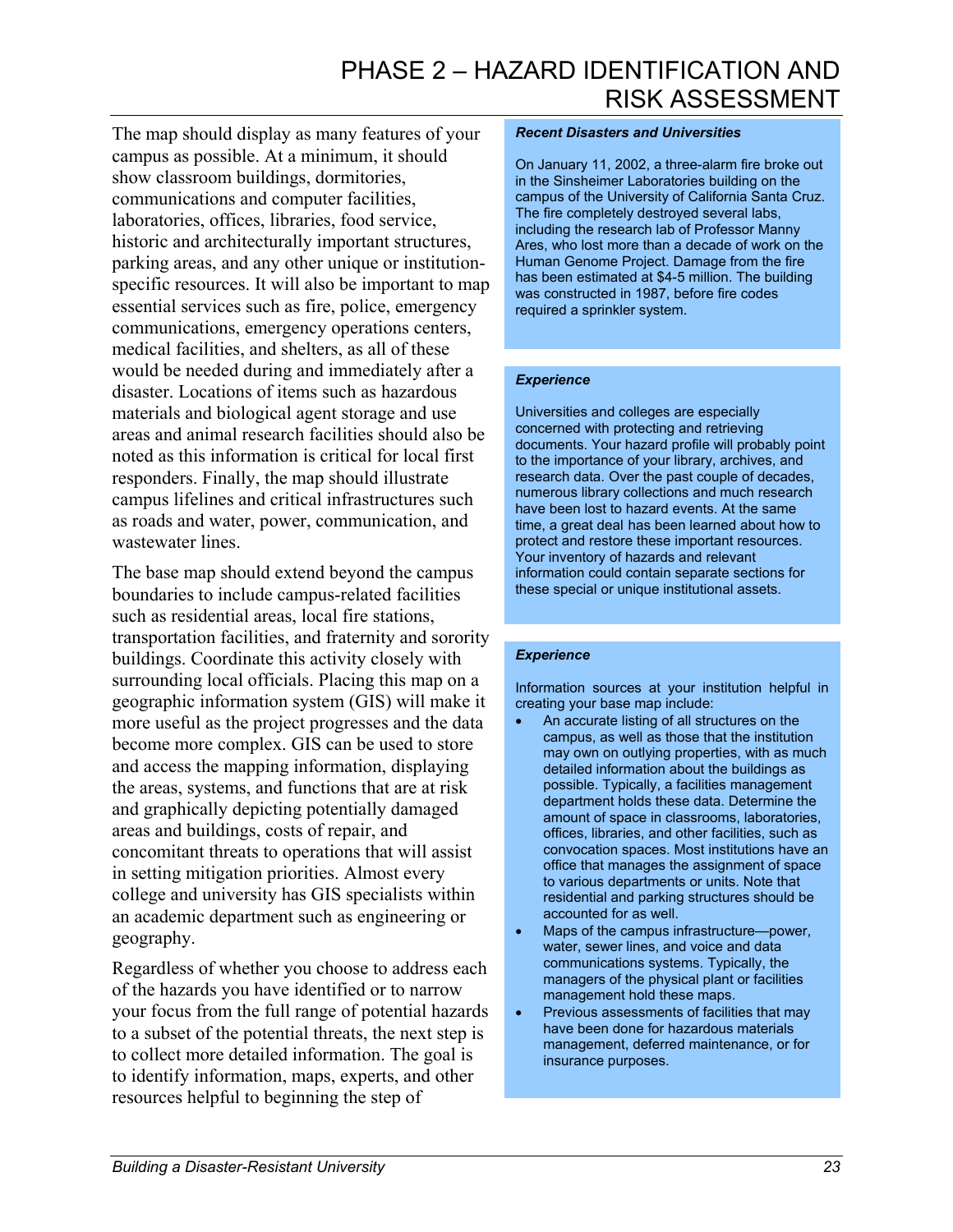evaluating the potential threat of this hazard to your institutional mission. A good deal of attention should be focused on local, state, and Federal emergency management personnel who can assist in providing basic information on the consequences of all of the hazards that have been identified. Particular attention should be paid to resources that may show the impact of hazards on the unique assets of your institution or those of higher education institutions generally.

Use the hazard information and prioritization you generated earlier to create hazard event profiles, or maps. In the beginning, this will involve simple tasks such as delineating a fault zone, floodplain, or storm surge run up zone, but the complexity of your map will ultimately depend on the size of your institution and the hazards it faces. Your maps may later include more complex elements, such as a detailed earthquake shaking map or an analysis of peak flood elevations. When added to the base map, these hazard overlays will create a visual display of how the various hazards could affect your campus and facilities.

This effort will be successful only if the campus base map is complete and accurate. Be certain to record and archive all of the information you use to create the hazard event profiles; in

#### *Resources*

**Community Vulnerability Assessment Tool (CVAT) CD-ROM.** The CVAT provides guidance on conducting community-wide vulnerability assessments. It also provides a case study demonstrating the process for analyzing physical, social, economic, and environmental vulnerability to hazards at the community level. Some of its aspects could be modified for use by higher education institutions. For more information, visit the NOAA Web site at www.csc.noaa.gov/ products.

addition to safeguarding your work in the event of a disaster, archives may be useful in developing the mitigation plan, and they will be essential to future updates of the risk assessment.

Worksheet #4 (Appendix A) can help you determine how to obtain and record hazard information.

### **INVENTORY YOUR ASSETS**

The third stage of the hazard identification and risk assessment is to conduct an inventory of campus assets in the hazard areas to show how the hazard events you have identified could affect the physical components and operations of the institution. The campus base map and hazard event profiles helped determine *where* hazards can affect your institution; the asset inventory will help determine *what* can be affected.

The inventory should include information about all of the entities located in hazard areas. Your map already shows where these entities are located; now, they need to be described in sufficient detail so the hazard mitigation plan can be developed. The types of assets and hazards determine, in part, the type of information to be collected. Several

#### *Experience*

Completing the asset inventory may be a substantial task and requires considerable time. The information you need may not be readily accessible, or even available. You may have to consult with numerous campus offices, personnel, experts, etc. and may even need to employ outside consultants on structural, geophysical and other issues. Nevertheless, the inventory is essential to calculating the potential losses and to prioritizing your mitigation actions in the hazard mitigation plan.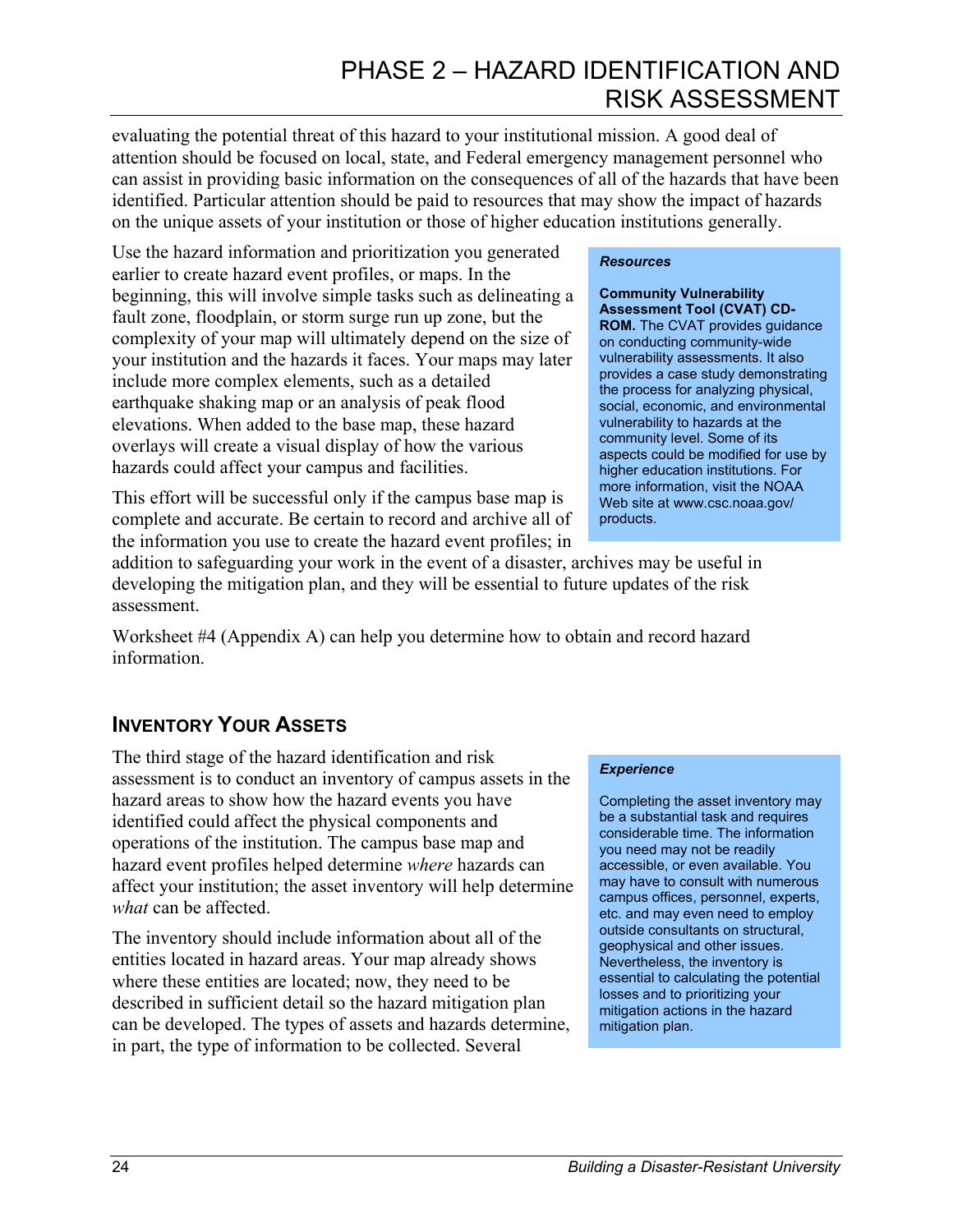general categories of assets are listed below, along with the types of information about them that will be important for estimating potential losses. You may find additional assets at your institution, and the following guidelines should be modified accordingly.

In conducting this inventory, you may wish to place priority on identifying which facilities are essential or critical to campus operations on a daily basis, and after an emergency. Examples include medical care facilities, emergency services (police, fire, ambulance), information storage, communications, and utilities. Other priority inventory components include historic and cultural resources housed on campus.

### *Buildings*

Describe each campus building in the hazard areas, detailing its size in square feet, type of construction, materials, age, occupancy, maintenance schedule, and replacement and content values. Try to calculate the type and value of activities, operations, and special contents (e.g., sponsored research, instruction, recreation, animals, special collections, and irreplaceable specimens) for each building, as well as any associated capital investments such as equipment. Pay particular attention to any laboratories that may be located in the buildings, describing the laboratory by its research focus, material and equipment contents, and replacement cost and noting the potential for loss or interruption of research and any lab income that could subsequently be lost. There will be certain aspects of the buildings' construction that will be relevant for certain hazards. For example, if flooding is a possibility, pay particular attention to research investments and activities in the basements and ground floors of buildings. The following table outlines these considerations.

|                                      |       |            |                |                | Coastal      |           |          |
|--------------------------------------|-------|------------|----------------|----------------|--------------|-----------|----------|
| <b>Building Characteristics</b>      | Flood | Earthquake | <b>Tsunami</b> | <b>Tornado</b> | <b>Storm</b> | Landslide | Wildfire |
| Building Type / Type of Foundation   |       |            |                |                |              |           |          |
| Building Code Design Level / Date of |       |            |                |                |              |           |          |
| Construction                         |       |            |                |                |              |           |          |
| Roof Material                        |       |            |                |                |              |           |          |
| Roof Construction                    |       |            |                |                |              |           |          |
| Vegetation                           |       |            |                |                |              |           |          |
| Topography                           |       |            |                |                |              |           |          |
| Distance from the Hazard Zone        |       |            |                |                |              |           |          |

### **Building Data Requirements by Hazard**

Describe buildings according to use. Categories may include classrooms, administration, support, research laboratories, libraries and collections, housing and dining, special uses such as gyms and concert halls, parking, and police, fire, and emergency services. Also characterize the occupancy of each building in one of two ways: 1) estimated continuous occupancy (ECO), an annualized average; or 2) typical peak hour occupancy (i.e., an hour between 8 am and 5 pm).

### *Resources*

Content Loss Model for Campus Library: Determine the replacement value of the collections vulnerable to a hazard event and multiply this figure by the expected damage from the event. For example, a library collection valued at \$225,000 that is projected to suffer 10% damage from a 100-year flood would have an estimated loss value of \$22,500.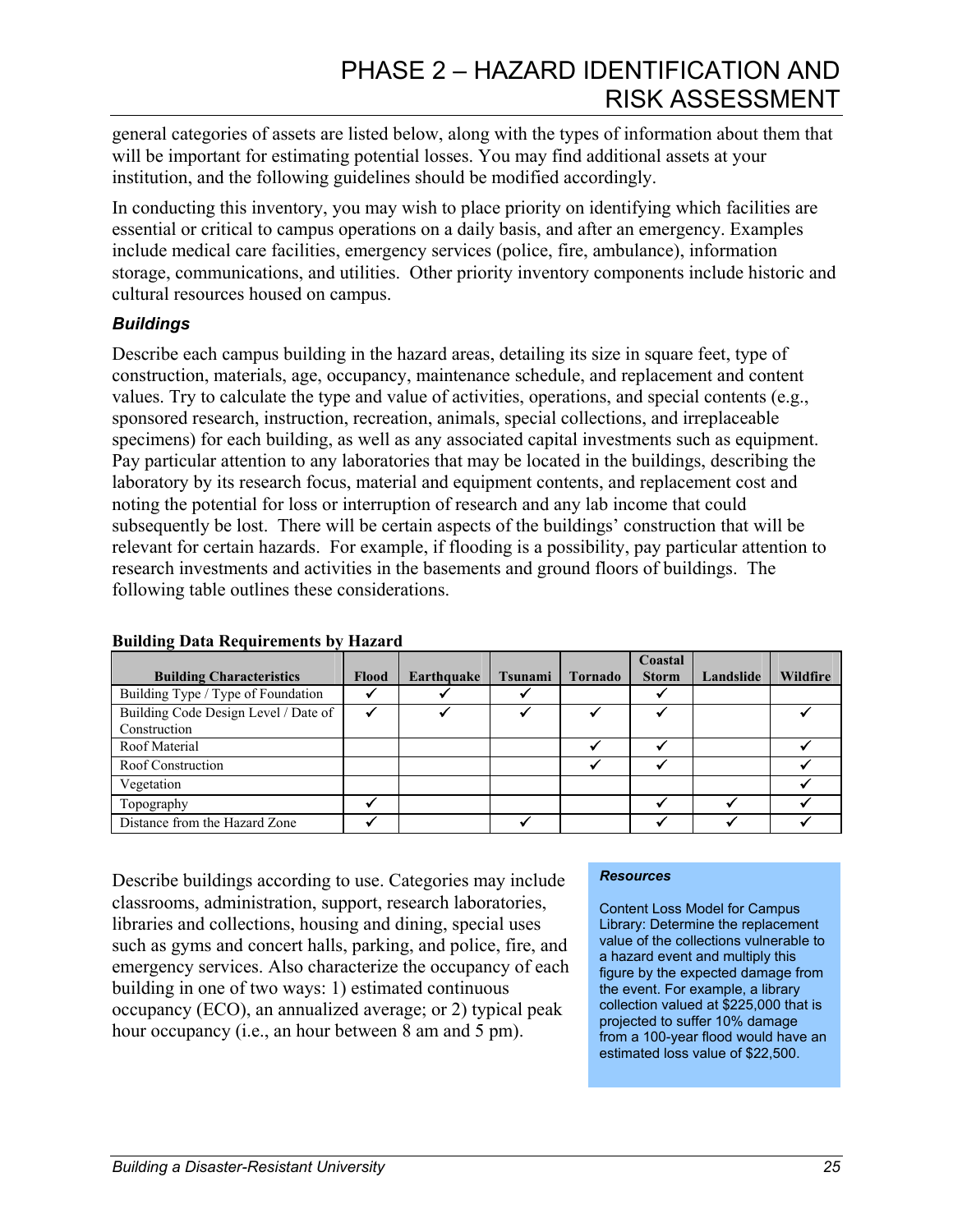### *Infrastructure*

In addition to buildings, describe the conditions and vulnerabilities of utilities and communications systems. Electric, water, and gas systems are essential for campus activities and may be critical to maintaining many types of experiments, and the ability to move about the campus and to communicate via landline, radio, and Internet must be maintained if the campus is to remain fully operational. Additionally, assess the condition and vulnerabilities of all backup systems.

Finally, administrative systems (payroll, accounts payable, student records) are critical to continued operations. Find out where they are located and how vulnerable they are.

#### *Experience*

The University of California, Berkeley has developed a loss estimation methodology for the potential disruption of an earthquake to their University and the associated impact of that interruption on the surrounding region. A report entitled: *The Economic Benefits of a Disaster-resistant University: Earthquake Loss Estimation for UC Berkeley* can be found at wwwiurd.ced.berkeley.edu/pub/WP-2000- 02.pdf

Determine the vulnerability of your important data and associated functions and what type of backup plan is appropriate.

At this point you should have sufficient information on the hazard events that could impact your institution and on the assets and operations that could be affected. This will help you determine how to begin mitigating potential damage and will provide you with a complete understanding of the overall risk your institution faces from hazards. It is important to emphasize that for the steps just described, FEMA provides considerable information developed for communities that can be modified to fit your needs (see FEMA 386-2).

Worksheets #5 and #6 in Appendix A can help you determine the extent to which particular hazards would affect the various elements of your institution. Categories shown are simply examples of how you may wish to break out the different types of buildings on campus. Consider tailoring the worksheets to meet your situation.

### **ESTIMATE LOSSES**

The fourth step of the risk assessment is the estimation of the potential losses your institution could face from a specific hazard event. The purpose of this step is to describe how your institution's assets will be affected by a hazard event. During this step, you create scenarios that estimate the impact of an event on people, buildings, and infrastructure. Some of these entities will be more vulnerable than others, and your estimates of losses will vary depending on factors such as the age of the building, type of construction, and time of the event. In many cases, it has been useful to develop a number of different scenarios that vary by hazard event and expected impact.

Communities typically express their expected losses in dollars, and representing risk in economic terms can make a compelling case to administrators and others responsible for hazard mitigation policy at your institution. However, while dollar estimates are often required for community, state, or Federal assistance, the nature of higher education institutions suggests that other descriptions of losses may be appropriate. Lost instructional time, research equipment, data, and subjects, along with unique historical artifacts and library collections, should not only be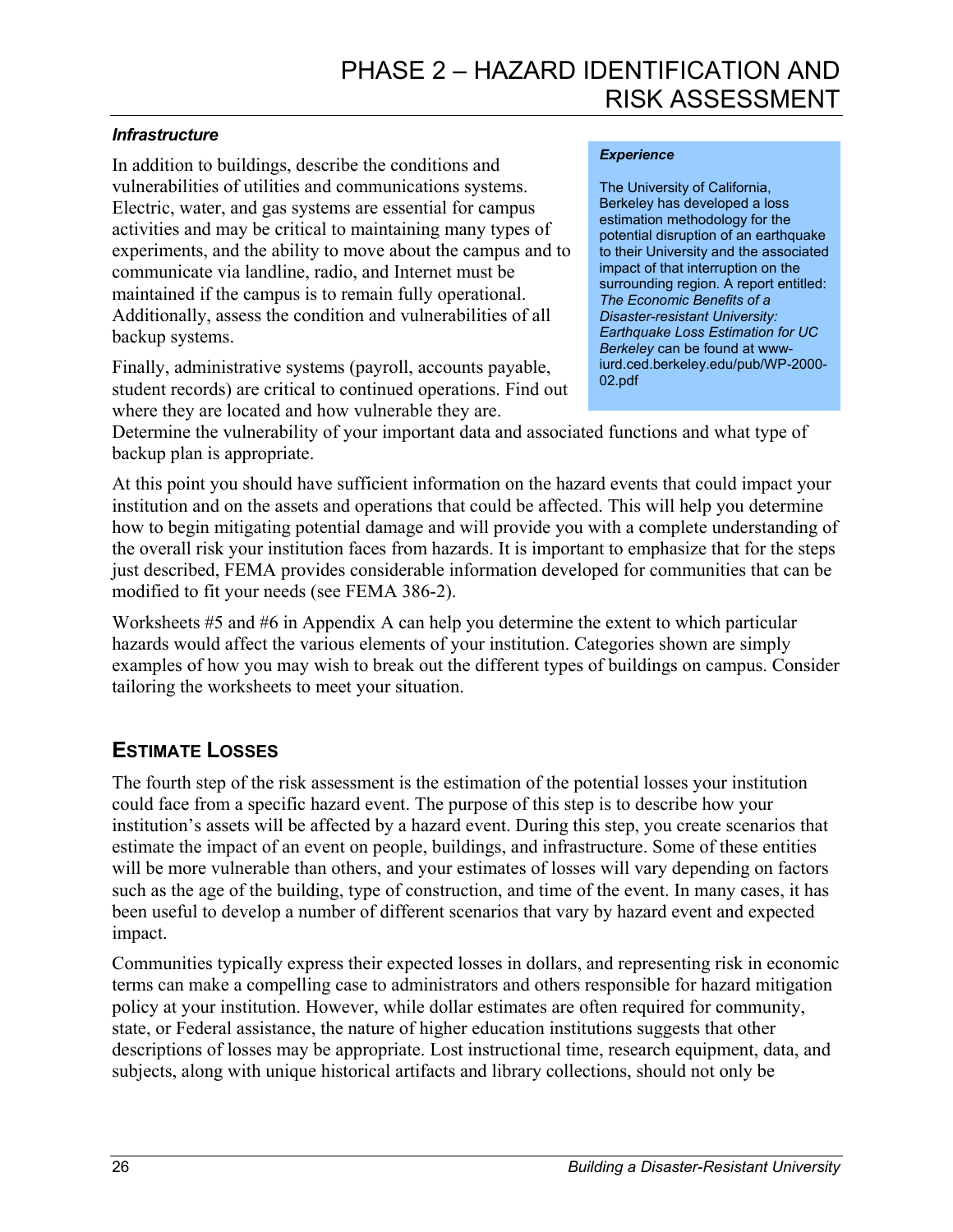quantified but also described in such a way as to communicate the potential human and social costs of failing to reduce risk before disaster strikes.

In a traditional loss estimation process, three types of potential losses are considered: life, property (structure and contents), and function. However, due to the unique characteristics of many institutions' assets, you may also decide to develop separate loss function models for special equipment or research facilities that are particularly vulnerable. The basic formula for calculating loss to an asset is the replacement or interruption costs multiplied by the percent of the asset expected to be damaged from an event. The overall projected loss from a hazard event is expressed as the sum of the appropriate loss equations. Additional information on conducting loss estimates is available in the FEMA how-to guide *Understanding Your Risks: Identifying Hazards and Estimating Losses* (FEMA 386-2). You should be able to estimate structural, content, and functional use equations for each asset. Combined, these estimates provide a complete picture of the economic and financial vulnerability of your institution to various hazard events.

The asset inventory and hazard event profiles will provide the necessary information to develop detailed loss estimates for each structure and function at your institution. Ideally, all of this information should be collected in a common format and mapped using GIS. A composite loss map that combines the individual hazard event maps to determine the most vulnerable campus areas can then be created. While quantifying losses of information and operations may appear challenging, local, state, and Federal emergency management officials have been dealing with the complex issue of establishing loss estimates for years and they have a lot to offer as you work on loss estimates for your campus. You will probably discover that your institution has much in common with communities and that the general guidance FEMA provides to communities often is applicable to the needs of your own institution. Loss estimation tables for floods, earthquakes, and coastal storms, as well as guidance for estimating losses from other hazards, are available in the FEMA how-to guide referenced above.

You may also consider developing estimates of the impact that an interruption in your institution's operations would have on your community and the surrounding region. The local economy is affected by your institution's presence and spending, so capital costs (repair and replacement), student expenditures, faculty and staff salaries and benefits, and other measures of institutional economic activity should be highlighted in this calculation. Documenting this impact will demonstrate the degree to which the community is dependent on your institution, and it will help you in your efforts to mobilize the local community and to build support for your disaster mitigation effort.

Worksheet #7 (Appendix A) can help guide you in calculating the dollar value of losses to individual structures on campus. You can use a separate worksheet for each hazard you wish to evaluate.

### **CONCLUSION**

Assessing your institution's vulnerability to natural and manmade hazards can be a challenging exercise. Imprudent decisions that your institution may have made in the past most likely will be revealed. It will take real effort to keep

#### *Recent Disasters and Universities*

In September 1999, Hurricane Floyd pounded North Carolina, causing serious flooding at East Carolina University in Greenville. The campus was surrounded by water for weeks. The university was only partially operational, and some students were forced to lodge with residents in the town.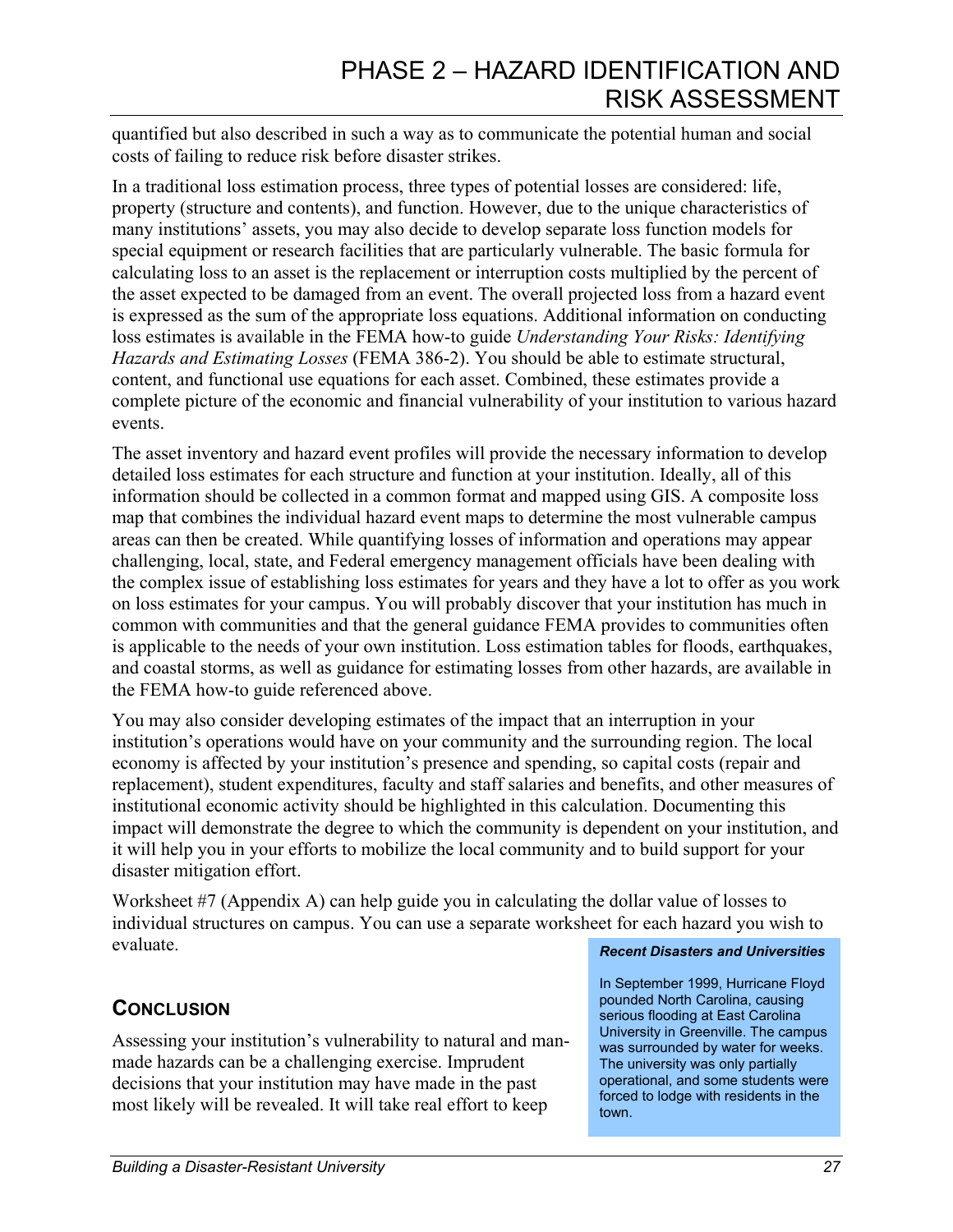everyone focused on the long-term goal, but this is essential if you plan to take hazard mitigation seriously. A thorough analysis of the hazards that affect your institution, a profile of potential events, an inventory of the institution's assets, and an estimate of potential losses are necessary before a mitigation plan can be written and your needs can be prioritized. Even if mitigation actions are not immediately forthcoming, a risk assessment and vulnerability study will benefit your institution in many ways. By recognizing the hazards your institution faces and estimating potential losses from these events, your long-range planning efforts will improve and your institution will be more likely to make strategic choices that incorporate the principles of disaster mitigation.

Once the hazard identification and risk assessment are complete, you are ready to write your mitigation plan. The risk assessment will provide you with the information necessary to identify and prioritize mitigation actions based on the vulnerability of your institution; after determining and prioritizing appropriate mitigation actions, you can begin securing support and implementing the plan.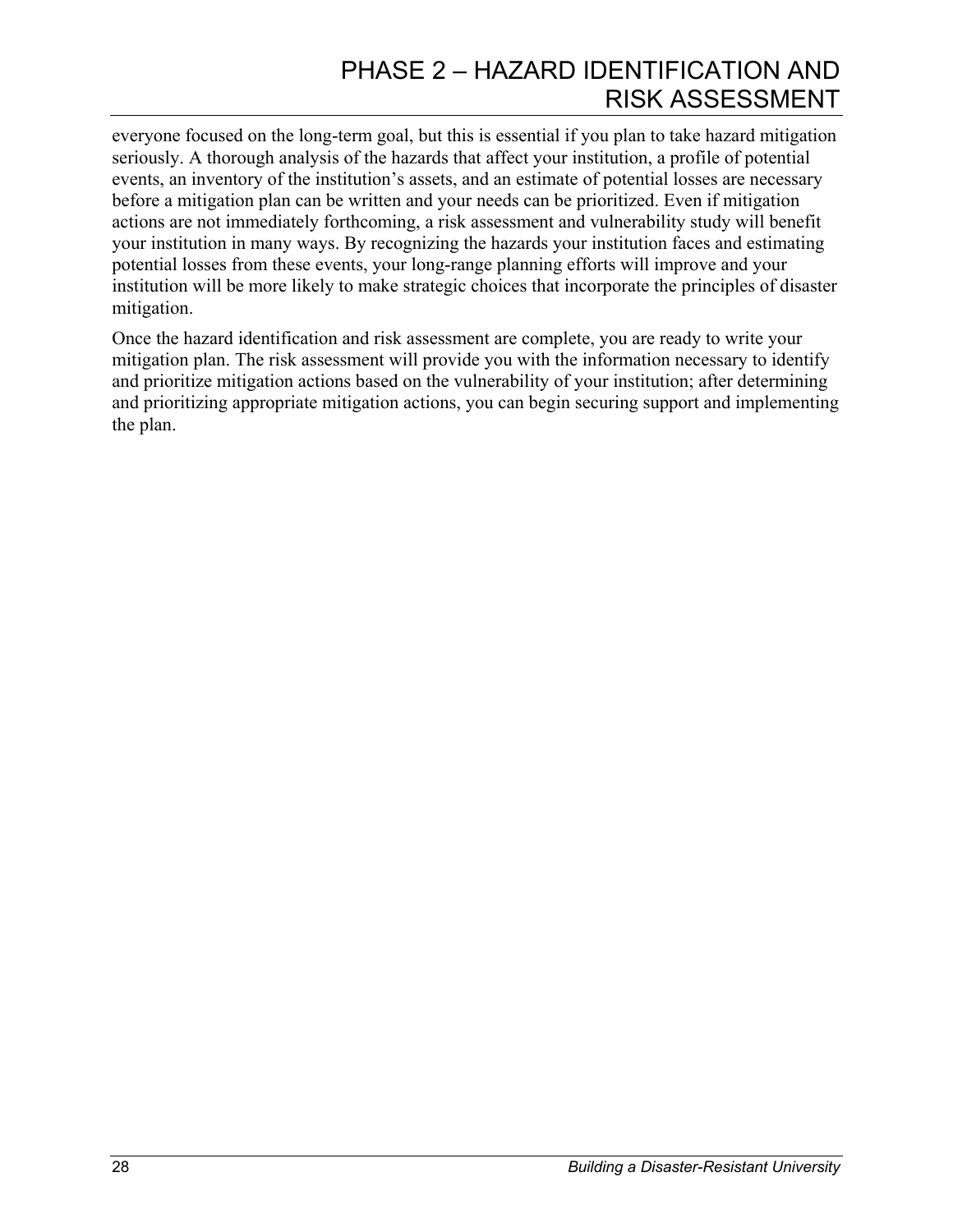# PHASE 3 – DEVELOPING THE MITIGATION PLAN

The third phase in the hazard mitigation planning process is writing the hazard mitigation plan itself. The plan should naturally flow from the hazard identification and risk assessment study completed in Phase 2 and should complement the related plans identified in Phase 1. The purpose of the hazard mitigation plan is to lay out in detail the proposed prioritized mitigation actions and to establish their appropriateness and expected utility. Once the plan is complete, it will have to be adopted and implemented by appropriate institutional representatives; therefore, as with the previous phases, it is very important to involve as many stakeholders as possible when writing the plan.

As with the previous steps, consult *Developing the Mitigation Plan: Identifying Mitigation Actions and Implementation Strategies* (FEMA 386-3) for general guidance on this topic. In

#### *Resources*

The mitigation plan should:

- establish goals and objectives aimed at reducing or avoiding vulnerabilities to the identified hazards;
- **•** identify actions that will help you accomplish the established goals;
- set forth strategies that detail how the mitigation actions will be implemented and administered;
- provide continuity to the planning process as it provides a link between determining what your community's risks are and actually implementing mitigation actions; and
- **EXECUTE:** establish a process for regular updates and review of the plan.

The FEMA how-to guide *Developing the Mitigation Plan: Identifying Mitigation Actions and Implementation Strategies* (FEMA 386-3) covers this process in detail and should be reviewed before you start to write your plan.

addition, work closely with local, state, and Federal emergency management officials to ensure that your plan allows you to be fully eligible for all available pre- and post-disaster funding.

### **PRIORITIZE FOCUS AREAS**

Before beginning to write the plan, conduct a careful review of the conclusions reached by the hazard identification and risk assessment study. Develop mitigation goals and objectives based upon your understanding of problems

revealed through the risk assessment.

The mitigation plan should address all of the hazards you identified and should prioritize them based on your institution's vulnerability to particular natural and manmade hazards. Prioritizing your mitigation focus areas involves comparing the institution's mission with the results of the hazard identification and risk assessment to rank mitigation needs according to their associated risks. This process should be as inclusive as possible, with the involvement of all the appropriate stakeholders. Prioritizing the areas you will focus on should not be viewed as giving less attention to one particular hazard or area

#### *Background*

Clear goals and objectives provide a framework for making decisions on funding and implementing mitigation actions.

#### *Background*

**Goals** are general statements of what you want to achieve. They are usually long term and represent global visions, such as:

- **Minimize interruption to the instructional mission of the** university or college.
- Protect the research enterprise on campus.

**Objectives** define strategies or implementation steps to attain the identified goals. Unlike goals, objectives are specific and measurable, such as:

- Inform the campus community about potential hazards and appropriate loss reduction actions.
- **Protect lab equipment valued at \$5,000 or more.**

**Mitigation Actions** are specific activities that will help you achieve your goals and objectives. For example:

- Sponsor a campus hazards segment in the administration newsletter.
- **Retrofit lab equipment with appropriate protection.**<br>**•** Develop a training session for new lab directors on
- Develop a training session for new lab directors on hazard mitigation.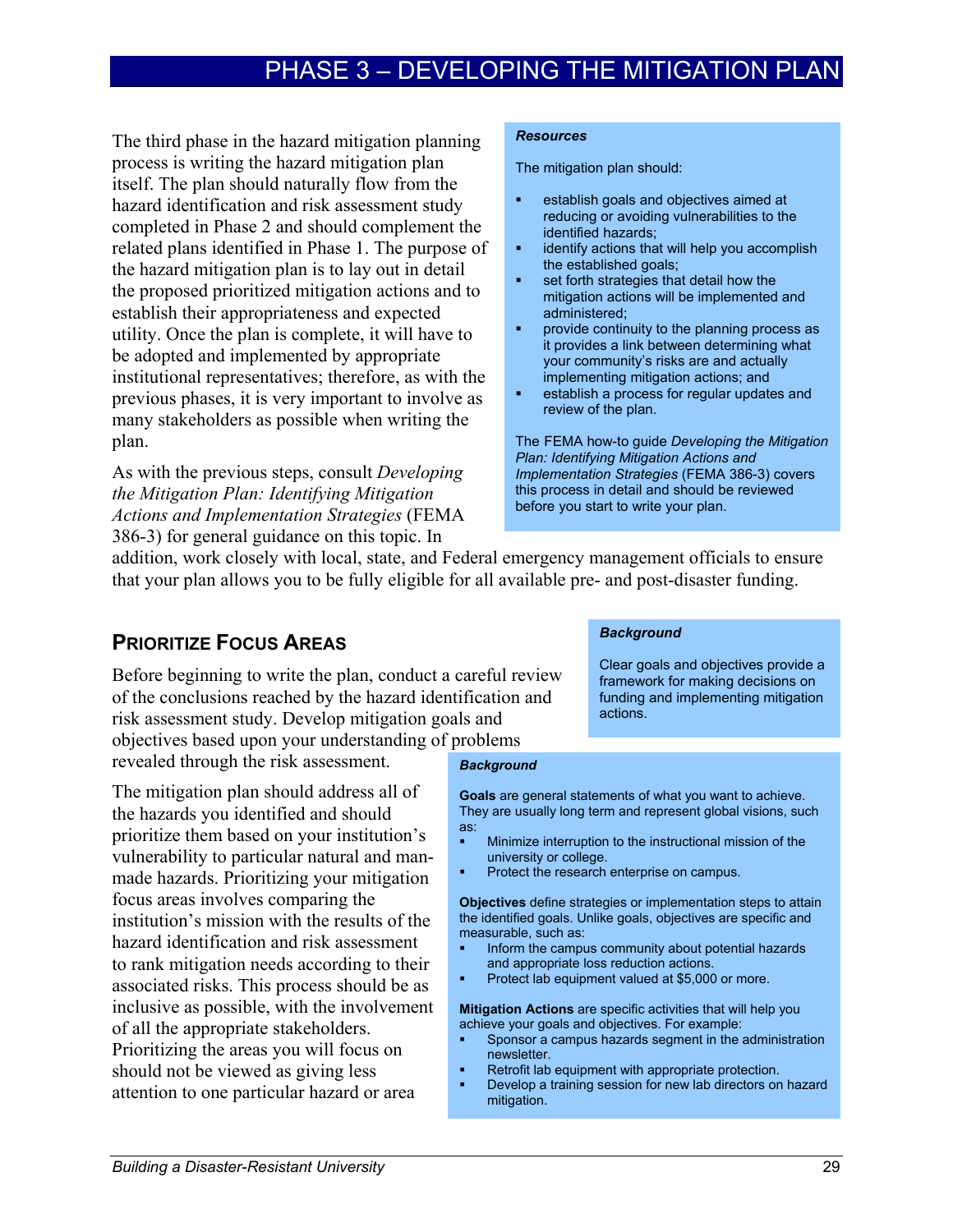of the campus, but rather as a systematic effort to target resources toward reducing the greatest potential threats to the institution's instructional, research, and public service operations.

### **DETERMINE APPROPRIATE MITIGATION ACTIONS**

Once your focus areas have been determined, it is time to identify appropriate mitigation actions to protect your institution's people, facilities, and research. These actions can range from simple and inexpensive, such as securing lab

equipment, to complex and expensive, such as structural design improvements for new construction and the retrofitting or relocation of existing structures. The early stages of this process should include an investigation of the full range of appropriate actions, and the initial

inventory of appropriate mitigation actions should be done without regard to cost and benefits.

This guide is not intended as a complete resource for mitigation actions appropriate to natural and man-made hazards. Consult the appropriate how-to guides and experts in this area for that information. This guide is, however, appropriate for considering examples of some basic mitigation actions for common hazards and for providing

some details regarding their application to the unique situations of colleges and universities. Many mitigation actions that can reduce losses due to natural hazards can also help reduce the effects of man-made hazards; for example, strengthening windows to reduce wind hazards or strengthening buildings to resist seismic forces may also help mitigate blast forces.

Some common actions taken to reduce the damage from future earthquakes, high winds, fires, and flooding include:

- **Earthquakes**: installing steel moment frames, shear walls, and cross bracing; strengthening floor systems; reinforcing walls with shotcrete/fiber materials; reinforcing columns with fiber wraps/steel jackets; addition of tension/shear anchors and vibration dampers; bracing of bookshelves and other high mounted items; upgrading of utilities; and securing of expensive research equipment.
- **High Winds:** implementation of warning systems and safe rooms; reducing or eliminating openings; reinforcing window glass and frames; strengthening exterior elements to

#### *Background*

It is likely that funding for which your institution might be eligible through DMA 2000 will be granted in several small increments over time rather than in a single lump sum. Having your mitigation actions ranked in order of priority allows you to begin implementing the most important actions as funding becomes available.

#### *Experience*

Urge academic units to safeguard important research documents and specimens and to make duplicate copies of reports and store them separately from the originals.

#### *Background*

Six broad categories of mitigation actions include: 1. **Prevention** – Actions such as planning and zoning, open space preservation, , soil erosion and sediment control.

2. **Property Protection** – Actions such as relocation, storm shutters, flood barriers, flood insurance, and structural retrofits.

3. **Public Education and Awareness** – Actions such as outreach projects, hazard information centers, and technical assistance.

4. **Natural Resource Protection** – Actions such as erosion and sediment control, stream corridor protection, and wetlands preservation.

5. **Emergency Services** – Actions such as hazard threat recognition, hazard warning, emergency response, and protection of critical facilities.

6. **Structural Projects** – Actions such as revetments, high flow diversions, spillways, retaining walls, and storm sewers.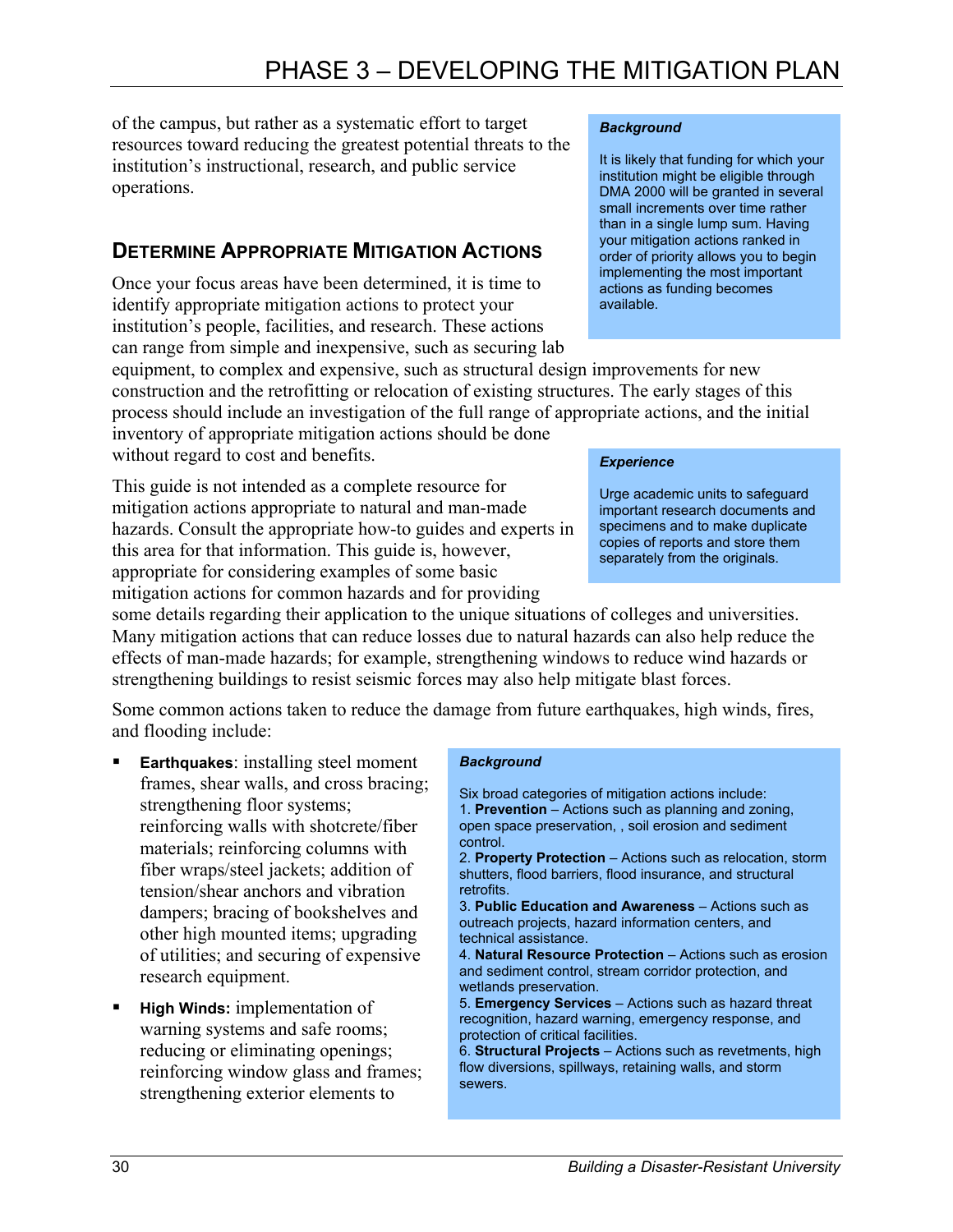resist positive/negative air pressures and impact; improving roof-wall-foundation connections; improving roofing materials; adding/reinforcing shear walls; vegetation management; installation of shutters or window film.

- **Fire:** improvement of sprinkler systems; increased use of fireproofing and/or fire-resistant building materials; training of permanent/and or volunteer staff in firefighting techniques; ensuring adequate water supplies for fire protection; vegetation management; maintaining site setbacks.
- **Floods:** elevation or floodproofing of buildings; drainage improvements and structural works; moving critical uses (communications, library and other collections, offices) to higher locations; elevation of vulnerable equipment and research subjects, book collections, art, etc.
- **All Hazards:** Installation or improvement of backup systems (electric generators, computer databases, etc.); implementation of contingency procedures; maintenance of emergency plans (required by USDA for Federally funded research facilities using laboratory animals); informing campus personnel of risks and mitigation strategies; keeping detailed information current regarding hazardous chemicals, biological and radiological agents, laboratory animals, and critical works of art and cultural treasures.

The mitigation actions listed above are but a few of the actions that can be taken. Reviewing existing literature, asking experts, reviewing success stories, and brainstorming can identify more mitigation actions. Additionally, the FEMA how-to guide *Developing the Mitigation Plan* (FEMA 386-3) contains an extensive list of mitigation actions for

#### *Experience*

*Resources* 

Researchers at the University of California, Berkeley are developing equipment-specific, customdesigned retrofit actions for the equipment they have identified as vulnerable to an earthquake. The process includes consulting by engineering faculty, graduate students, physical facilities representatives, and appropriate construction sciences personnel to design and implement these actions. As a result, valuable equipment that is critical to the continuation of the research enterprise at the institution will suffer less damage in the next earthquake. Seismic Protection of Laboratory Contents can be read at www-iurd.ced.berkeley.edu/ pub/WP-2003.pdf

A compilation of mitigation resources and success stories is available from

*Resources for Success* (FEMA 372).

FEMA on a CD: *Mitigation* 

natural hazards, and *Integrating Human-Caused Hazards Into Mitigation Planning* (FEMA 386- 7) outlines mitigation actions for man-made threats. The advisory committee or subcommittee should collect information on all of the options available to reduce your institution's vulnerability. As larger numbers of higher education institutions work toward disaster resistance,

a body of knowledge and best practices will emerge about how universities and colleges have adapted and created mitigation actions to meet their unique requirements. This is still a very new area for many institutions and it will be helpful to document what you do and to share your experiences with others whenever possible. The professional associations listed throughout this guide, as well as FEMA, will be interested in assisting you as well as hearing about your efforts.

#### *Experience*

A recent drainage ditch improvement at the University of North Carolina at Wilmington will reduce the risk of ground floor flooding from a hurricane in a building that contains animal research subjects. The mitigation measure was identified after an assessment of previous flooding levels from hurricanes and of the vulnerability of the research that is conducted in the nearby buildings.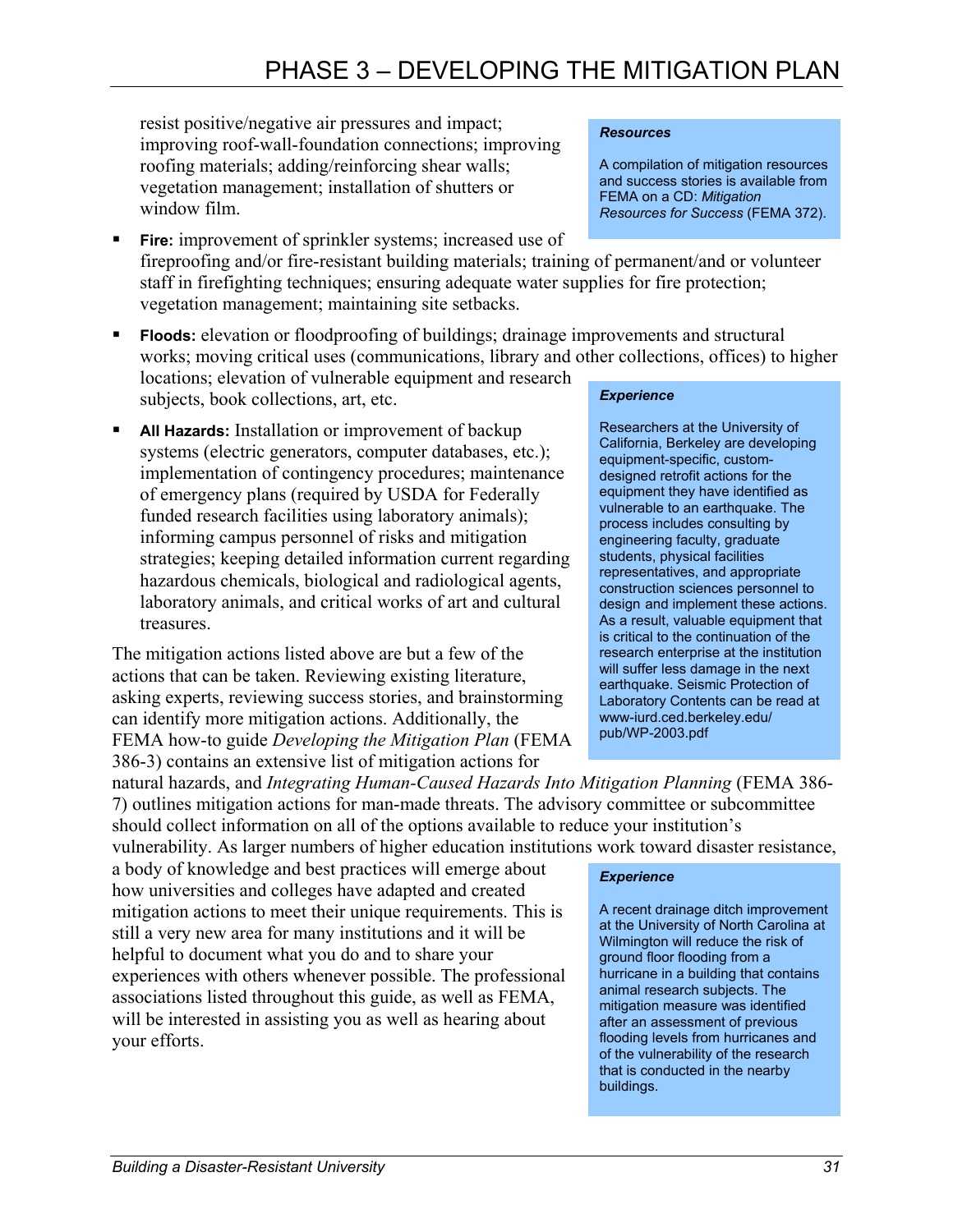### **PRIORITIZE MITIGATION ACTIONS**

As discussed previously, the hazard mitigation plan should identify mitigation focus areas and describe the prioritization of actions within each area. After using the hazard identification and risk assessment study to determine vulnerability and identifying appropriate mitigation actions, rank the actions needed and develop a timeline for implementation.

Possible criteria for ranking include life safety, operational criticality, time needed to complete the activity, effectiveness/lifespan, or other hazard-specific considerations. However, the most common basis for prioritization is benefit-cost analysis (BCA), which allows multiple projects to be compared across a range of hazards. The basic formula includes the following:

#### *Recent Disasters and Universities*

In July 1997, the Colorado State University campus was flooded by a local creek. Water poured into both the library and the bookstore, damaging hundreds of thousands of books and other valuable documents. Most of the campus was closed for 1-2 weeks while clean up was underway. Damages exceeded \$100 million.

- The cost of the mitigation action;
- The dollar value of risk reduction (calculated from the potential loss of life, property, and function of the institution) each time the hazard occurs;
- The frequency with which the benefits of the action will be realized (frequency of hazard occurrence assumes that the action performs as expected); and
- The present value of aggregated future benefits (dollar value of risk reduction each time the hazard occurs multiplied by the probability of occurrence, multiplied by the life span of the action).

To prioritize mitigation actions, you may create a matrix using multiple criteria of your choosing or simply use benefit-cost analysis. Some institutions hire consultants to develop or apply a methodology for ranking mitigation actions and to assist them in comparing various mitigation actions across different hazard events. In addition to the campus-based experts you have identified, emergency management officials can also help you determine appropriate strategies for prioritization. Whichever method is selected, it is important for all campus stakeholders to understand the process that was followed to determine the rankings and to feel as if they had an

opportunity to participate in the process, so be sure to provide adequate opportunity for input from the advisory committee and stakeholders.

Worksheet #8 (Appendix A) can be used to help you track various mitigation options and corresponding issues, as well as priority considerations.

### **PREPARE AN IMPLEMENTATION STRATEGY**

In this step, you will determine how mitigation actions will be funded, who (as in which institutional department) will be responsible for overseeing the project(s), and how long the project(s) should take to complete. An example format for this information is shown in the previous box.

#### **Example Implementation Strategy Format**

**Action:** (from your list of selected actions) **Goal(s) and Objectives Addressed:**  (Sometimes the action will address more than one goal and objective) **Lead Agency/Department:** (Provide the name and a brief description of each support agency) **Budget:** (Provide the dollar amount or an estimate, if known) **Funding Source(s):** (List the funding source(s)--e.g., operating budget, xyz foundation, etc.) **Start and End Dates:** (Indicate start and end dates; short-term, long-term, or ongoing; and milestones for longer term projects)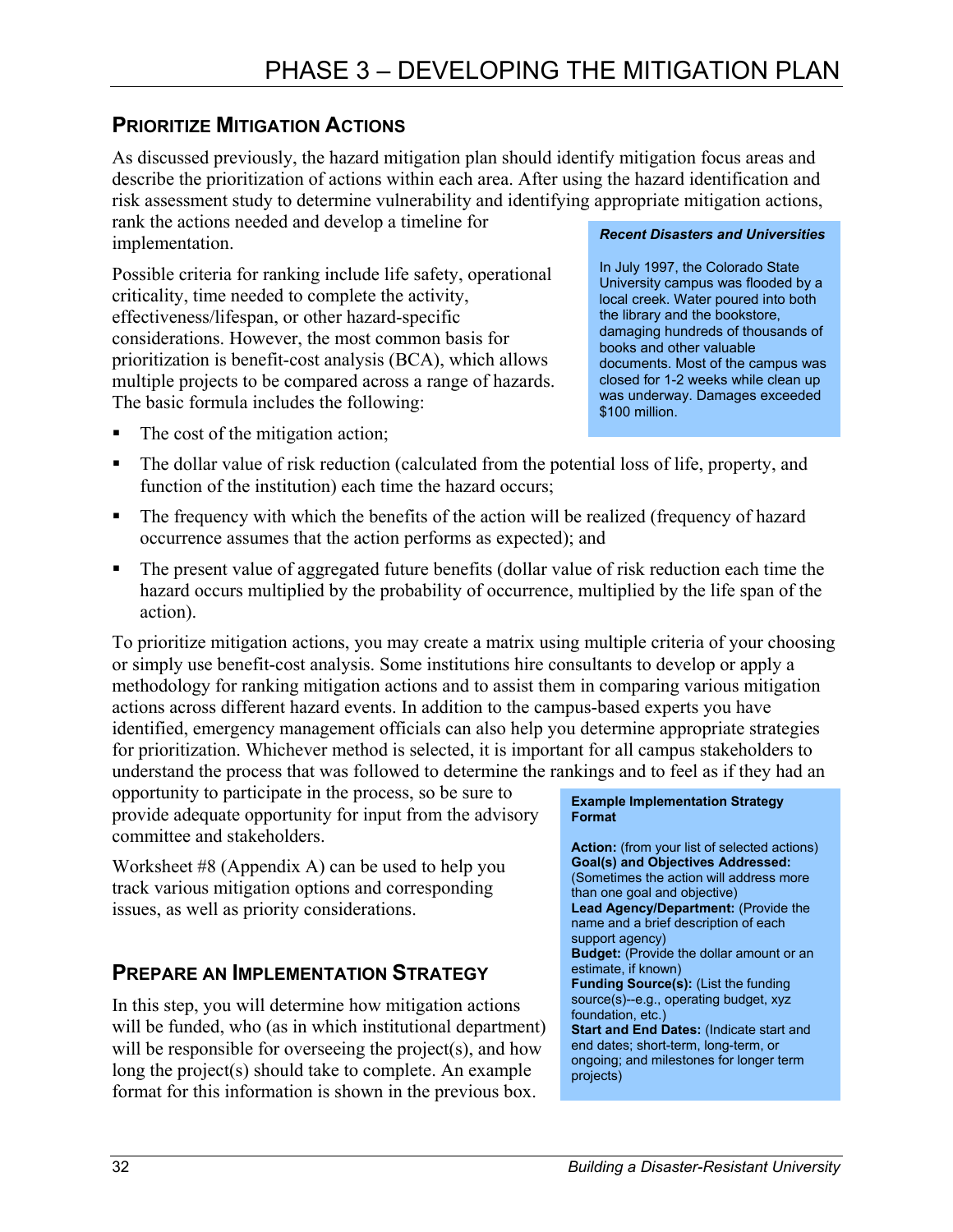### **ASSEMBLE THE PLAN**

Once the priorities have been established and the appropriate mitigation actions determined, it is time to assemble the plan. As pointed out earlier, review the FEMA how-to guide *Developing the Mitigation Plan* (FEMA 386- 3) and share your plan with appropriate local, state, and Federal emergency management officials. The basic template provided in the adjacent sidebar can be modified to your institution's needs.

### **CONCLUSION**

The hazard mitigation plan documents the ways in which your institution will reduce its vulnerability to natural and man-made disasters. The plan details the purpose of the planning effort, the process that was followed, and the actions that need to be taken. Once the plan is finalized, the next step is to get it adopted and implemented. Plan adoption refers to getting the plan formally approved by the appropriate on- and off-campus entities, and implementation refers to the ongoing effort to perform the mitigation actions, tracking their progress, and measuring their impact. Adoption and implementation of the hazard mitigation plan are discussed in the next section.

#### *Resources*

| <b>HAZARD MITIGATION PLAN CONTENTS:</b>            |
|----------------------------------------------------|
| <b>Executive Summary</b>                           |
| Purpose                                            |
| <b>Process Followed</b>                            |
| <b>Major Recommendations</b>                       |
| <b>Goals and Objectives</b>                        |
| <b>Disaster Resistance and University Mission</b>  |
| <b>Hazard Identification and Risk Assessment</b>   |
| Hazard Background of Institution                   |
| <b>Asset Inventory</b>                             |
| <b>Loss Estimation</b>                             |
| <b>Mitigation Strategy</b>                         |
| Identification of Mitigation Actions               |
| Description of Prioritization Methodology Used     |
| (e.g., Benefit-Cost Analysis)                      |
| <b>Prioritization of Actions</b>                   |
| Timeline                                           |
| <b>Implementation and Plan Maintenance</b>         |
| Organization and Responsibility for Mitigation     |
| Integration with Local and State Hazard Mitigation |
| Plans                                              |
| Maintenance of Plan and Update Schedule            |

#### *Resources*

As a result of the heightened level of interest in the vulnerability of American communities to terrorism following the attacks of September 11, 2001, your community is likely to be keenly interested in efforts to protect people, buildings, and operations from terrorism and technological disasters. This presents both benefits and challenges, because much of the same information that can be used to rally support for mitigation can also be of use to potential terrorists, saboteurs, or others with malevolent intent. For that reason, you must carefully maintain the security of any information that pertains to vulnerabilities, security measures, and response plans. Your institution's legal counsel should be able to provide guidance on how best to protect such sensitive information within the provisions of applicable freedom of information laws.

For more information on information sensitivity, refer to the FEMA how-to guide *Integrating Human-Caused Hazards Into Mitigation Planning* (FEMA 386-7).

#### *Resources*

University of California, Berkeley's risk management plan can be found at www-iurd.ced.berkeley.edu/pub/ WP-2000-03.pdf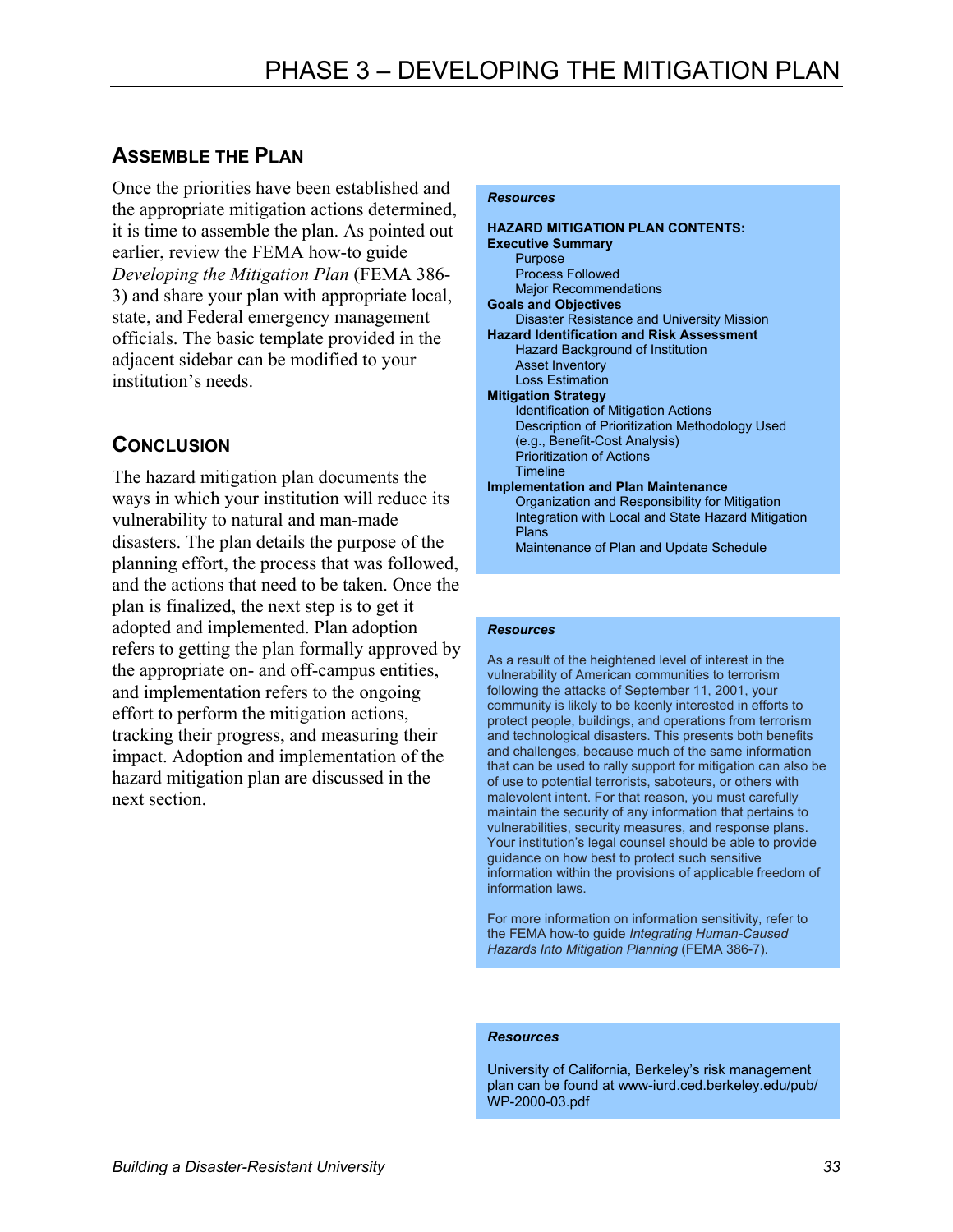# PHASE 4 – ADOPTION AND IMPLEMENTATION

The final phase in the disaster-resistant university process is the adoption and implementation of the mitigation plan. Adoption and implementation go hand in hand. They may happen simultaneously, but they are discussed separately here to emphasize the unique aspects of both steps. Adoption is a relatively short-term and straightforward process. Implementation, on the other hand, is a long-term and complex process that requires the consistent review, coordination, and completion of mitigation actions.

### **ADOPTION**

### *On Campus*

Once the plan has been completed, it should be presented to the chancellor or president of the university for review and formal adoption. To ensure success, disaster-resistance efforts require the support and endorsement of the institution's chief operating officer. The president or

chancellor must be a visible spokesperson for the effort. After the president or chancellor has endorsed the plan, the key stakeholders on campus identified in *Phase 1- Organize Resources*, some of whom have probably been on the advisory committee or involved in other ways in the process, should be consulted and asked to adopt the plan.

**Institution-Wide Governance Body.** After the chancellor or president has adopted the plan, it should be submitted to the appropriate institution-wide governance body. These bodies go by many names, such as Board of Trustees, Board of Overseers, Board of Visitors, etc. Your institution may have more than one such oversight organization. Identify the appropriate steps to have your plan endorsed at this level. These bodies have the final say over financial, personnel, and student matters at many institutions and therefore are very important to implementation. They should be kept informed of the status of disaster-resistance efforts on campus, informed of the plan's completion, and asked to adopt it.

#### *Background*

**Adoption** refers to the formal and informal acceptance of the plan by appropriate entities, such as a formal vote or a statement of support or memorandum of understanding. **Implementation** refers to putting the plan into action by taking steps to adopt the mitigation actions described in the plan.

#### *Experience*

At some point it will be important to publicize the university's efforts by holding a press conference to announce your work. This process can begin with the formal announcement of the plan's completion with a high profile signing by various senior university officials. Your effort to make it clear to the rest of the institution that support for the plan comes from the top will enhance the likelihood of implementation at all levels.

**Administration.** Administrative units identified in *Phase 1: Organize Resources* should be asked to endorse the plan. The advisory committee may consider developing a formal memorandum of agreement that reflects the commitment of each unit to the principles of disaster resistance and to the strategies detailed in the mitigation plan. The committee should focus on getting the chief business officer to emphasize to the various business affairs units the importance of adopting the plan. Adoption of the plan by all public safety divisions and environmental health and safety divisions is critical.

Additionally, risk management, auxiliary services, and even the admissions office will be important in the successful implementation of the plan and should be asked to formally endorse it.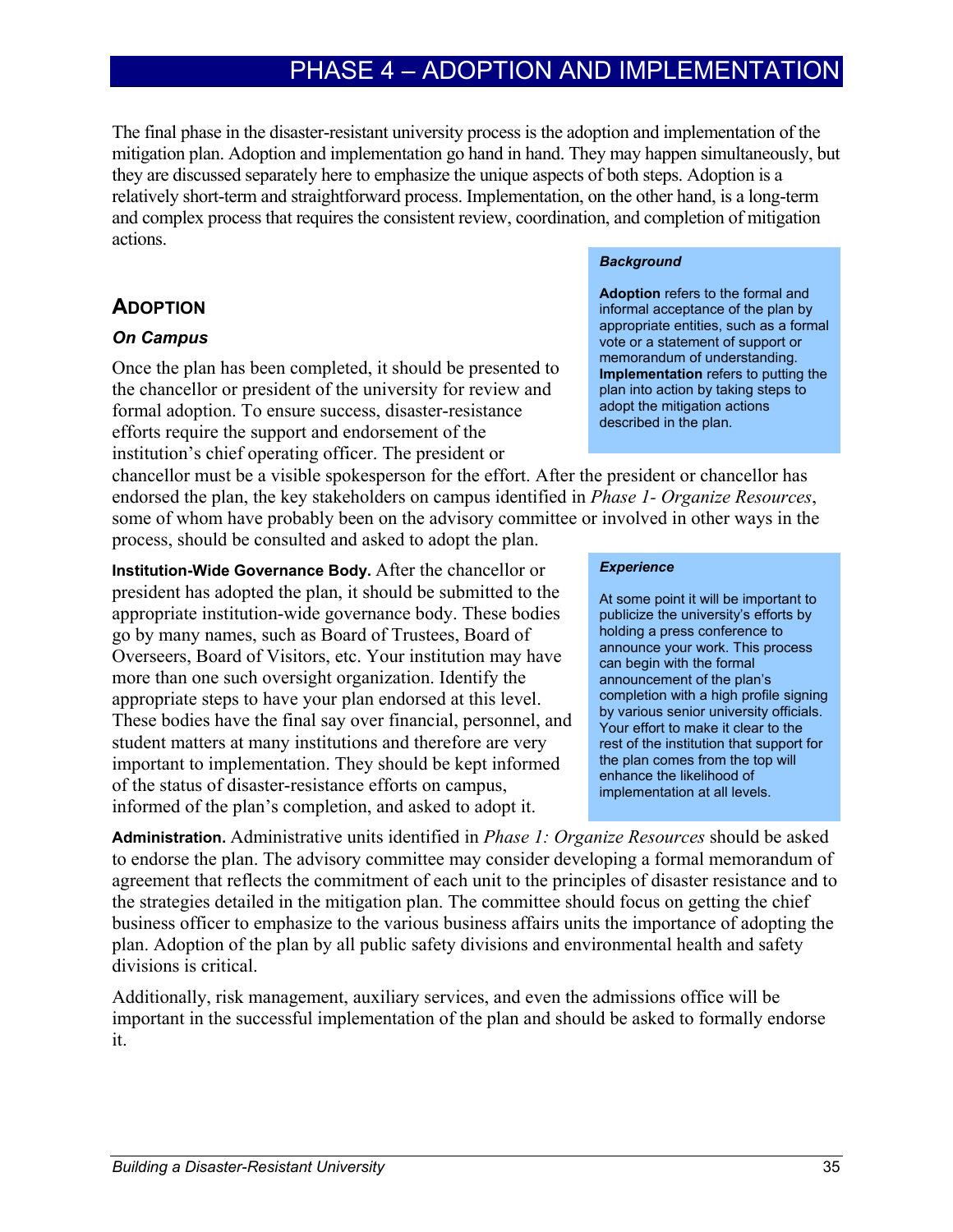The admissions office may not seem like the most obvious candidate for the adoption of mitigation actions, as there is not a lot they can do to make your institution more disasterresistant. However, the admissions office does have a key stake in the adoption and

implementation of a comprehensive plan—namely, the recruitment and retention of your institution's primary customers. Students choose colleges and universities for many reasons, and there is little doubt that safety is now more important than ever. A formal statement of how your institution is working to become disaster-resistant can help the admissions office to promote these efforts to potential students.

**Academic Affairs.** The plan should be adopted and endorsed by the chief academic officer of the university. The various levels of approval in the area of academic affairs should have been identified in Phase 1. It is common for the academic affairs structure to be more complicated than business affairs. As such, depending on the structure of your institution, it may be appropriate to get plan approval by the individual

#### *Experience*

Depending on the nature of your institution, it may be necessary to send your plan to additional organizations. It is common among state funded institutions to have a statewide or system-wide governance structure that provides overall policy guidance for some number of schools in the state. While it may not be necessary to get their formal endorsement of the campus plan, it is certainly appropriate to make them aware of your efforts to reduce the loss of life, damage to property, and interruption to your institutional mission that would be caused by a disaster.

schools, colleges, and departments. Some academic units will be more involved than others as you work to implement the plan; in particular, departments that use hazardous materials, conduct research in sensitive areas such as genetics or animal sciences, and those with unique physical security concerns should be involved in the plan and asked to endorse it.

**Sponsored Programs or Research Administration.** Protecting the institution's research enterprise and knowledge generation resources is an important reason for becoming disaster-resistant. In *Phase 2: Hazard Identification and Risk Assessment*, threats to the research enterprise at your institution were identified. The office of sponsored programs or research administration is generally charged with oversight of sponsored research on campus. They can coordinate initiatives to ensure that research is done in an environment that is as resistant as possible to hazards, including training on hazard mitigation strategies for new principal investigators, lab management personnel, and others involved in research, data collection, or retrieval. As noted in Phase 1, sponsors are increasingly asking about appropriate protections to ensure the integrity and protection of the work they are supporting. Involving this unit and obtaining their formal endorsement will strengthen your efforts to demonstrate the importance of the initiative.

**Student Affairs.** The student services divisions and organizations identified in Phase 1 should be contacted and asked to endorse the plan. Recognizing that student safety is of paramount

concern, several of the mitigation actions detailed in the plan will probably have an effect on students and the way they interface with the institution. Students and organizations that have influence over issues such as building and residence hall security, the handling of hazardous materials, and the evacuation of campus before or after a disaster should be involved in this process.

#### *Recent Disasters and Universities*

The 1989 Loma Prieta earthquake damaged a number of buildings at Stanford University, closing 11 of them. After spending about \$300 million over 10 years on repairs and retrofits, Stanford has finally reopened most buildings.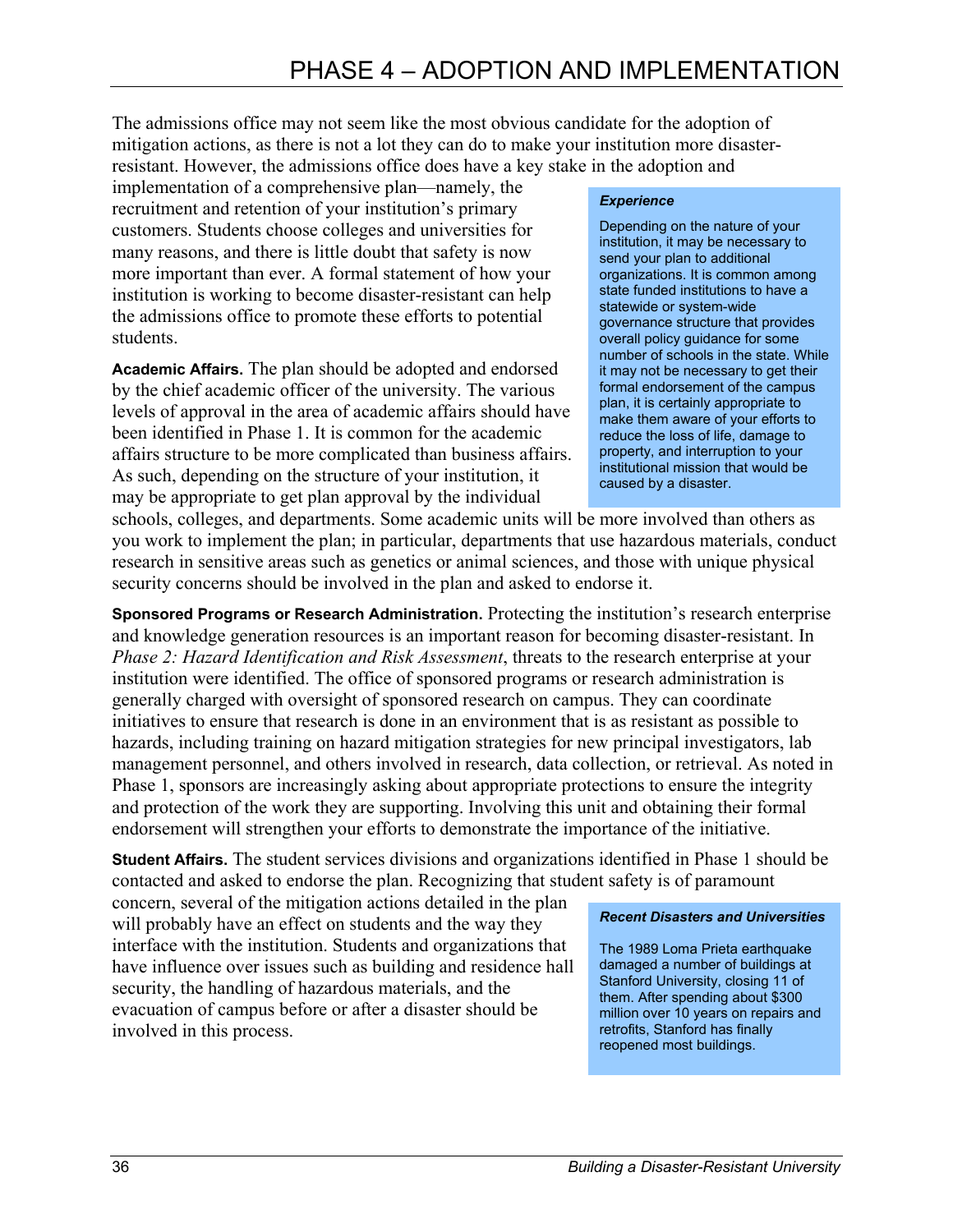The approval and endorsement of on-campus student governance organizations is particularly important. In addition to demonstrating that the vision of a disaster-resistant university is shared across the entire institution, student government organizations may have access to, or the ability to raise, funds that can be tapped to support the work detailed in the disaster mitigation plan. To the extent that retrofitting existing structures or the incorporation of disaster-resistant building technologies is required on buildings that are maintained or built with student fees, these organizations can provide critical support.

### *Off Campus*

Off-campus stakeholders identified during Phase 1 are equally important to plan adoption and implementation. Regardless of whether they were involved in developing the plan, they should be sent a copy and asked to endorse its contents in a memorandum of agreement. This step reaffirms that your institution and community are inextricably linked when it comes to disaster mitigation. Several groups, in particular, should be sought out to endorse the plan.

**Emergency Management/Hazard Mitigation Planning.** It is particularly important to get the endorsement and support of your local office of emergency management and/or local hazard mitigation planner. In many jurisdictions, the local emergency management jurisdiction has never reviewed the campus emergency/disaster plan. Your committee already began to correct this important oversight when emergency management staff were invited to become an active participant in this process. The approval of and coordination with those responsible for emergency management and hazard mitigation for nearby jurisdictions is crucial, especially because funding for pre- and post-disaster mitigation is usually coordinated with the state through local jurisdictions. They cannot be expected to make informed requests to the state on your behalf if they are unaware of your vulnerabilities and your priority for mitigation actions.

**Public Safety/First Responders.** In much the same way that the local emergency management agency was consulted, first responders–police, fire/rescue, and emergency medical services–should also be asked to review and endorse the plan. Depending on your location, these organizations may not be directly involved in hazard mitigation, but they will be among the first on the scene should a disaster occur at your institution. Therefore, it is important for them to be informed of your plan and of any mitigation actions that may affect their ability to respond or that could change your institution's response requirements.

**Local Political Jurisdictions.** It may be appropriate to ask local political jurisdictions to formally endorse your plan, depending on your institution's relationship with them. A proclamation or other device to recognize your work and

#### *Recent Disasters and Universities*

In July 1999, a heat wave resulted in a sustained power outage in New York City. The electricity went out at Columbia University and was not completely restored for 2-3 days. In the intervening time, researchers at Columbia's College of Physicians and Surgeons lost irreplaceable research materials—human tissue, enzymes and cells—because there were not sufficient back-up generators to keep freezers or incubators running. Damages to the \$200 million research program were calculated at many millions of dollars.

show support for disaster resistance can often accomplish this. If your community has a local hazard mitigation planning initiative underway, your efforts will demonstrate to the community your sincere contribution to sustainability. Political jurisdictions can reciprocate by giving enhanced credibility to the integration of college and university planning with local efforts to make the community safer. University faculty, staff, and students are citizens of the community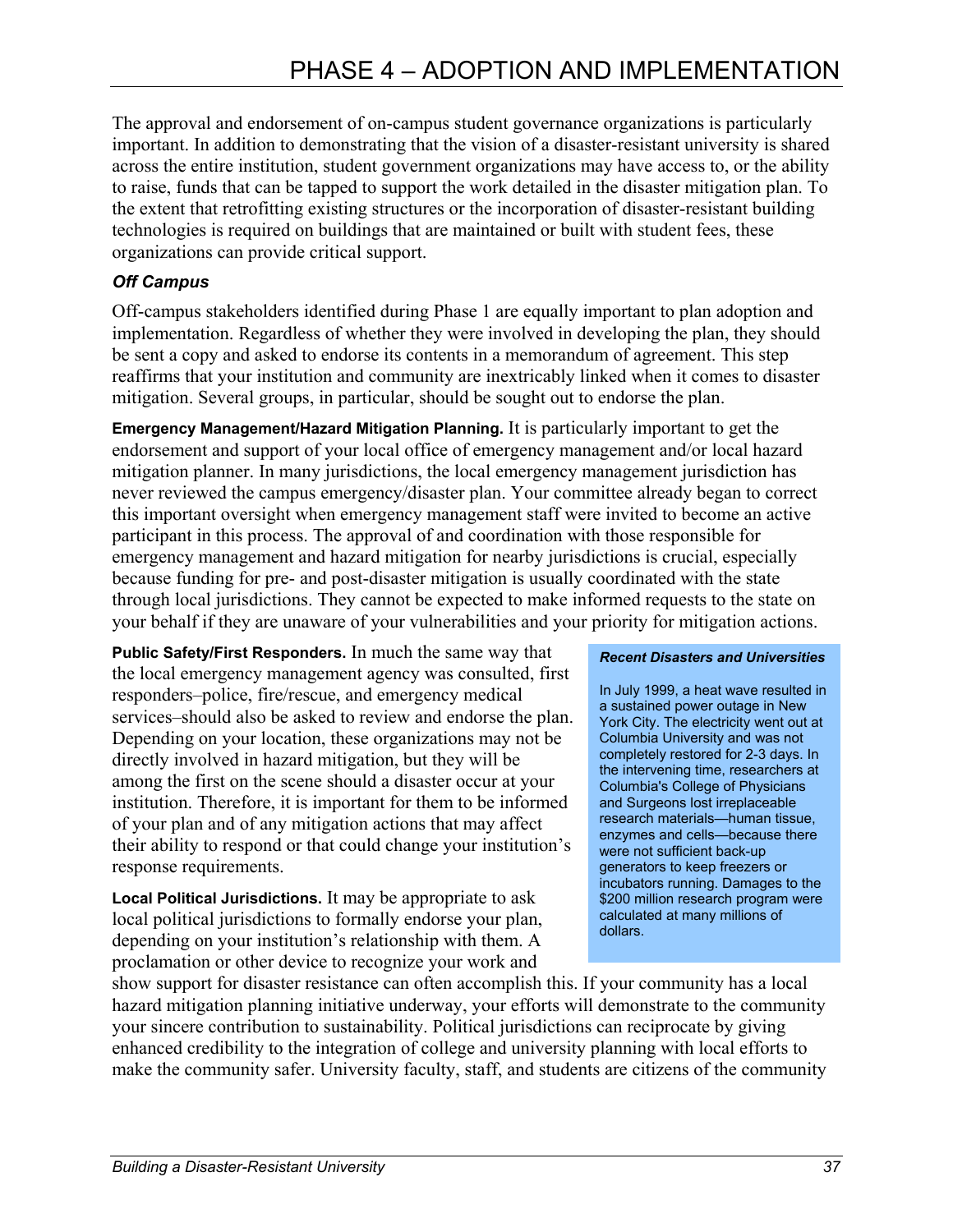and disasters that affect them strain the entire community. Mitigation actions can reduce that burden.

**Private Industry.** It may be appropriate to ask some of the private industry representatives that were involved in the planning process to consider endorsing the final product. Having them formally recognize the plan has two advantages. It increases the likelihood that they might assist you with in-kind donations of goods necessary for some of your mitigation priorities—perhaps even funding or supporting your fundraising efforts for others. It also demonstrates to your

institution's leadership that the disaster mitigation effort has successfully involved many segments of the community. Some private industry stakeholders are more likely than others to be interested in joining forces with the university, but a good place to start is with those identified in Phase 1 and other appropriate industries with an interest in hazards or disasters.

### **IMPLEMENTATION**

Once the plan has been written and adopted, it must be implemented. A disaster-resistant university is continuously striving to reduce the damage caused to its institutional mission by the next natural or man-made disaster. Putting the plan in place requires attention to coordinating the effort, identifying funding streams, and monitoring progress over the long term.

### *Coordinating the Effort*

An advisory committee and coordinator were necessary to make the planning effort happen. Their responsibility now shifts to coordinating and overseeing the implementation of the plan. Implementation means achieving the identifiable, measurable outcomes described in the plan. This may require an adjustment to the membership of the committee, or a subcommittee may assume this responsibility. In either case, the membership of the committee must be re-assessed for appropriateness as the process moves to implementation.

#### *Experience*

Not every mitigation action requires significant additional resources. The **University of California, Berkeley**, as part of its disaster-resistant University program, decided that lab resistance to seismic activity was an important mitigation goal. Reducing the vulnerability of research labs to earthquakes was one of its objectives. The planned mitigation action relied simply on proper storage and security of chemicals, the physical stability of expensive equipment, and the safety of lab personnel from overhead hazards. The mitigation strategy took advantage of graduate and undergraduate students to conduct a survey of lab vulnerability and to subsequently implement actions that will reduce the damage to people, equipment, and research during the next earthquake.

At the **University of North Carolina at Wilmington**, knowledge from a Cooperative Extension service agent who was a specialist in hurricaneresistant landscaping was incorporated into campus landscaping. Thus, without requiring any additional funds the institution's tree and shrub stock will be less likely to be damaged during the next hurricane.

The coordinator and committee should develop an implementation strategy. The implementation strategy lays out the mitigation actions and their priority, but it does not describe your plan for carrying out these actions. Thus, the focus now shifts to the steps necessary to bring about these mitigation actions. Questions the committee should address in preparing the strategy include:

- Which unit of the institution (e.g., physical plant, buildings and grounds, instruction, academic affairs, a particular college or department, etc.) will the actions affect?
- Who are the people in those units that will be responsible for implementing the actions?
- What resources are available to support implementation of the actions?
- Can implementation be accomplished with existing resources?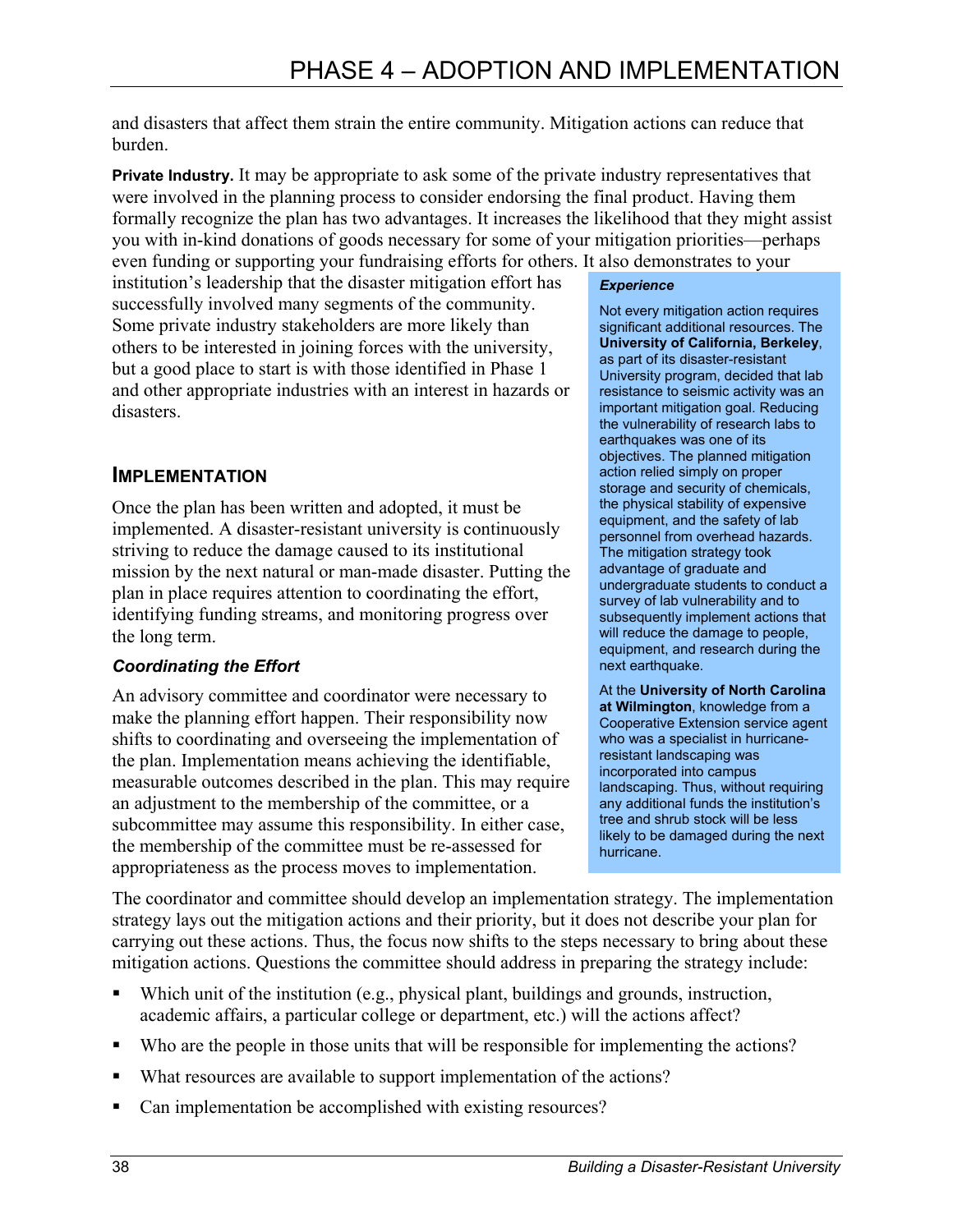- If not, what additional resources will be required?
- What is the timetable to complete the actions?
- How will the effectiveness of the activities be measured?
- What is the timetable for periodic review of the actions' efficacy?

### *Funding the Projects*

Many mitigation actions can be completed with existing resources. However, the coordinator and advisory committee should work with senior administrators to identify sources of funding for projects if existing resources are insufficient. Those working to secure funding should think creatively, regardless of the size of the project. You have worked hard to establish hazard mitigation as a priority on campus and have justified mitigation in terms of economic and life safety, but you may still have to aggressively pursue funds.

Several sources of funding exist:

**University or System.** Identify whether university resources can be redirected from another area to meet your needs. Assistance from the business affairs office can help determine whether this is possible. If the advisory committee and coordinator have been effective at obtaining the support of the chancellor or president, disaster mitigation may be prioritized in such a way that when revisions are made to strategic plans, funds will be redirected to disaster mitigation.

This may be politically divisive, but the conflict will be minimized if the entire university community has been kept apprised of your efforts and senior administrative officials are supportive. It is important to coordinate your efforts with other strategic and long-range planning efforts on campus. Institutional priorities are established in these plans, and you should be involved in the appropriate planning processes in order to secure funding. There should be some duplication of membership across the disaster-resistant university steering committee and other long-range planning initiatives on campus.

If your institution is located within a system, public or private, you also need to consider resources available at these levels. Depending on the mitigation action you are pursuing, the system may be more or less inclined to support your efforts. For example, the retrofit of existing structures and the incorporation of hazard-resistant building technologies are more likely to get support at the system level than something that is unique to a less enduring aspect of the institution, such as lab retrofits. It will be easier to obtain funds for your effort if your system is aware of and endorses your plan. However, it is worth noting that disaster resistance can only be

achieved with some contribution by your own institution. Some financial commitment must be present if you hope to successfully leverage the additional funding streams detailed below.

**Local Government.** Local governments are an important place to begin your search for funding, because even if they do not become a source of funding, their support may be required to secure funding from other levels of government or private sources. Additionally, funding for mitigation

### *Recent Disasters and Universities*

In 1998, Hurricane Georges prompted the closure and evacuation of Tulane University. Ultimately, the hurricane did not hit New Orleans, but Tulane's risk management practices dictated early evacuations to protect the university community's safety.

#### *Resources*

Additional information about potential funding sources for natural hazards mitigation can be found in the FEMA how-to guide: *Developing the Mitigation Plan* (FEMA 386-3). For potential sources of funding for man-made hazards mitigation, consult the FEMA how-to guide: *Integrating Human-Caused Hazards Into Mitigation Planning* (FEMA 386-7).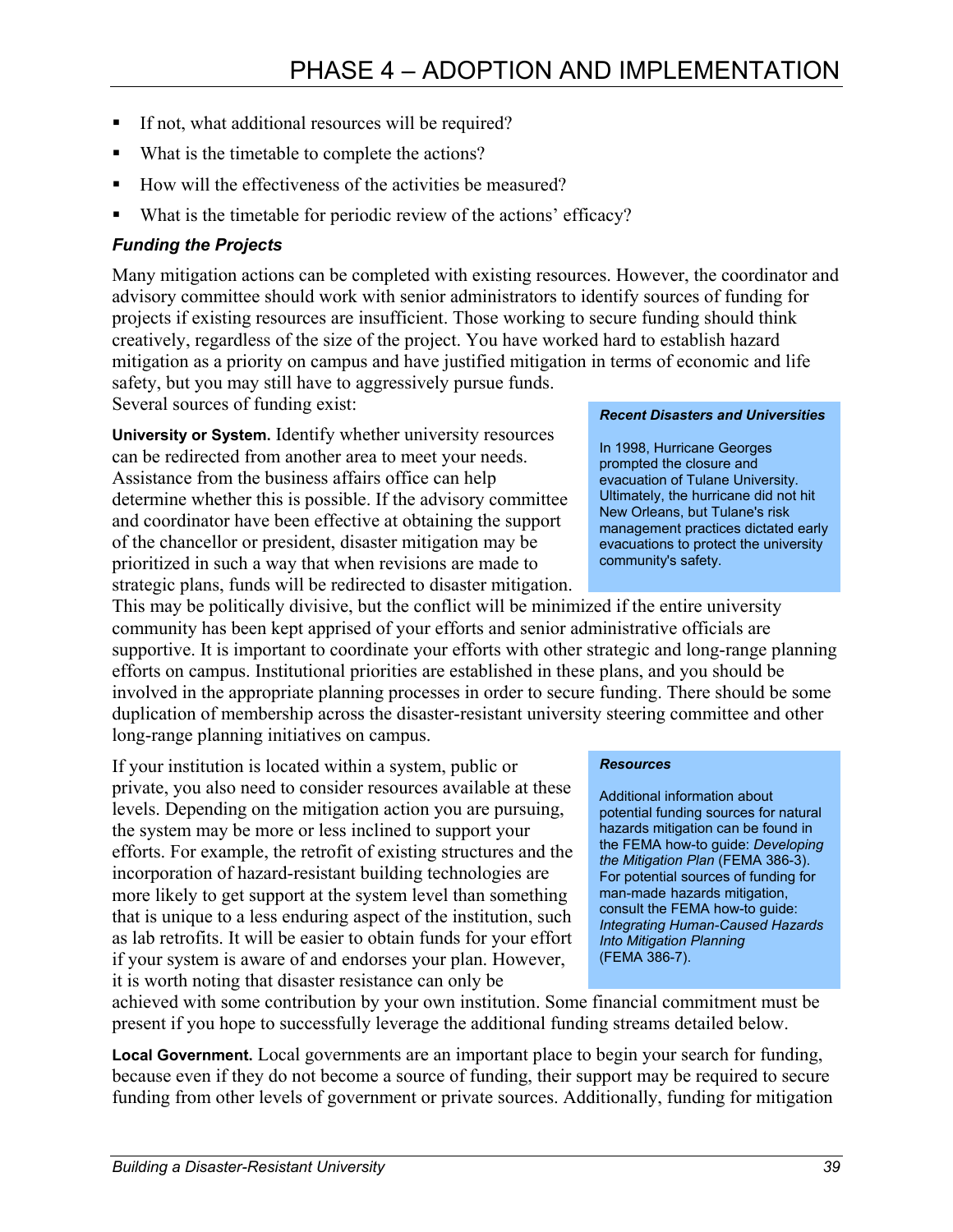actions may be available at the local level, because although local governments are often required to "do more with less," sometimes surplus funds do become available. You are more likely to be made aware of possible funding and to secure it when it becomes available if you have worked closely with local emergency management personnel on the development of your plan and securing their formal endorsement. When coordinating your mitigation priorities with those of your local jurisdiction, emphasize the fact that major mitigation actions contribute not only to the disaster resistance of your institution but also to the overall well-being of the community.

**State Government.** State government can be an important source of mitigation funding. For public institutions, state appropriations are an important part of new construction and renovation; while this will be less important for private institutions, working with your state hazard

mitigation officials ensures that you are informed of funding available for mitigation. In addition, state officials are responsible for implementing the pre-disaster mitigation funding elements of the DMA 2000. States are the conduit through which most FEMA funds flow, including mitigation program funding, and they set the priorities for allocating those funds.

**Federal Government.** A close relationship with mitigation officials in your FEMA Regional Office will keep you informed of the availability of and steps to apply for Federal

#### *Experience*

Government affairs officials at your institution represent an important conduit in your efforts to stay apprised of Federal legislation and rule changes that could affect your efforts. They should be informed regularly of your mitigation priorities and invited to explore strategies for possible support.

hazard mitigation funding. You should also involve your campus' government affairs unit so that your institution can fully take advantage of mitigation funding opportunities created by Federal legislation and rule changes. A list of FEMA Regional Offices appears in Appendix C.

**Private Organizations.** Your search for mitigation funding should include a survey of local, regional, and national organizations in the private sector that may provide support for your mitigation priorities. The private sector stakeholders involved in your planning process may support or be aware of others that would support some of your disaster mitigation priorities. To the extent that mitigation on your campus minimizes your interruption from a disaster, and thus the impact of a disaster on the community at large, private organizations may be willing to provide some funding to implement portions of your plan.

Private foundations of all sizes represent a potential source of mitigation funding. Your office of sponsored programs or research administration can assist you in searching for foundation opportunities that might support mitigation. Foundations with a direct connection to the university or college are especially important. Many institutions have "friends of the university/college" foundations that provide support for all types of activities on campus. These foundations are excellent resources in your efforts to identify funding sources for disaster mitigation.

### **MONITORING AND EVALUATION**

Being disaster-resistant does not end with the completion of the plan and formal adoption. Indeed, the final step in implementing the plan is to establish a process for regularly monitoring and evaluating your progress.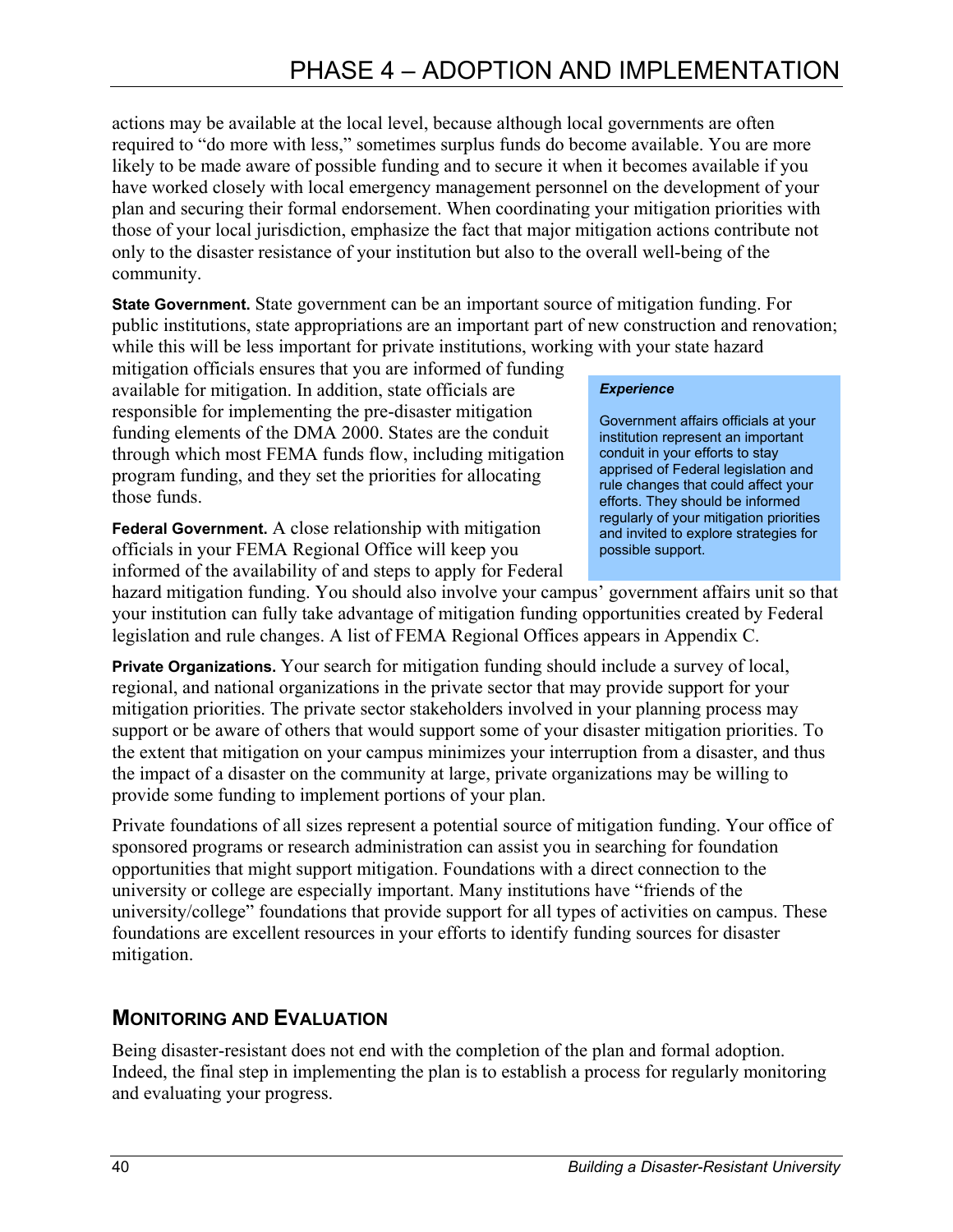### *Plan Review and Modification*

At least once annually, but perhaps even more frequently, the entire hazard mitigation plan should undergo a thorough review. Mitigation actions may have been completed, or the vulnerability of your institution to a particular hazard may have changed. Changes in organizational structure may necessitate different implementation strategies. A disaster that presents new challenges to your institution and community may have occurred. Furthermore, new stakeholders may have been identified. Regular updates to the plan will ensure that it is timely and that the data are current. Doing an abbreviated version of the risk assessment and updating the plan and implementation strategies accordingly may be sufficient for a comprehensive review of the plan.

The plan may require a new round of endorsements if it has changed substantially. A simple notice to the stakeholders of the whereabouts of the new plan and changes from the previous document may suffice if the changes are minimal. However, even if there have only been minor changes, senior administrators should be made aware of the review and apprised of the changes. Plan review and modification is also an opportunity to publicize the successes of mitigation

actions taken and to reaffirm the continuing commitment to disaster mitigation.

### *Maintaining the Momentum*

Key to implementing the plan is maintaining momentum. One of the greatest long-term challenges to disaster resistance is waning interest in hazard mitigation. Disasters fade into the past, and committed university and community leaders or supporters can change their priorities, their minds, or their jobs. Other, weightier problems may arise, and attention to them will take human and financial resources away from disaster resistance. It is imperative that you establish and cultivate relationships with campus leadership and acquire permanent authority to manage disaster resistance efforts.

One of the most effective ways to maintain momentum is to publicize successes. You may wish to designate a person or

#### *Experience*

Capitalize on what disaster researchers often call the "teachable moment" or "window of opportunity" that emerges in the post-disaster environment. Your efforts to publicize your plan and mitigate future damage must be sensitive to the recovery effort, but it does not have to be postponed until recovery is complete. In fact, the recovery phase is often when it is easiest to retrofit the built environment and affect attitudes about disaster mitigation. Publicizing your plan and efforts at disaster resistance is both appropriate and necessary if implementation of your goals and priorities is to be achieved.

group to develop a publicity plan for your efforts; this campaign should include ways to keep the university's disaster resistance efforts visible to the campus community and the nearby jurisdictions.

A reality of university life is that problems change, people change in response to associated pressures, organization charts change, and people take other positions and move away. These all operate to diminish your efforts. However, if the development of your mitigation plan has been collaborative and the process has engaged diverse stakeholders, your chances of success are good. The larger the planning group and the more inclusive the process, the more likely your hazard mitigation program is to retain its momentum and continue to reduce losses of life, property, and function from disasters long into the future.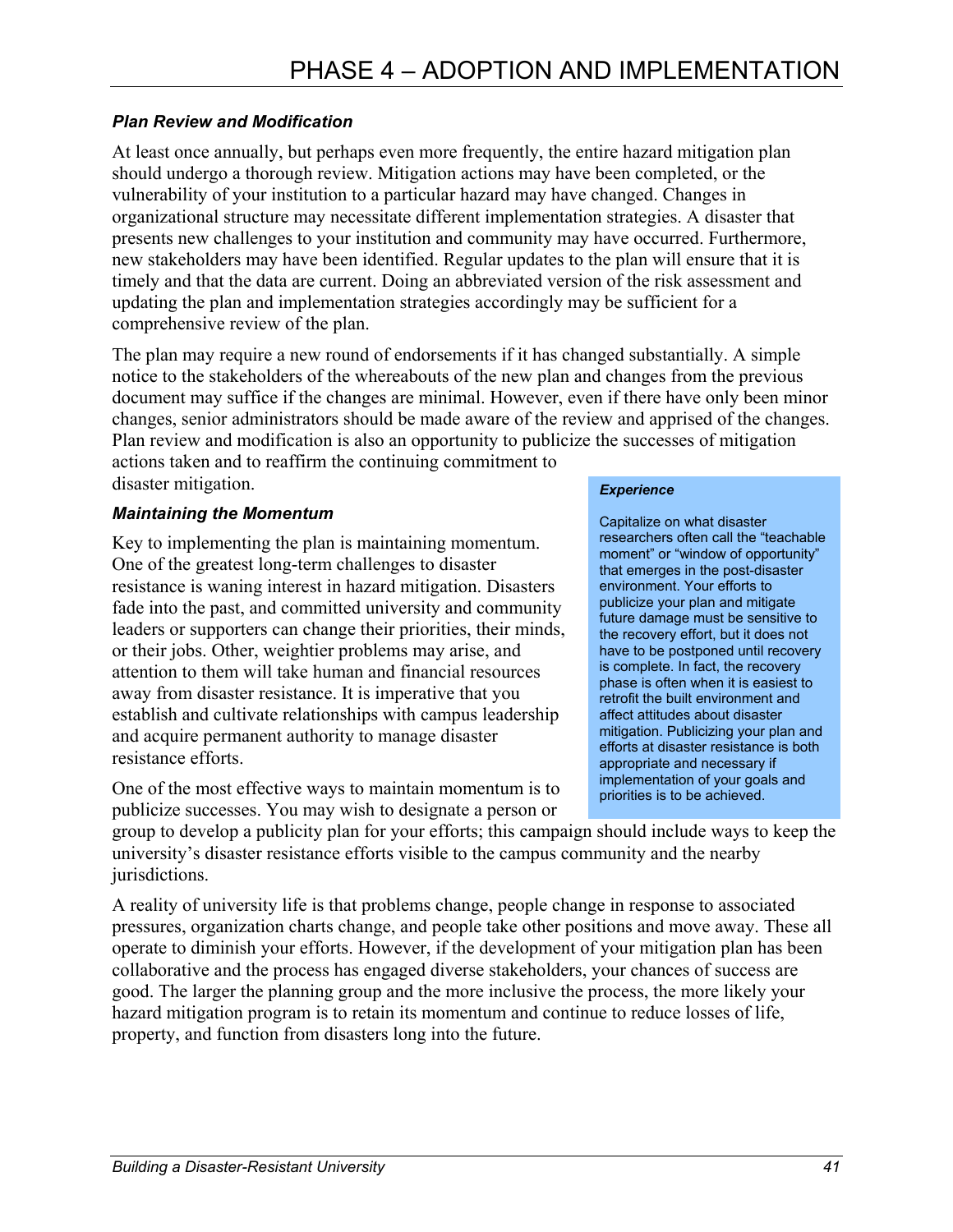### **CONCLUSION**

The first plan that your college or university adopts establishes a baseline from which to measure progress. As you implement and evaluate actions, your knowledge of hazards and how to best reduce your vulnerabilities increases tremendously. In order to effectively monitor your progress, it is important to take advantage of the worksheets provided here and in the mitigation planning how-to series.

Over time, new partners will become involved in the planning process, providing additional reservoirs of experience and support. Since the political and social arenas, as well as the natural environment, are continually changing, you must periodically revisit and update your plan. As your plan evolves over time, you should see a corresponding improvement in your campus's resilience to the damaging effects of disasters.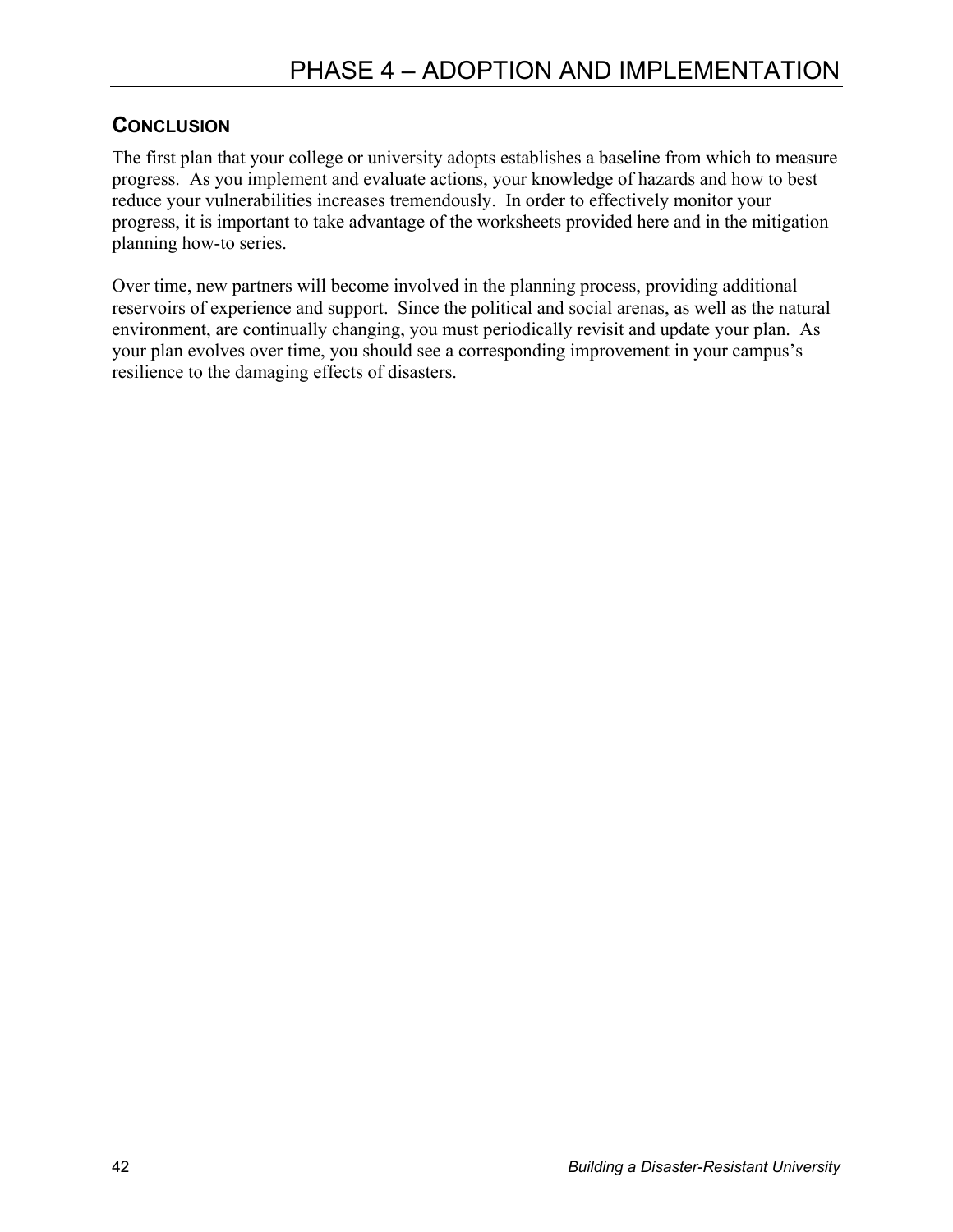# APPENDIX A – WORKSHEETS

- **Worksheet #1: Build the Planning Team**
- **Worksheet #2: Hazard Identification and Risk Assessment**
- **Worksheet #3: Identify the Hazards**
- **Worksheet #4: Profile Hazard Events**
- **Worksheet #5: Inventory Assets**
- **Worksheet #6: Assess Priority Assets**
- **Worksheet #7: Estimate Losses**
- **Worksheet #8: Identify Mitigation Actions**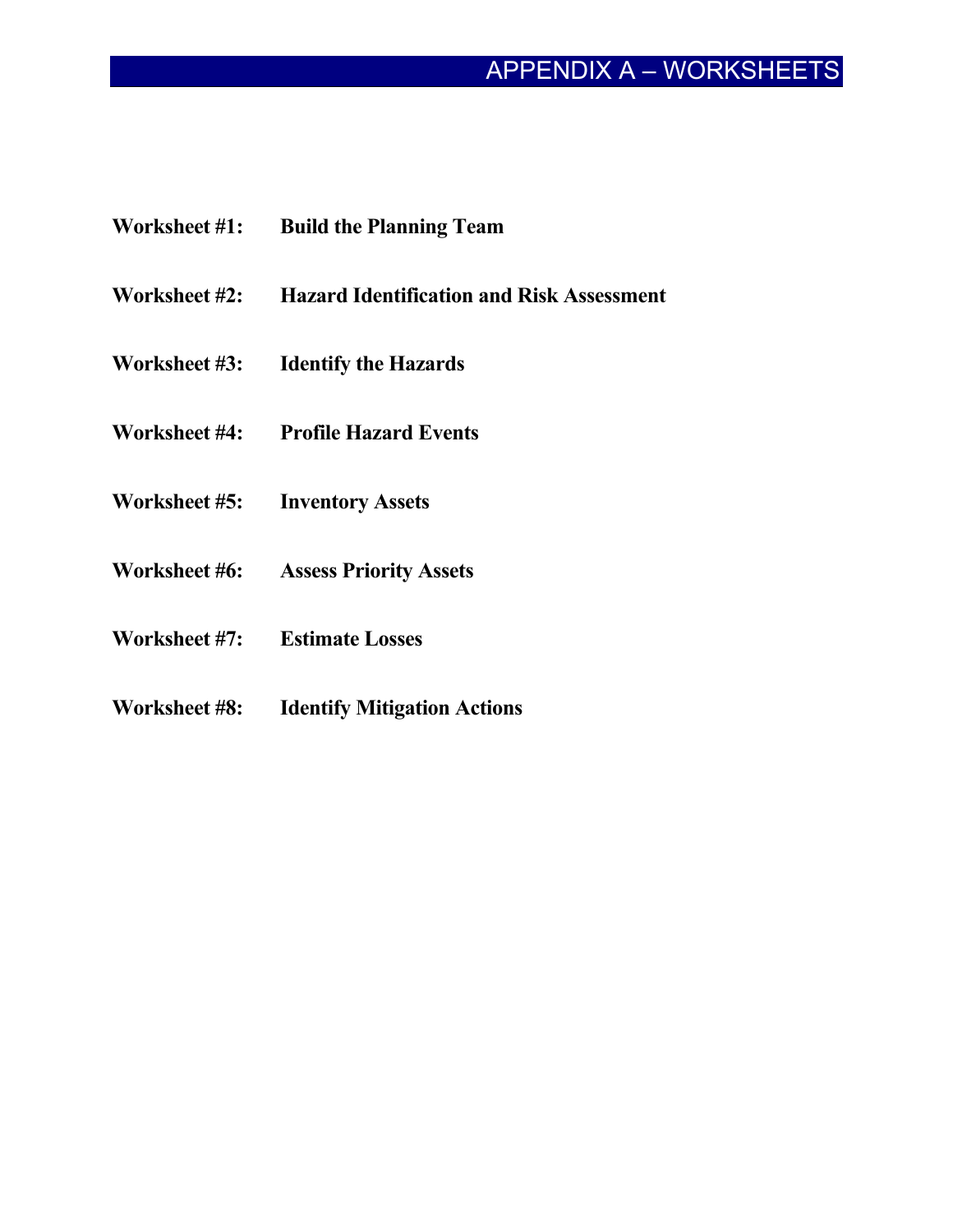In establishing a planning team, you want to ensure that you have a broad range of backgrounds, responsibilities, and experiences represented. Below are some suggestions for institution organizations and departments to include in a planning team.

Use the checklist as a starting point for forming your team. Check the boxes beside any individuals or organizations that you have both on and off campus that you believe should be included on your planning team so you can follow up with them.

### **College/University Administration**

| <b>Chancellor/President</b>                                                            |
|----------------------------------------------------------------------------------------|
| $\Box$ Vice Chancellor (VC)/Vice President (VP) Planning and Facilities                |
| ◯ VC/VP Budget and Finance                                                             |
| $\sqcap$ VC/VP Business                                                                |
| $\Box$ Planning Entities                                                               |
| Safety Units (Police, Fire, Environmental Health and Safety, Risk Management)          |
| <b>Telecommunications/Electronic Communications</b>                                    |
| $\Box$ Human Resources                                                                 |
| Development Office                                                                     |
|                                                                                        |
|                                                                                        |
|                                                                                        |
| <b>Academic Departments</b>                                                            |
| □ Academic Senate Representatives                                                      |
| Architecture/Planning                                                                  |
| $\Box$ Engineering/GIS                                                                 |
| Earth Sciences/Geology/Geography/Hydrology (depending on the major hazards)            |
| Sociology                                                                              |
| <b>Public Administration</b>                                                           |
| <b>Student Representatives</b>                                                         |
| □ Student Council Representatives                                                      |
| □ Student Life/Residence Life                                                          |
| $\Box$ Students from relevant academic departments (vis-à-vis potential thesis topics) |
| <b>Community/Off-Campus Representatives</b>                                            |
| Local Emergency Manager                                                                |
| <b>Emergency Services (Fire/Police)</b>                                                |
| Local Emergency Planning Committee Representative                                      |
| <b>Local Community Planner</b>                                                         |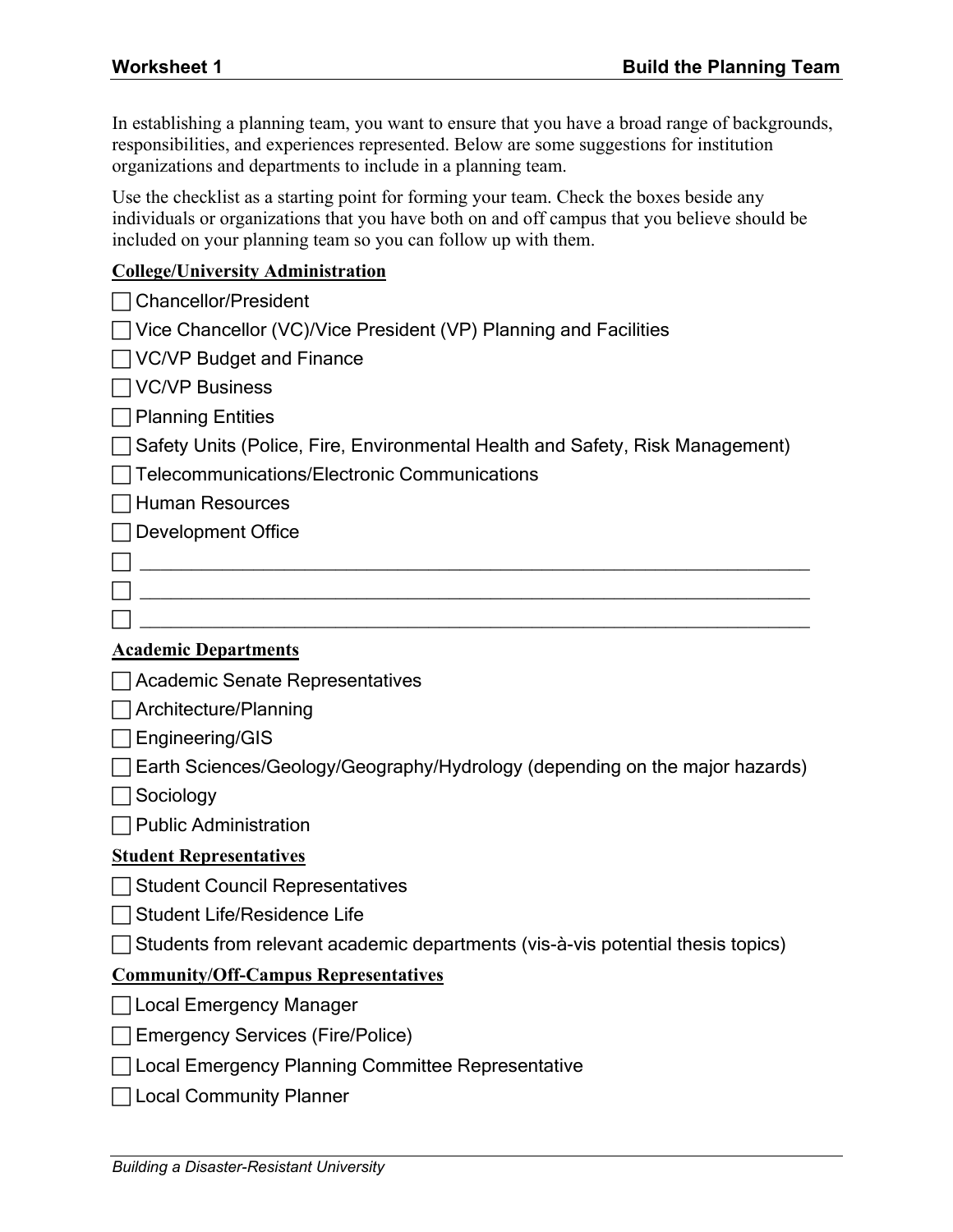**Example 2** Local Economic Development Officer

### **State Representatives**

- $\Box$  State Hazard Mitigation Officer
- $\Box$  State University Liaison
- □ State Emergency Manager

### **Local Utilities**

- $\Box$  Electric Utility
- $\Box$  Gas Utility
- **Nater Authority/Sewage Authority**
- Telephone Companies/Telecommunications
- $\Box$  Internet/Fiber Optic System
- $\Box$  Transit Authority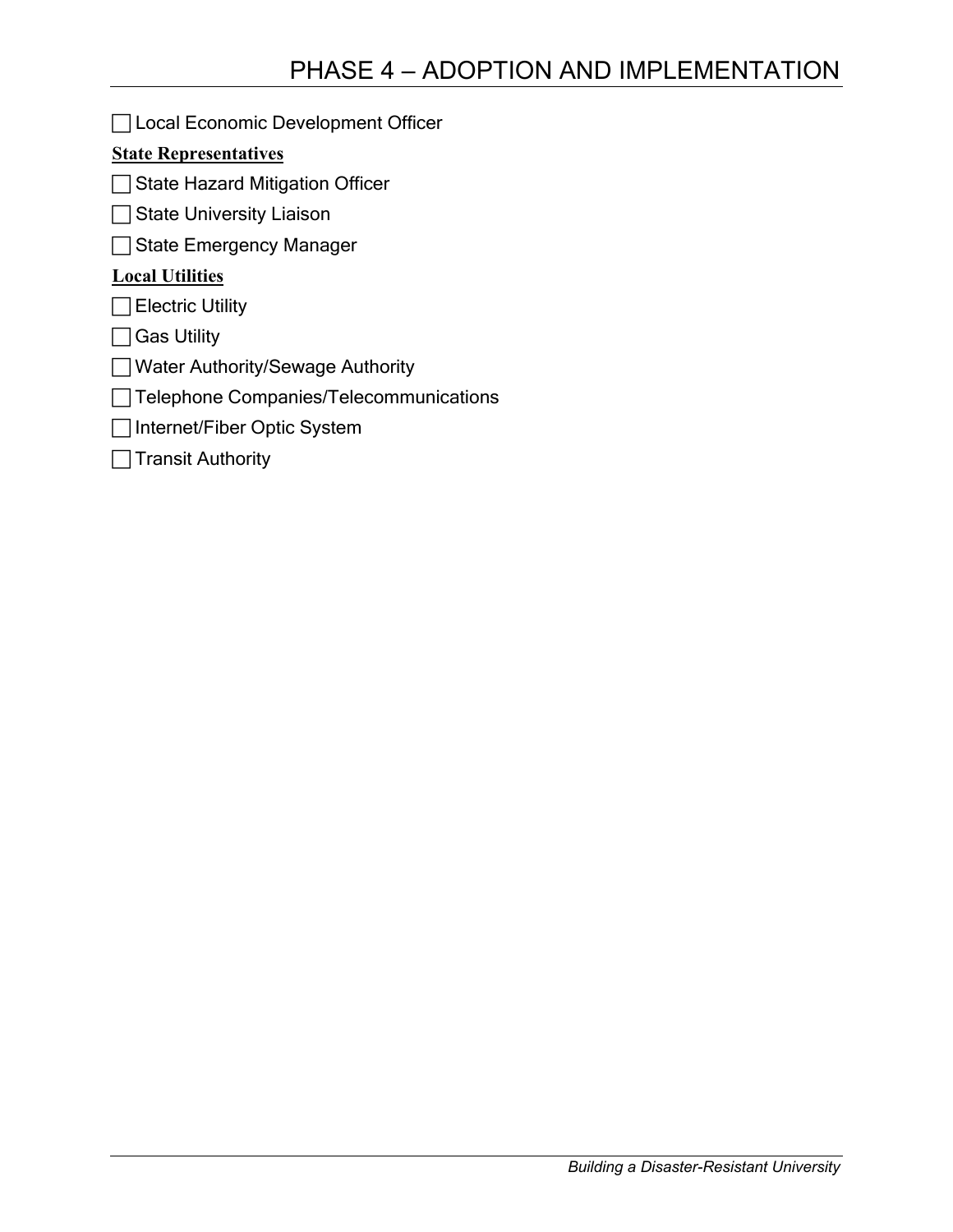### **Vulnerability Questionnaire**

- 1. What are the hazards in your locale?
- 2. Do you know the frequency and magnitude of possible future hazard events?
- 3. Has the university/college ever been affected by any hazard events? If so, how?
- 4. Are some parts of the campus particularly vulnerable to damages, or is the entire area vulnerable?

<u> 1989 - Andrea Station Barbara, amerikan personal di sebagai personal di sebagai personal di sebagai personal </u>

- 5. Are some buildings particularly vulnerable to damages? If so, how?
- 6. What are the uses and occupancies of the vulnerable buildings?
- 7. What will the expected damages do—threaten life safety? Ruin buildings? Destroy equipment and computers? Disrupt work?

<u> 1989 - Andrea Barbara, amerikana amerikana amerikana amerikana amerikana amerikana amerikana amerikana amerik</u> <u> 1989 - Johann Stoff, Amerikaansk politiker († 1908)</u>

<u> 1989 - Johann Stoff, deutscher Stoffen und der Stoffen und der Stoffen und der Stoffen und der Stoffen und d</u>

- 8. Are your utilities vulnerable to damages? How?
- 9. What systems depend on either building functionality or utility functionality?
- 10. What could it cost to repair damages?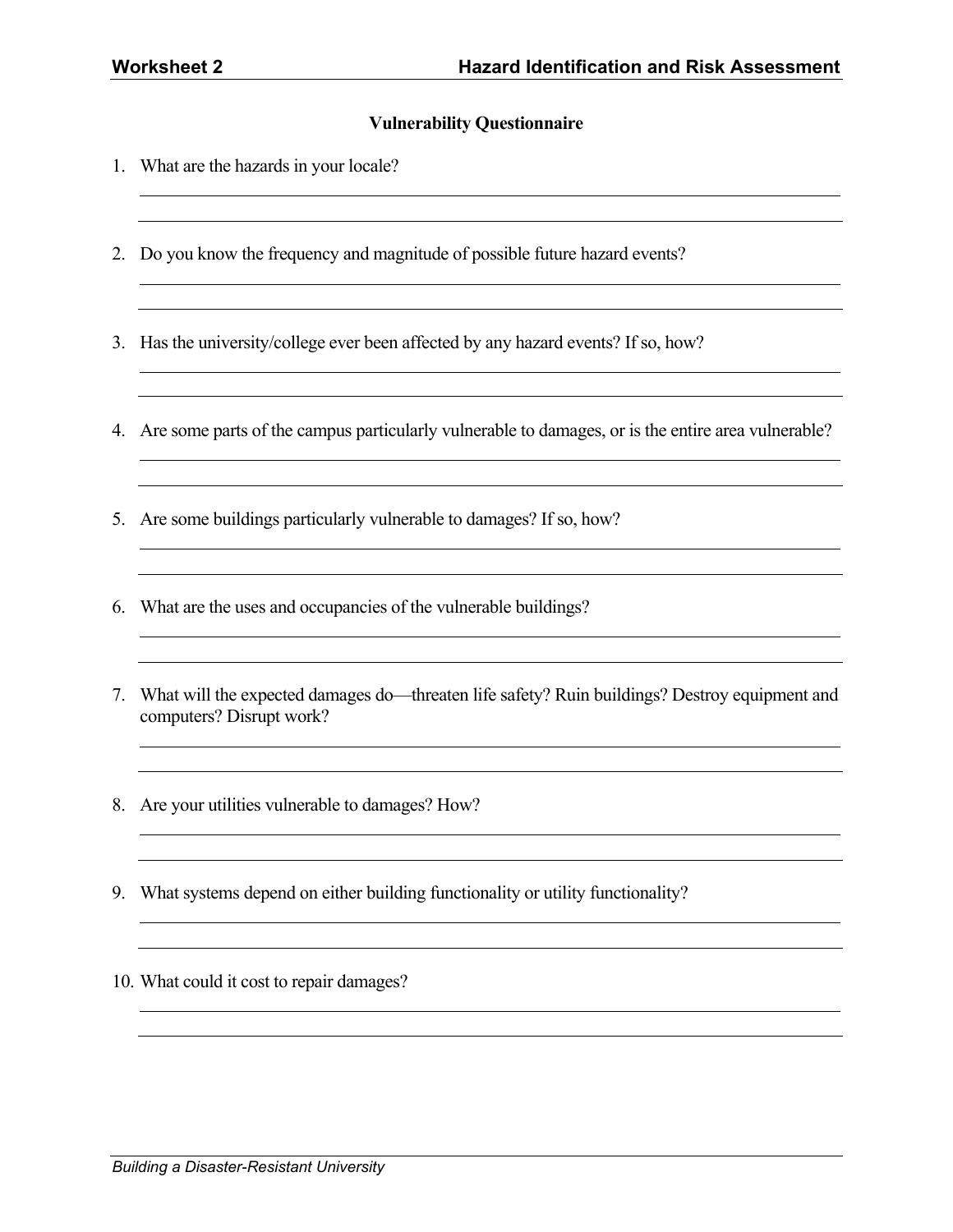- 11. How long could it take?
- 12. How will teaching be affected?
- 13. How will research be affected?
- 14. How will students be affected on campus?
- 15. How will students be affected off campus?
- 16. Will employees who live in the area be able to get to work?
- 17. Will employees' homes be affected by the hazard event(s)?
- 18. Could the university be closed down for a significant period of time because of possible disaster losses?

<u> 1989 - Johann Stoff, amerikansk politiker (d. 1989)</u>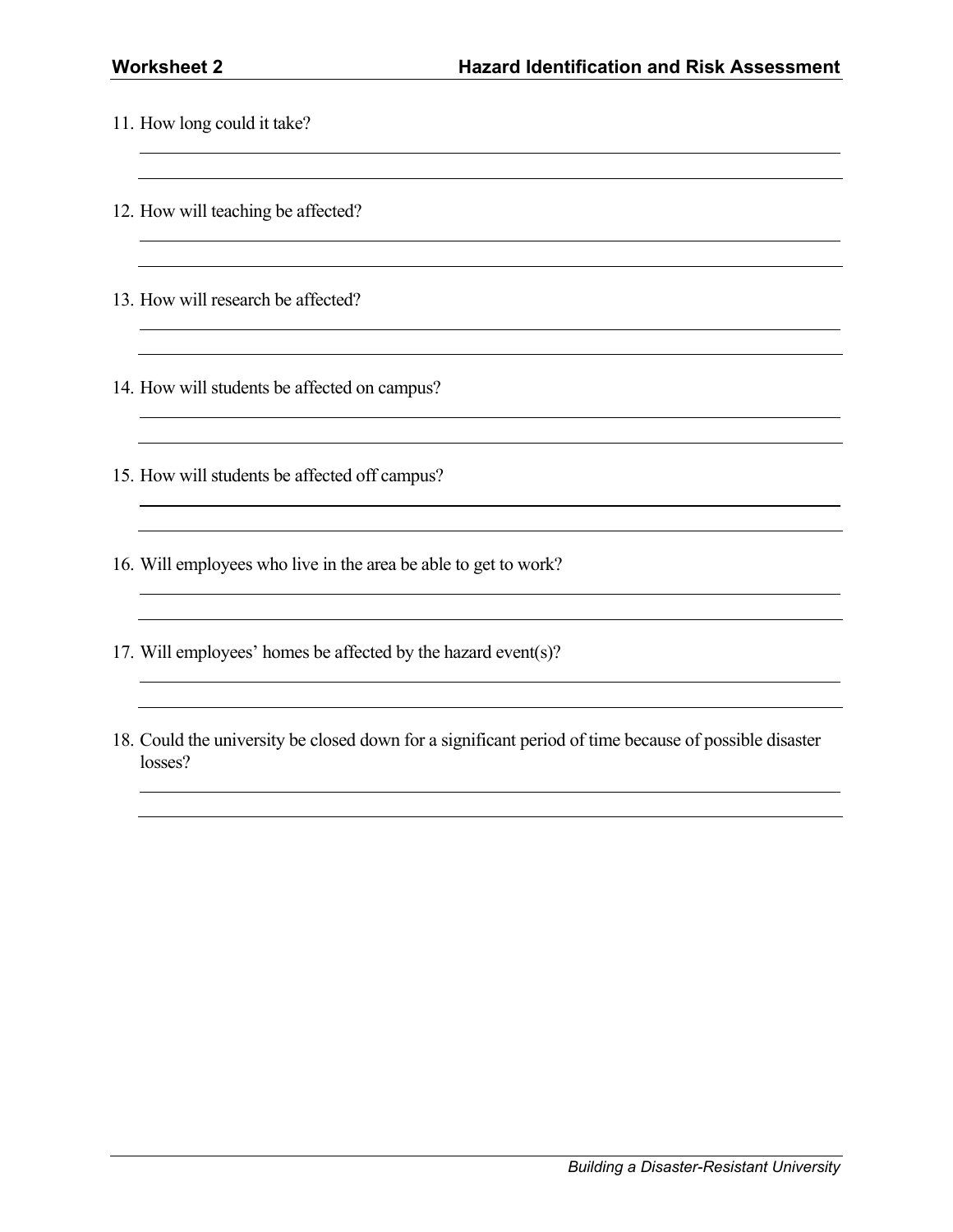Date: *What kinds of natural hazards can affect you?*

### **1. List the hazards that may occur on campus.**

- *a. Research newspapers and other historical records. (Check campus archives in library.)*
- *b. Review existing university and community plans and reports.*
- *c. Talk to the experts on campus and in your community, state, or region.*
- *d. Gather information on Internet Web sites.*

*In the hazard list below, put a check mark in the boxes on the left (Column I) beside all hazards that may occur on your campus.*

#### **2. Focus on the most prevalent hazards in your community or state, and your campus.**

- *a. Go to hazard Web sites.*
- *b. Locate your campus on the Web site map.*
- *c. Determine whether you are in a high-risk area. Get more localized information if necessary.*
- *d. In the hazard list below, put a check mark in the boxes on the right (Column II) beside all hazards that pose a significant threat to your community and/or campus.*

| Use this space to record information you find for each of the hazards |  |
|-----------------------------------------------------------------------|--|
| you will be researching. Attach additional pages as necessary.        |  |

|                            | I               | $\mathbf{I}$ |                                                                       |                              |                       |          |
|----------------------------|-----------------|--------------|-----------------------------------------------------------------------|------------------------------|-----------------------|----------|
| Avalanche                  |                 |              | <b>Hazard or Event Description</b>                                    | <b>Source of Information</b> | Map                   | Scale of |
| <b>Coastal Erosion</b>     | $\mathsf{L}$    | $\mathsf{L}$ | (Type of hazard, date of event,<br>number of injuries, cost and types |                              | Available<br>for This | Map      |
| Coastal Storm              |                 | $\mathbf{I}$ | of damage, etc.)                                                      |                              | Hazard?               |          |
| Dam Failure                |                 | $\mathbf{I}$ |                                                                       |                              |                       |          |
| Drought                    |                 |              |                                                                       |                              |                       |          |
| Earthquake                 |                 |              |                                                                       |                              |                       |          |
| <b>Expansive Soils</b>     |                 |              |                                                                       |                              |                       |          |
| <b>Extreme Heat</b>        |                 |              |                                                                       |                              |                       |          |
| Flood                      |                 |              |                                                                       |                              |                       |          |
| Hailstorm                  |                 |              |                                                                       |                              |                       |          |
| Hurricane                  |                 |              |                                                                       |                              |                       |          |
| <b>Land Subsidence</b>     |                 |              |                                                                       |                              |                       |          |
| Landslide                  | <b>Contract</b> |              |                                                                       |                              |                       |          |
| <b>Severe Winter Storm</b> |                 |              |                                                                       |                              |                       |          |
| Tornado                    |                 |              |                                                                       |                              |                       |          |
| Tsunami                    |                 |              |                                                                       |                              |                       |          |
| Volcano                    |                 |              |                                                                       |                              |                       |          |
| Wildfire                   |                 |              |                                                                       |                              |                       |          |
| Windstorm                  |                 |              |                                                                       |                              |                       |          |
| Other                      | $\mathbf{I}$    |              |                                                                       |                              |                       |          |
|                            |                 |              |                                                                       |                              |                       |          |
| Other                      |                 |              |                                                                       |                              |                       |          |
|                            |                 |              |                                                                       |                              |                       |          |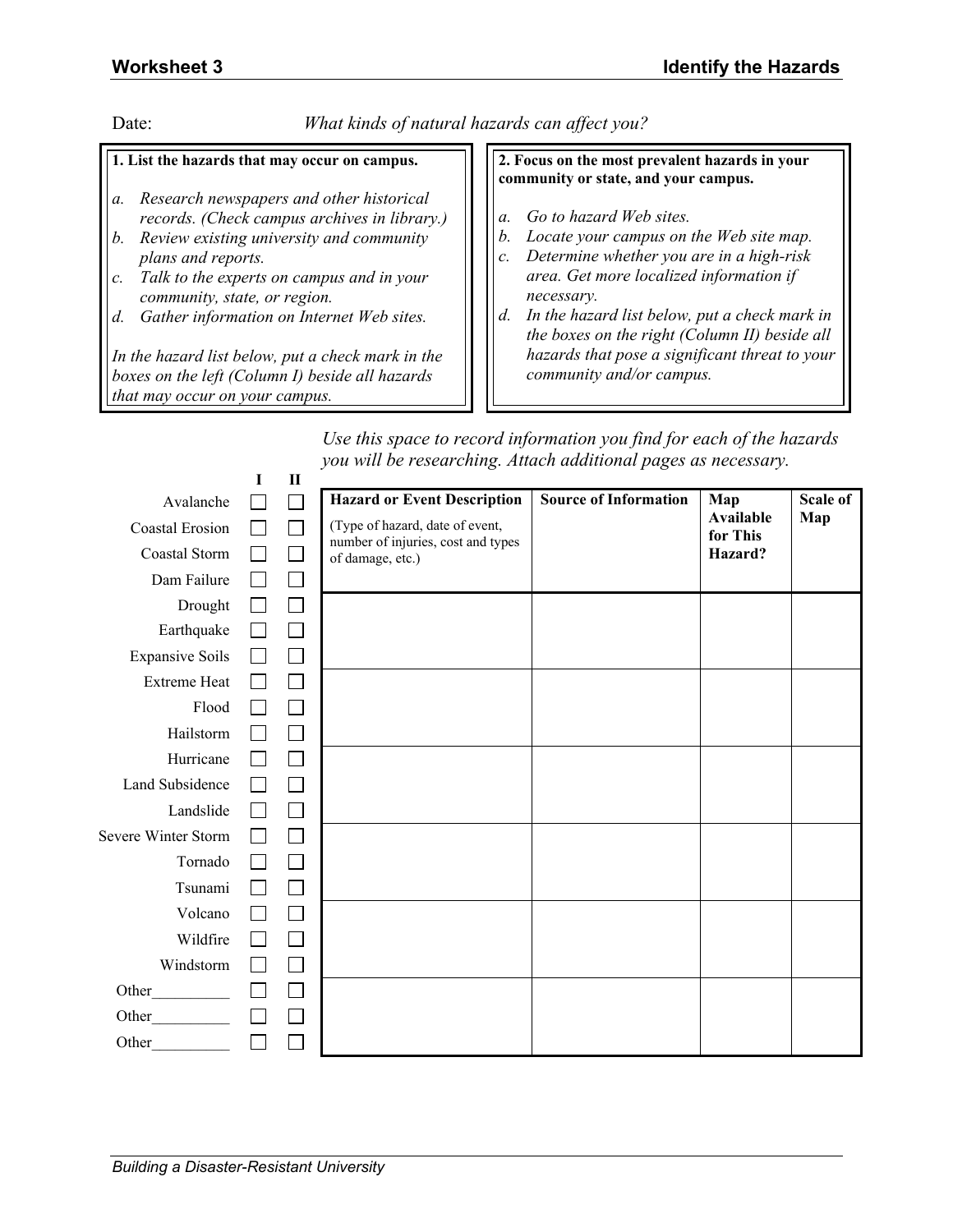*Note: Use FEMA 386-2 for assistance in completing this* 

*Worksheet.* 

Date:

### **Obtain or create a base map.**

| You can use existing maps from:                         | OR you can create        | Title of Map | <b>Scale</b> | Date |
|---------------------------------------------------------|--------------------------|--------------|--------------|------|
| Campus facilities department<br>. .                     | <i>a base map using:</i> |              |              |      |
| Campus GIS maps<br>٠.                                   | Field surveys            |              |              |      |
| USGS topographic maps or Digital<br>$\blacksquare$      | GIS software             |              |              |      |
| Orthophoto Quarter Quads (DOQQ)                         | <i>CADD</i>              |              |              |      |
| Maps from your city and county<br>ш.                    | software                 |              |              |      |
| Topographic and/or planimetric maps<br>×.               | Digitized                |              |              |      |
| from other agencies                                     | paper maps               |              |              |      |
| Aerial topographic and/or planimetric<br>$\blacksquare$ |                          |              |              |      |
| maps                                                    |                          |              |              |      |

#### **Obtain Hazard Profile Information Record Hazard Profile Information**

| Flood                   | 1. Meet with your local floodplain administrator<br>□<br>to review the Flood Insurance Study and<br>mapping information.                                                                                                                | □<br>1. Transfer the boundaries from your Flood Insurance Rate<br>Map onto your base map (floodway, 100-yr flood, 500-<br>yr flood).                                                                                                                                                                |
|-------------------------|-----------------------------------------------------------------------------------------------------------------------------------------------------------------------------------------------------------------------------------------|-----------------------------------------------------------------------------------------------------------------------------------------------------------------------------------------------------------------------------------------------------------------------------------------------------|
|                         |                                                                                                                                                                                                                                         | 2. Transfer the Base Flood Elevations onto your base map.<br>$\Box$                                                                                                                                                                                                                                 |
| Earth-<br>quake         | 1. Seek out specialists either on campus or in local<br>$\Box$<br>or state emergency management offices to<br>determine risk<br>2. Review state geological survey maps<br>3. Go to the website:<br>□<br>http://geohazards.cr.usgs.gov   | $\Box$<br>1. Record the probability, epicenter location(s), and<br>shaking intensity of potential earthquakes.                                                                                                                                                                                      |
| Tsunami                 | 1. Get a copy of your tsunami inundation zone<br>□<br>map from your local or state Emergency<br>Manager.                                                                                                                                | □<br>1. Copy the boundary of your tsunami inundation zone<br>onto your base map.                                                                                                                                                                                                                    |
| Tornado                 | 1. Find your design wind speed.<br>□                                                                                                                                                                                                    | □<br>1. Record your design wind speed:<br>□<br>2. If you have more than one design wind speed, print,<br>download, or copy your design wind speed zones, copy<br>the boundaries of your design wind speed zones onto<br>your base map, then record the design wind speed zones<br>on your base map. |
| Coastal<br><b>Storm</b> | 1. Get a copy of your FIRM.<br>ப<br>2. Verify that the FIRM is up to date and<br>complete.<br>3. Determine the annual rate of coastal erosion.<br>□<br>4. Find your design wind speed.                                                  | 1. Transfer the boundaries of your coastal storm hazard<br>⊔<br>areas onto your base map.<br>2. Transfer the BFEs onto your base map.<br>$\Box$<br>3. Record the erosion rates on your base map:<br>$\Box$<br>□<br>4. Record the design wind speed here and on your base<br>map:                    |
| Land-<br>slide          | 1. Map location of previous landslides.<br>ப<br>2. Map the topography.<br>3. Map the geology.<br>□<br>4. Identify the high-hazard areas on your map.                                                                                    | 1. Mark the areas susceptible to landslides on your base<br>□<br>map.                                                                                                                                                                                                                               |
| Wildfire<br>Other       | □<br>1. Map the fuel models located within the<br>urban/wildland interface areas.<br>2. Map the topography.<br>3. Determine your critical fire weather frequency.<br>4. Determine your fire hazard severity.<br>П<br>1. Map the hazard. | 1. Draw the boundaries of your wildfire hazard areas onto<br>□<br>your base map.<br>$\Box$<br>1. Record hazard event info on your base map.                                                                                                                                                         |
|                         |                                                                                                                                                                                                                                         |                                                                                                                                                                                                                                                                                                     |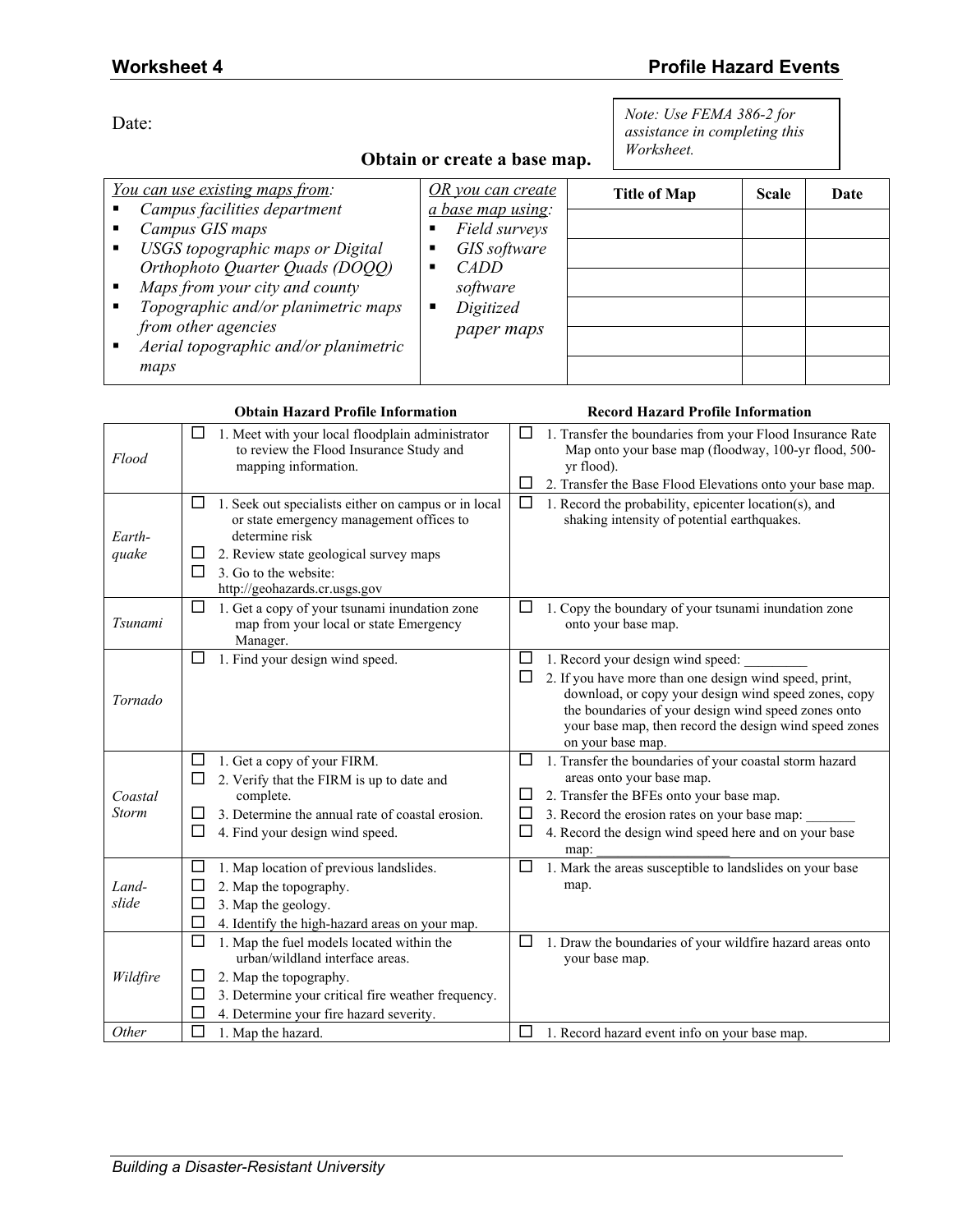Date: *What will be affected by the hazard event?* 

### **Determine the proportion of buildings, the value of buildings, and the population on campus that are located in hazard areas.**

|                                |                | <b>Number of Structures</b> |                          |                 | <b>Value of Structures</b> |                          | <b>Number of People</b> |                        |                          |  |
|--------------------------------|----------------|-----------------------------|--------------------------|-----------------|----------------------------|--------------------------|-------------------------|------------------------|--------------------------|--|
| <b>Type of Building</b>        | # on<br>Campus | # in<br>Hazard<br>Area      | $%$ in<br>Hazard<br>Area | \$ on<br>Campus | \$ in<br>Hazard<br>Area    | $%$ in<br>Hazard<br>Area | # on<br>Campus          | # in<br>Hazard<br>Area | $%$ in<br>Hazard<br>Area |  |
| Residential                    |                |                             |                          |                 |                            |                          |                         |                        |                          |  |
| Classroom<br><b>Buildings</b>  |                |                             |                          |                 |                            |                          |                         |                        |                          |  |
| Administration                 |                |                             |                          |                 |                            |                          |                         |                        |                          |  |
| Research                       |                |                             |                          |                 |                            |                          |                         |                        |                          |  |
| Recreational Use               |                |                             |                          |                 |                            |                          |                         |                        |                          |  |
| Libraries                      |                |                             |                          |                 |                            |                          |                         |                        |                          |  |
| <b>Medical Facilities</b>      |                |                             |                          |                 |                            |                          |                         |                        |                          |  |
| Dining<br>Facilities/Auditoria |                |                             |                          |                 |                            |                          |                         |                        |                          |  |
| Utilities                      |                |                             |                          |                 |                            |                          |                         |                        |                          |  |

Hazard

|    |                                                                                                                                                                 | Y | N |
|----|-----------------------------------------------------------------------------------------------------------------------------------------------------------------|---|---|
| 1. | Do you know where the greatest damages may occur in your hazard areas?                                                                                          |   |   |
| 2. | Do you know whether your critical facilities will be operational after a hazard event?                                                                          |   |   |
| 3. | Is there enough data to determine which assets are subject to the greatest potential<br>damages?                                                                |   |   |
| 4. | Is there enough data to determine whether significant elements of the campus are<br>vulnerable to potential hazards?                                            |   |   |
| 5. | Is there enough data to determine whether certain areas of historic, environmental,<br>political, or cultural significance are vulnerable to potential hazards? |   |   |
| 6. | Is there concern about a particular hazard because of its severity, repetitiveness, or<br>likelihood of occurrence?                                             |   |   |
| 7. | Is additional data needed to justify the expenditure of funds for mitigation initiatives?                                                                       |   |   |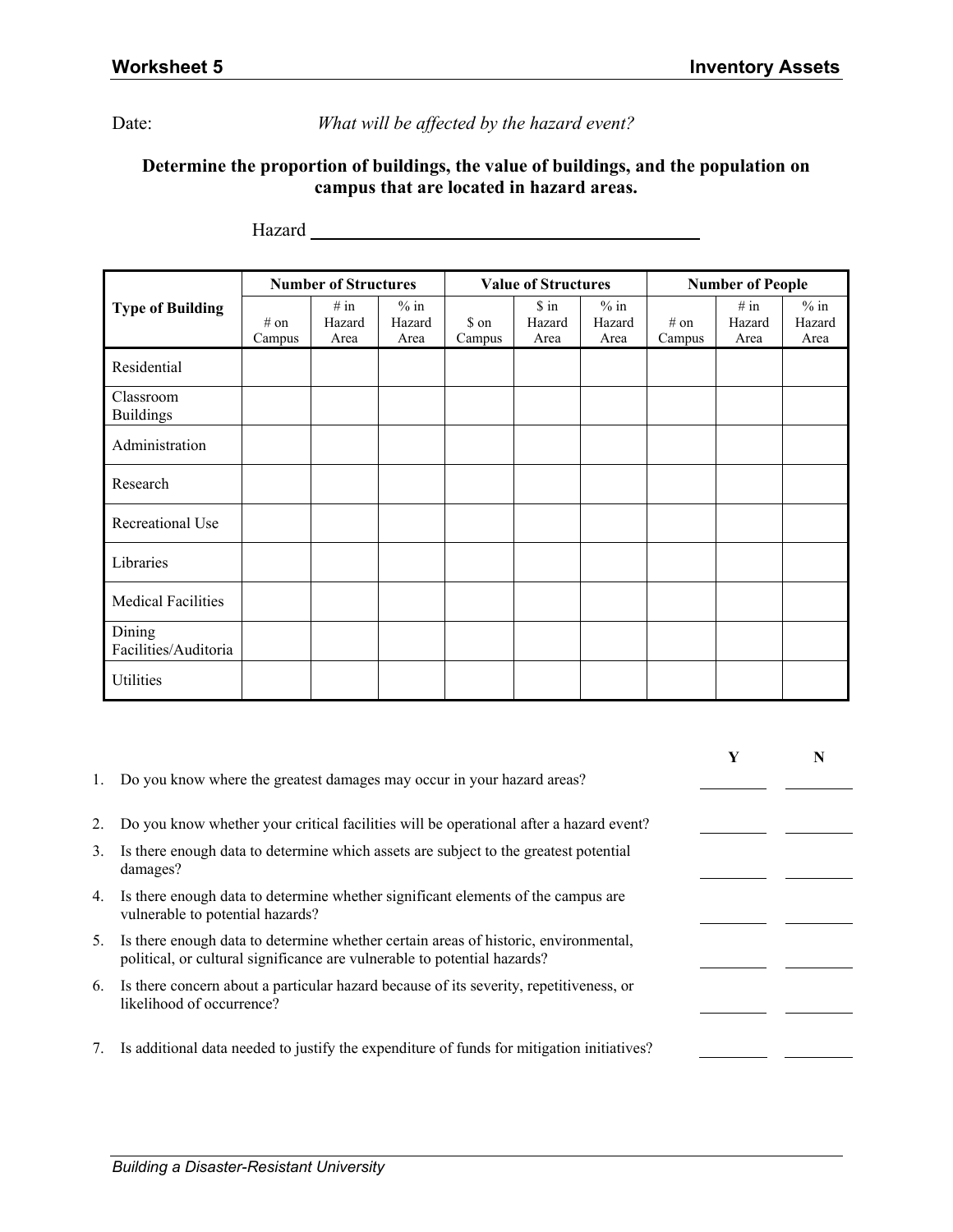Date: *What will be affected by the hazard event?* 

### **Compile a detailed inventory of what can be damaged by a hazard event.**

Inventory the assets that are of highest priority to your institution's operations that can be damaged by a hazard event.

Hazard

| Name or<br>Description<br>of Asset | Sources of<br>Information | <b>Critical Facilities</b> | Emergency<br>Operations | Communications<br>Systems | Data Systems | Laboratories | Size of<br>Building<br>(sqft) | Replace-<br>ment<br>Value (\$) | Contents<br>Value<br>$(\$)$ | Function<br>or Use<br>Value $(\$)$ | Displace-<br>ment Cost<br>(\$ per day) | Occupancy<br>or Capacity<br>$(\hat{H})$ | Other<br>Hazard-<br>${\rm Specific}$<br>Information |
|------------------------------------|---------------------------|----------------------------|-------------------------|---------------------------|--------------|--------------|-------------------------------|--------------------------------|-----------------------------|------------------------------------|----------------------------------------|-----------------------------------------|-----------------------------------------------------|
|                                    |                           | $\checkmark$               | $\checkmark$            | $\checkmark$              | $\checkmark$ | $\checkmark$ |                               |                                |                             |                                    |                                        |                                         |                                                     |
|                                    |                           |                            |                         |                           |              |              |                               |                                |                             |                                    |                                        |                                         |                                                     |
|                                    |                           |                            |                         |                           |              |              |                               |                                |                             |                                    |                                        |                                         |                                                     |
|                                    |                           |                            |                         |                           |              |              |                               |                                |                             |                                    |                                        |                                         |                                                     |
|                                    |                           |                            |                         |                           |              |              |                               |                                |                             |                                    |                                        |                                         |                                                     |
|                                    |                           |                            |                         |                           |              |              |                               |                                |                             |                                    |                                        |                                         |                                                     |
|                                    |                           |                            |                         |                           |              |              |                               |                                |                             |                                    |                                        |                                         |                                                     |
|                                    |                           |                            |                         |                           |              |              |                               |                                |                             |                                    |                                        |                                         |                                                     |
|                                    |                           |                            |                         |                           |              |              |                               |                                |                             |                                    |                                        |                                         |                                                     |
|                                    |                           |                            |                         |                           |              |              |                               |                                |                             |                                    |                                        |                                         |                                                     |
|                                    |                           |                            |                         |                           |              |              |                               |                                |                             |                                    |                                        |                                         |                                                     |
|                                    |                           |                            |                         |                           |              |              |                               |                                |                             |                                    |                                        |                                         |                                                     |
|                                    |                           |                            |                         |                           |              |              |                               |                                |                             |                                    |                                        |                                         |                                                     |
|                                    |                           |                            |                         |                           |              |              |                               |                                |                             |                                    |                                        |                                         |                                                     |
|                                    |                           |                            |                         |                           |              |              |                               |                                |                             |                                    |                                        |                                         |                                                     |
|                                    |                           |                            |                         |                           |              |              |                               |                                |                             |                                    |                                        |                                         |                                                     |
|                                    |                           |                            |                         |                           |              |              |                               |                                |                             |                                    |                                        |                                         |                                                     |
|                                    |                           |                            |                         |                           |              |              |                               |                                |                             |                                    |                                        |                                         |                                                     |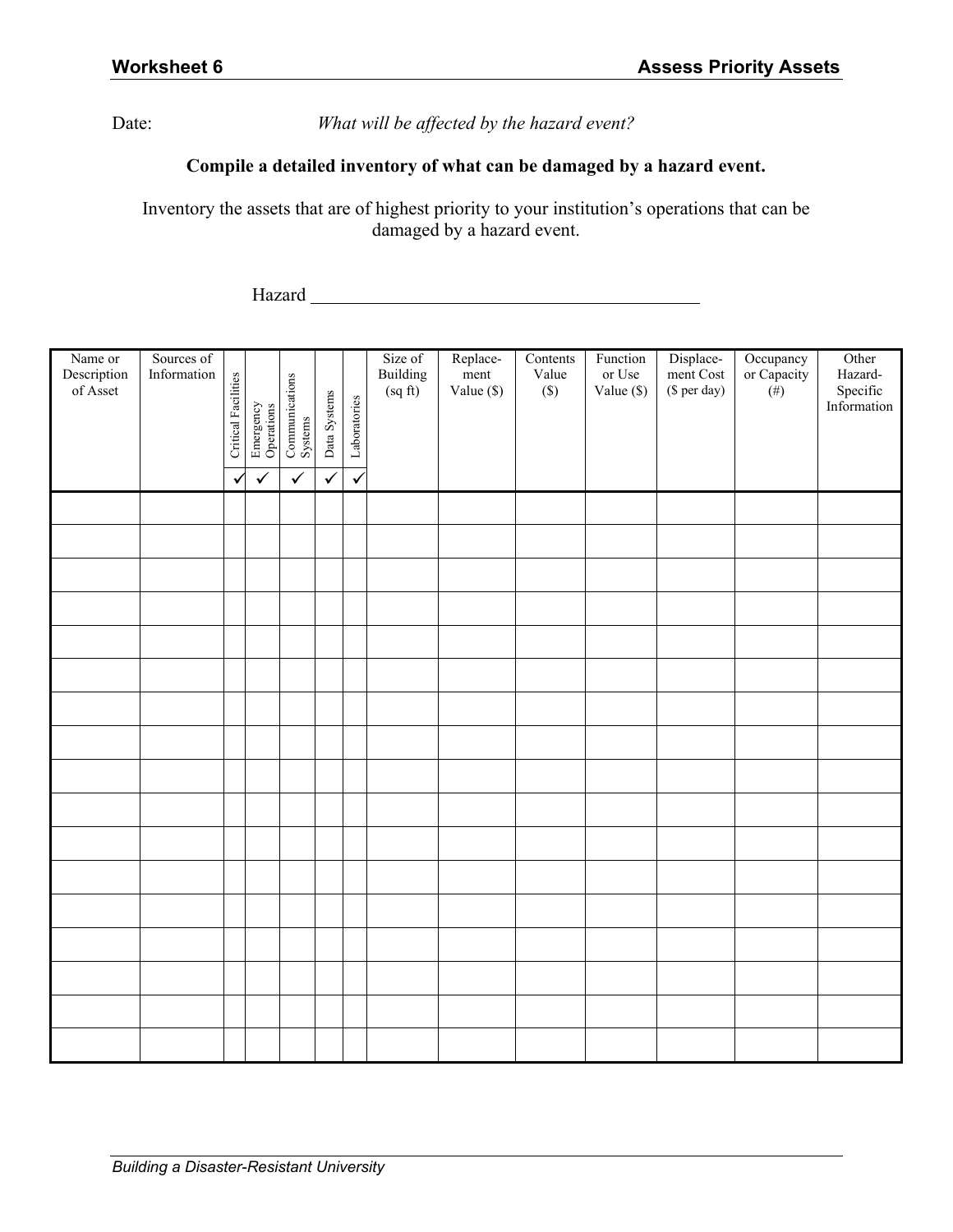### Date: *How will the hazard events affect you?*

*Note: Use FEMA 386-2 for assistance in completing this Worksheet.* 

Hazard

|                     | <b>Structure Loss</b>    |              |                                |                                   |                |                         | <b>Contents Loss</b>          |                |                                     |                 |
|---------------------|--------------------------|--------------|--------------------------------|-----------------------------------|----------------|-------------------------|-------------------------------|----------------|-------------------------------------|-----------------|
| Name/Description of | Structure<br>Replacement |              | Percent                        |                                   | Loss to        | Replacement<br>Value of |                               | Percent Damage |                                     | Loss to         |
|                     |                          |              | Damage                         | $=$                               |                |                         |                               |                | $\hspace*{0.2cm} = \hspace*{0.2cm}$ |                 |
| Structure           | Value $(\$)$             | $\mathbf{X}$ | $(\% )$                        |                                   | Structure (\$) | Contents (\$)           | X                             | $(\%)$         |                                     | Contents $(\$)$ |
|                     |                          | X            |                                | $=$                               |                |                         | X                             |                | $=$                                 |                 |
|                     |                          | X            |                                | $=$                               |                |                         | X                             |                | $\qquad \qquad =$                   |                 |
|                     |                          | X            |                                | $\hspace{1.6cm} = \hspace{1.6cm}$ |                |                         | X                             |                | $\qquad \qquad =$                   |                 |
|                     |                          | X            |                                | $=$                               |                |                         | X                             |                | $=$                                 |                 |
|                     |                          | X            |                                | $=$                               |                |                         | X                             |                | $=$                                 |                 |
|                     |                          | X            |                                | $=$                               |                |                         | X                             |                | $\qquad \qquad =$                   |                 |
|                     |                          | $\mathbf X$  |                                | $=$                               |                |                         | $\mathbf X$                   |                | $\qquad \qquad =$                   |                 |
|                     |                          | X            |                                | $=$                               |                |                         | X                             |                | $\qquad \qquad =$                   |                 |
|                     |                          |              | <b>Total Loss to Structure</b> |                                   |                |                         | <b>Total Loss to Contents</b> |                |                                     |                 |

| <b>Structure Use and Function Loss</b> |                                             |              |                                                  |        |                                                   |              |                       |     |                                                 |                                                       | Structure         |
|----------------------------------------|---------------------------------------------|--------------|--------------------------------------------------|--------|---------------------------------------------------|--------------|-----------------------|-----|-------------------------------------------------|-------------------------------------------------------|-------------------|
| Name/Description of<br>Structure       | Average Daily<br>Operating<br><b>Budget</b> | $\mathbf{X}$ | Functional<br>Downtime<br>$(\# \text{ of days})$ | $+$    | Displacement<br>Cost per Day<br>(S)               | $\mathbf{x}$ | Displacement<br>Time( | $=$ | Structure<br>Use and<br>Function<br>$Loss($ \$) | $Loss +$<br>Content Loss<br>+ Function<br>$Loss($ \$) |                   |
|                                        |                                             | X            |                                                  | $^{+}$ |                                                   | X            |                       | $=$ |                                                 |                                                       |                   |
|                                        |                                             | X            |                                                  | $^{+}$ |                                                   | $\mathbf X$  |                       | $=$ |                                                 |                                                       |                   |
|                                        |                                             | X            |                                                  | $^{+}$ |                                                   | $\mathbf X$  |                       | $=$ |                                                 |                                                       |                   |
|                                        |                                             | X            |                                                  | $^{+}$ |                                                   | $\mathbf X$  |                       | $=$ |                                                 |                                                       |                   |
|                                        |                                             | X            |                                                  | $^{+}$ |                                                   | $\mathbf X$  |                       | $=$ |                                                 |                                                       |                   |
|                                        |                                             | X            |                                                  | $^{+}$ |                                                   | $\mathbf X$  |                       | $=$ |                                                 |                                                       |                   |
|                                        |                                             | X            |                                                  | $^{+}$ |                                                   | $\mathbf X$  |                       | $=$ |                                                 |                                                       |                   |
|                                        |                                             |              |                                                  |        | <b>Total Loss to Structure Use &amp; Function</b> |              |                       |     |                                                 |                                                       |                   |
|                                        |                                             |              |                                                  |        |                                                   |              |                       |     |                                                 |                                                       | <b>Total Loss</b> |

**for Hazard Event**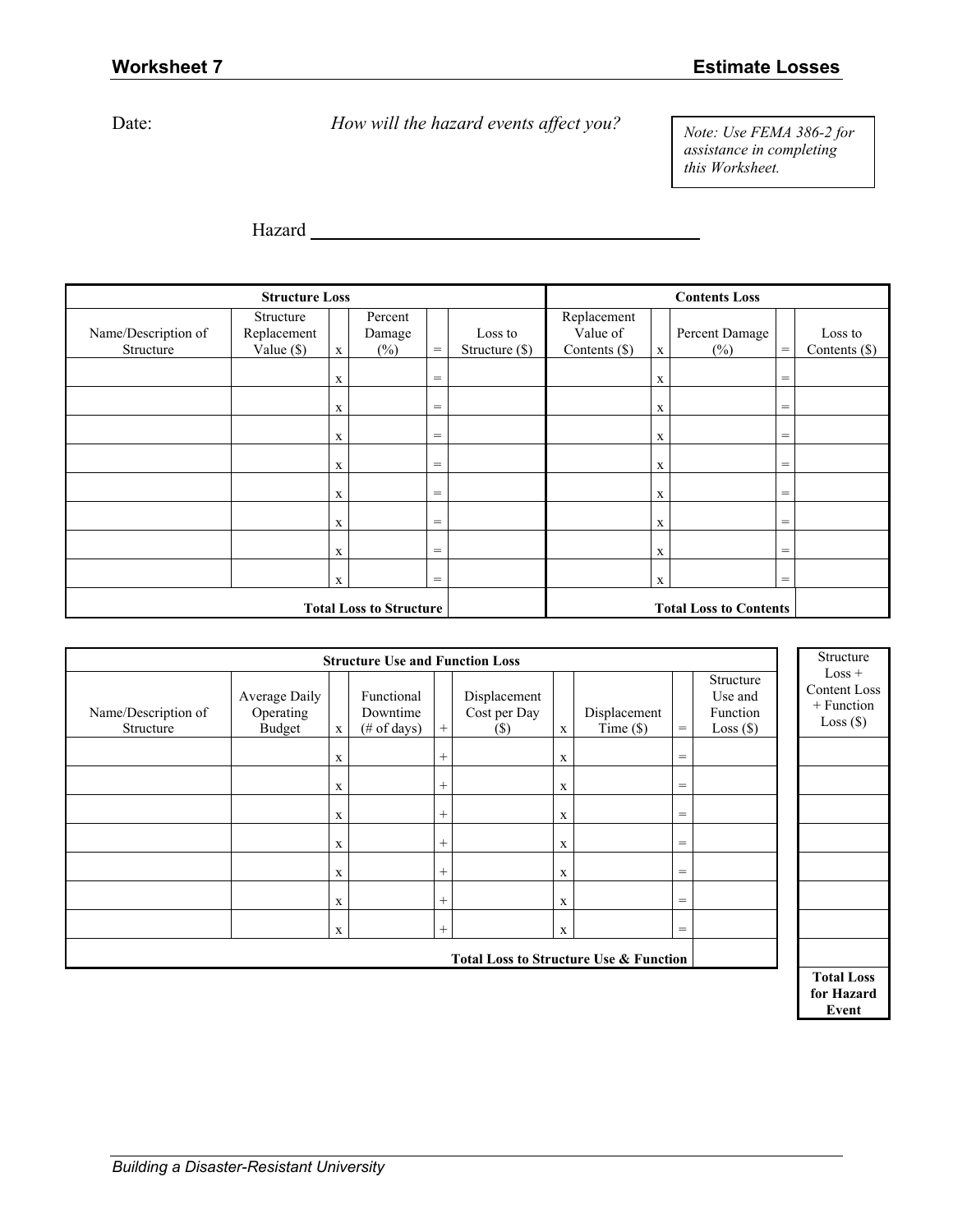Date:

Instructions: For each type of loss identified on previous worksheets, determine possible actions. Record information below.

Hazard **Market Community Hazard** 

| Priority | <b>Possible Actions</b><br>(include location) | <b>Sources of Information</b><br>(include sources you<br>consulted for future<br>reference and | <b>Comments</b><br>(Note any initial issues<br>you may want to discuss | <b>Planning Reference</b><br>(Determine into which<br>pre-existing planning |
|----------|-----------------------------------------------|------------------------------------------------------------------------------------------------|------------------------------------------------------------------------|-----------------------------------------------------------------------------|
|          |                                               | documentation)                                                                                 | or research further)                                                   | systems or activities the<br>suggested projects can be<br>integrated)       |
|          |                                               |                                                                                                |                                                                        |                                                                             |
|          |                                               |                                                                                                |                                                                        |                                                                             |
|          |                                               |                                                                                                |                                                                        |                                                                             |
|          |                                               |                                                                                                |                                                                        |                                                                             |
|          |                                               |                                                                                                |                                                                        |                                                                             |
|          |                                               |                                                                                                |                                                                        |                                                                             |
|          |                                               |                                                                                                |                                                                        |                                                                             |
|          |                                               |                                                                                                |                                                                        |                                                                             |
|          |                                               |                                                                                                |                                                                        |                                                                             |
|          |                                               |                                                                                                |                                                                        |                                                                             |
|          |                                               |                                                                                                |                                                                        |                                                                             |
|          |                                               |                                                                                                |                                                                        |                                                                             |
|          |                                               |                                                                                                |                                                                        |                                                                             |
|          |                                               |                                                                                                |                                                                        |                                                                             |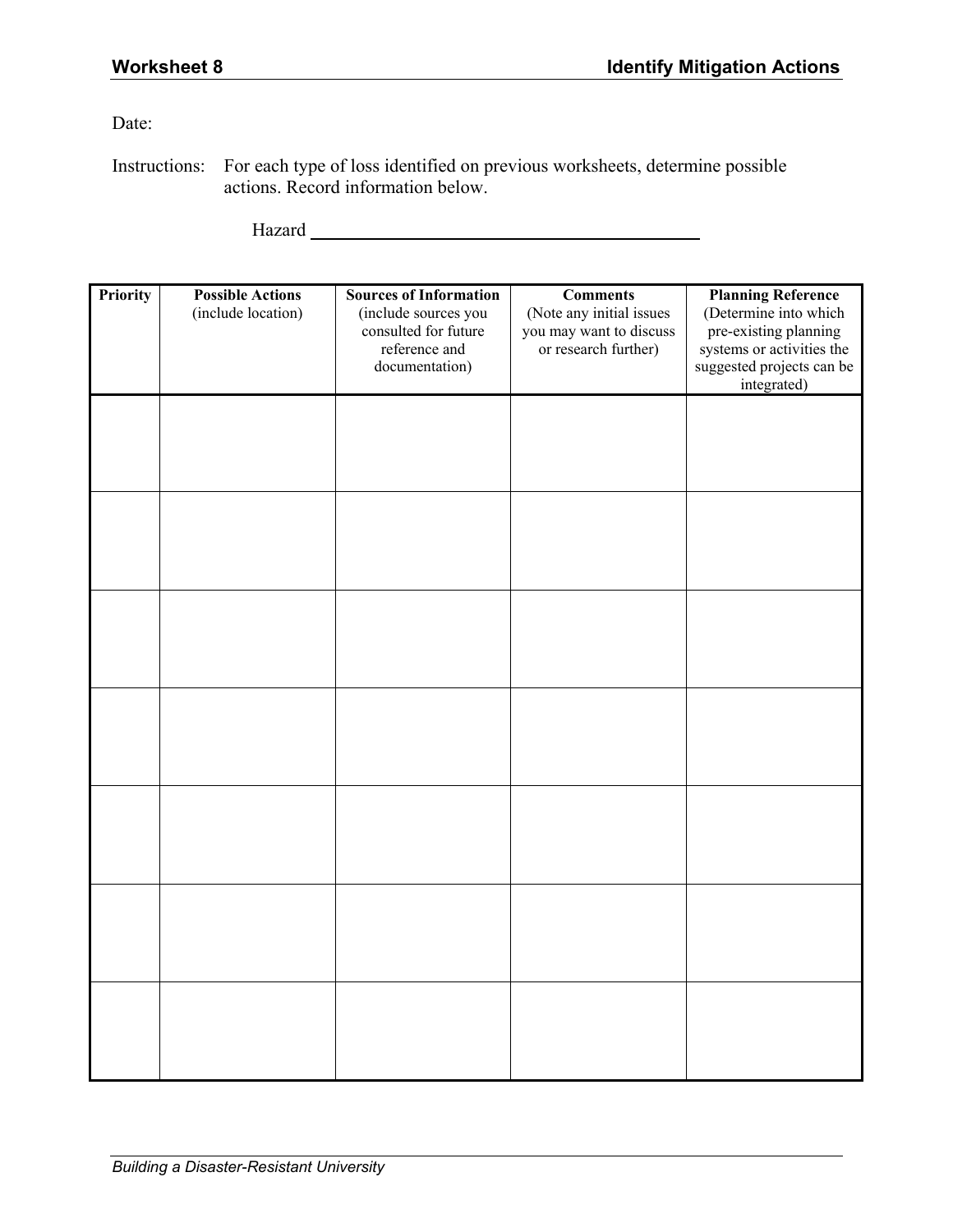### **Publications:**

Federal Emergency Management Agency (FEMA), *Mitigation Resources for Success*, FEMA 372.

FEMA, *Getting Started, Building Support for Mitigation Planning*, FEMA 386-1, FEMA 386- 1CD.

FEMA, *Understanding Your Risks, Identifying Hazards and Estimating Losses*, FEMA 386-2, FEMA 386-2CD.

FEMA, *Developing the Mitigation Plan, Identifying Mitigation Actions and Implementation Strategies*, FEMA 386-3, FEMA 386-3CD.

FEMA, *Bringing the Plan to Life, Assuring the Success of the Hazard Mitigation Plan*, FEMA 386-4, FEMA 386-4CD.

National Oceanic and Atmospheric Administration, *Community Vulnerability Assessment Tool*, www.csc.noaa.gov/products.

University of California, Berkeley, *Economic Benefits of a Disaster-resistant University: Earthquake Loss Estimation for UC Berkeley*, www-iurd.ced.berkeley.edu/pub/WP-2000-02.pdf.

University of California, Berkeley, *Seismic Protection of Laboratory Contents*, wwwiurd.ced.berkeley.edu/pub/WP-2003-02.pdf.

Note: To order FEMA publications, please call the FEMA Publications Warehouse: 1-800-480-2520

### **Web Sites:**

Federal Emergency Management Agency (FEMA): *www.fema.gov*  FEMA Mitigation Planning: *www.fema.gov/fima/planning.shtm*  Multi-Hazard Mapping Initiative: *www.hazardmaps.gov*  American Association of Community Colleges: *www.aacc.nche.edu* Campus Safety, Health, and Environmental Management Association: *www.cshema.org* Institute for Business and Home Safety: *www.ibhs.org* National Association of College and University Business Officers: *www.nacubo.org* National Emergency Management Association: *www.nema.org* National Voluntary Organizations Active in Disaster: *www.nvoad.org* Society for College and University Planning: *www.scup.org* State Hazard Mitigation Officers Network: *www.hazmit.net* University Risk Management & Insurance Association: *www.urmia.org*